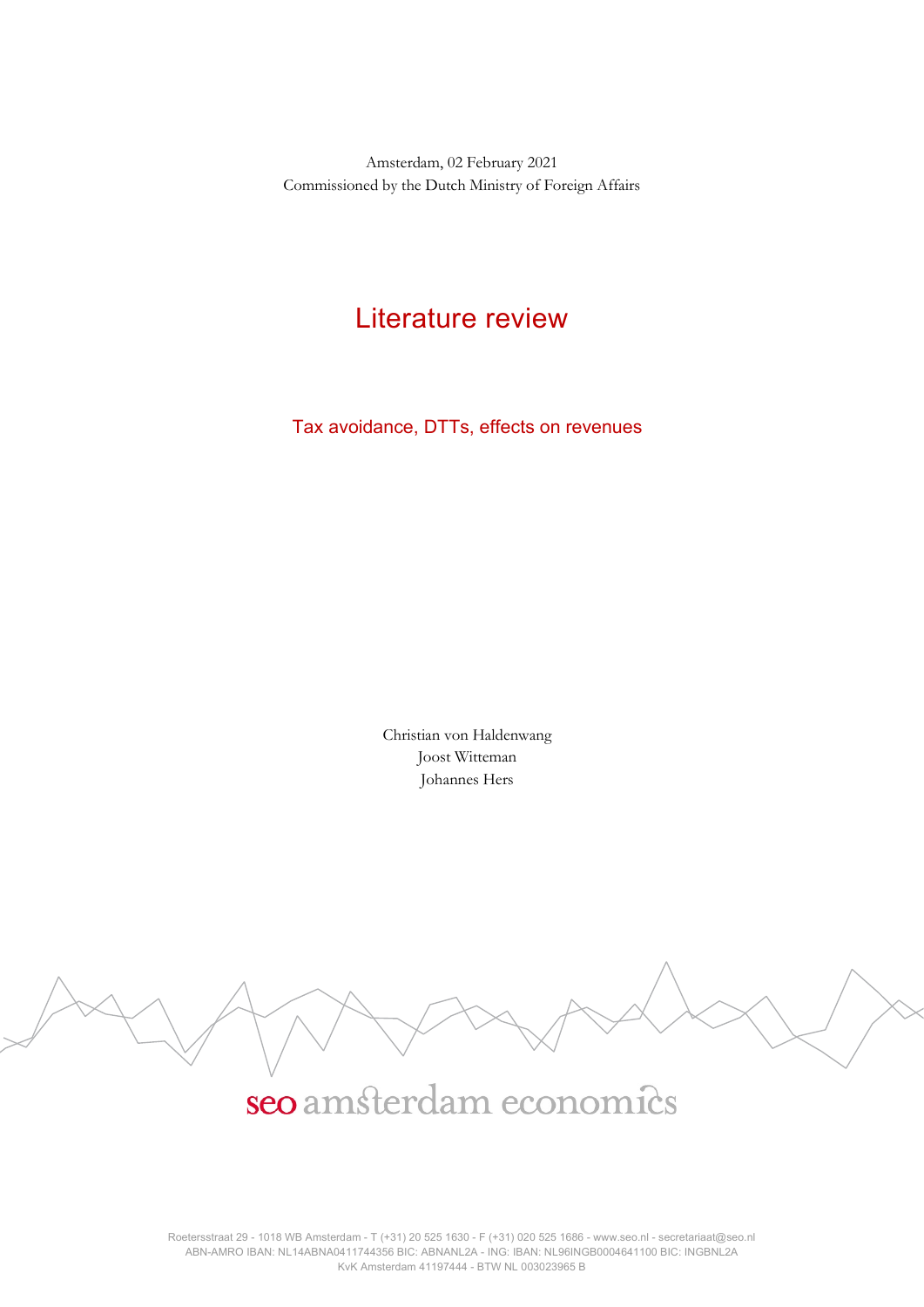*"Solid research, Sound advice"*

*SEO Amsterdam Economics carries out independent applied economic research on behalf of national and international clients – both public institutions and private sector clients. Our research aims to make a major contribution to the decision-making processes of our clients. Originally founded by, and still affiliated with, the University of Amsterdam, SEO Amsterdam Economics is now an independent research group but retains a strong academic component. Operating on a nonprofit basis, SEO continually invests in the intellectual capital of its staff by granting them time to pursue continuing education, publish in academic journals, and participate in academic networks and conferences. As a result, our staff is fully up to date on the latest economic theories and econometric techniques.*

SEO-report nr. Rapport nr.

#### **Information & disclaimer**

SEO Amsterdam Economics has not performed any research on the obtained information and data that would constitute an audit or due diligence. SEO is not responsible for errors or omissions in the obtained information and data.

Copyright © 2021 SEO Amsterdam. All rights reserved. Data from this report may be used in articles, studies and syllabi, provided that the source is clearly and accurately mentioned. Data in this report may not be used for commercial purposes without prior permission of the author(s). Permission can be obtained by contacting: secretariaat@seo.nl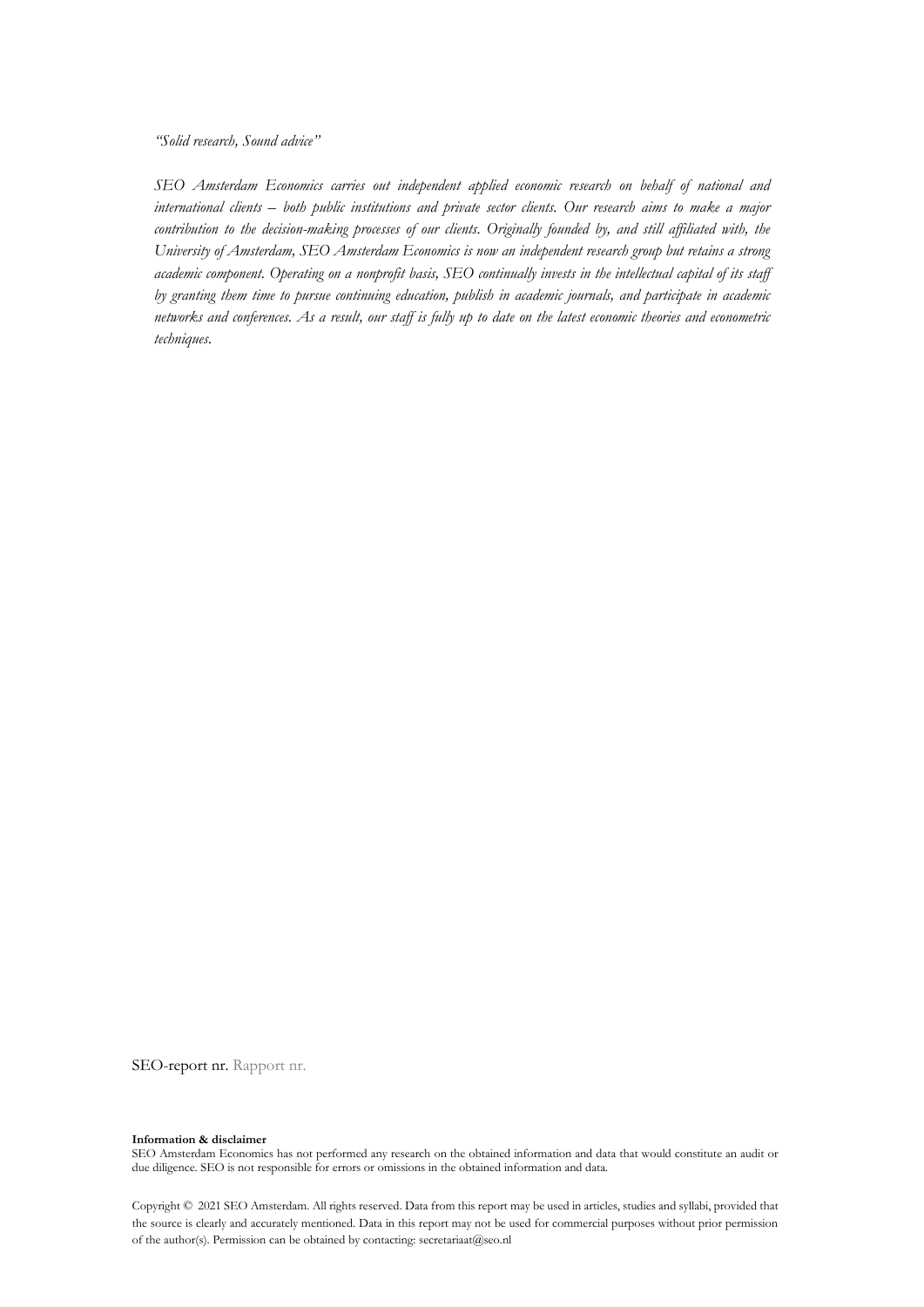# <span id="page-2-0"></span>List of abbreviations

| Base Erosion and Profit Shifting                      |
|-------------------------------------------------------|
| Double Taxation agreement                             |
| Controlled Foreign Company                            |
| Corporate Income Tax                                  |
| Foreign Direct Investment                             |
| Gross Domestic Product                                |
| Intellectual Property Rights                          |
| Low Tax Jurisdiction                                  |
| Multinational Enterprise / Corporation                |
| Organisation for Economic Cooperation and Development |
| Offshore Financial Center                             |
| Permanent Establishment                               |
| Special Financial Institution                         |
| Sub-Saharan Africa                                    |
|                                                       |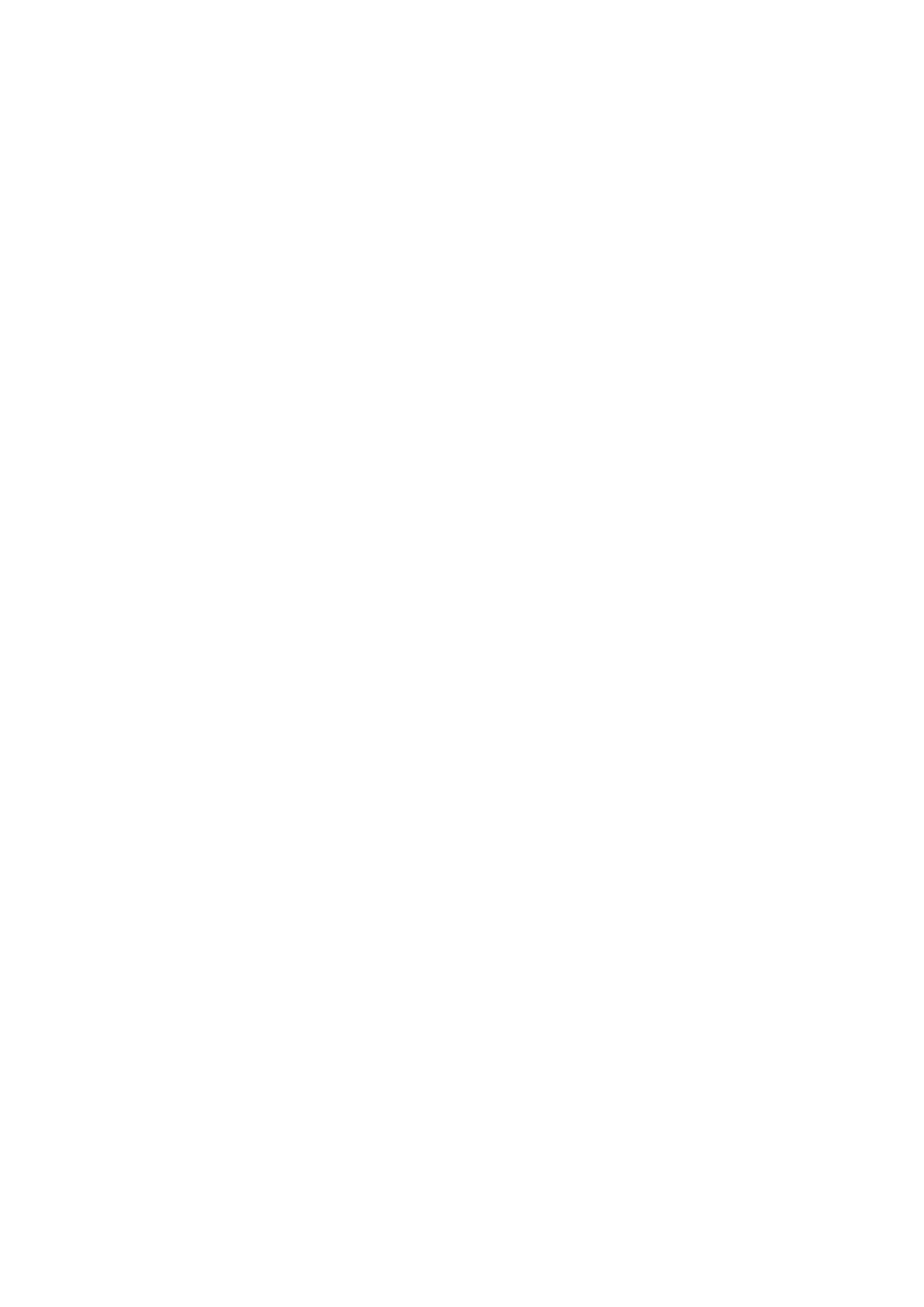# Table of contents

| $\mathbf{1}$   |            |                                                                  |  |
|----------------|------------|------------------------------------------------------------------|--|
| 2              |            |                                                                  |  |
|                | 2.1        |                                                                  |  |
|                | 2.2        |                                                                  |  |
|                | 2.3        |                                                                  |  |
| 3              |            |                                                                  |  |
|                | 3.1        |                                                                  |  |
|                | 3.2        | Estimates of revenue losses for developing economies, esp. SSA15 |  |
|                | 3.3        |                                                                  |  |
|                | 3.4        |                                                                  |  |
| $\overline{4}$ |            |                                                                  |  |
| 5              |            |                                                                  |  |
| 6              |            |                                                                  |  |
|                |            |                                                                  |  |
|                | Appendix A |                                                                  |  |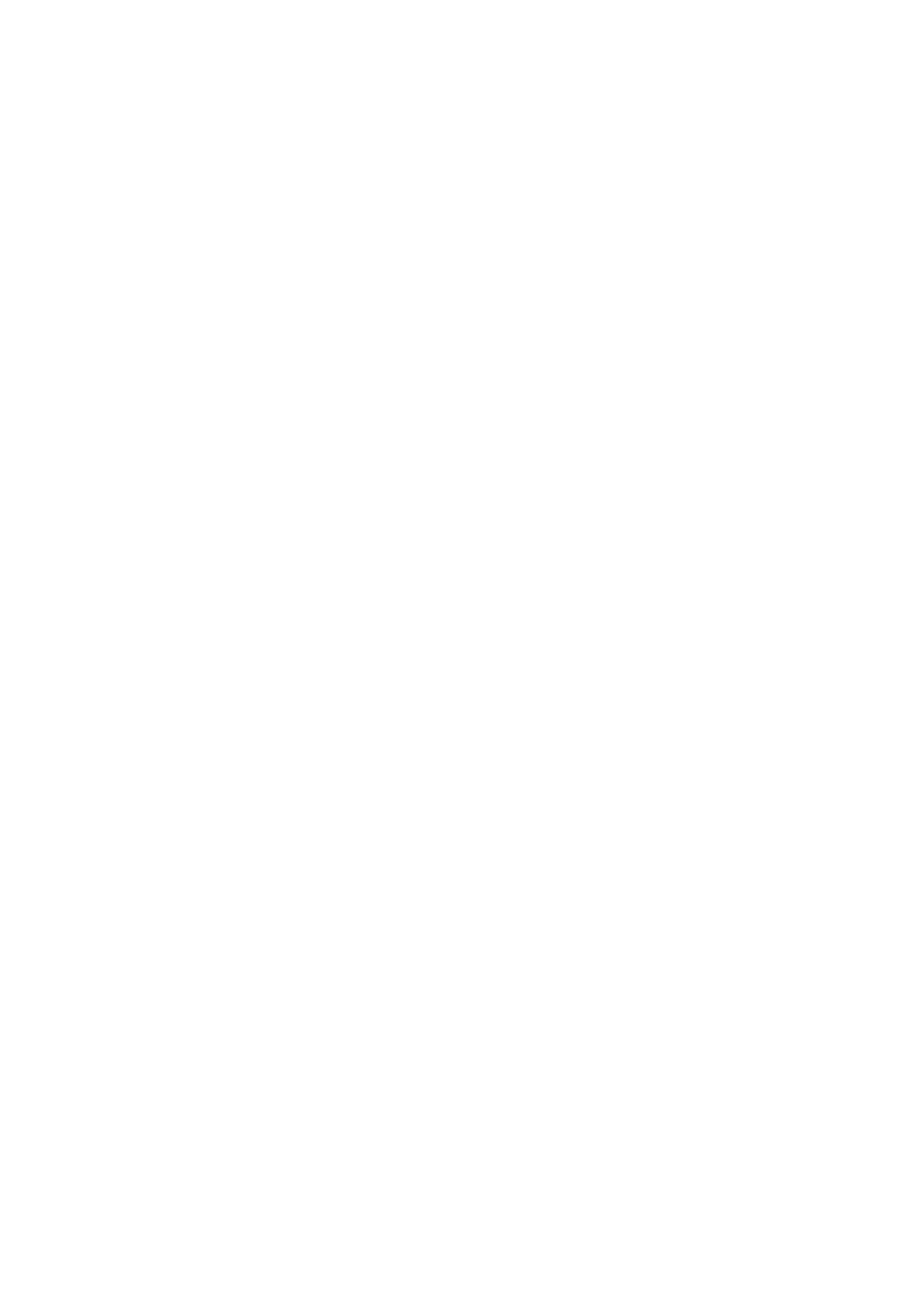# <span id="page-6-0"></span>1 Introduction

#### **Defining tax avoidance**

The OECD's Glossary of Tax Terms defines tax avoidance as "a term that is difficult to define but which is generally used to describe the arrangement of a taxpayer's affairs that is intended to reduce his tax liability and that although the arrangement could be strictly legal it is usually in contradiction with the intent of the law it purports to follow". Unlike tax evasion, tax avoidance is not illegal, and may even be partially the result of policies by states in order to, for example, promote R&D or other investments[1.](#page-6-1) The use of such facilities only constitutes an avoidance mechanism after review by the Forum on Harmful Tax Practices<sup>2</sup>. Similarly, differences in standards, regulations and legal interpretations (of tax treaties) between different jurisdictions leaves scope for avoidance. In some of those cases, tax avoidance mechanisms may still adhere to the law of some individual jurisdictions, but may inflict harm on other jurisdictions.

For the purpose of this evaluation, we define tax avoidance as practices that aim to minimise a firm's tax liabilities by using legal means against the spirit of the law, above all by shifting profitable activities or ownership to locations where they are subject to low or no taxation. This is also referred to as 'aggressive tax planning' (IHS, CPB, & DONDENA, 2017), as opposed to 'acceptable tax planning' (European Commission, 2016). Multinational companies engaged in the cross-border trading of goods and (financial) services and with other foreign operations located in high-tax countries are particularly inclined to such behaviour (Gumpert, Hines Jr, & Schnitzer, 2016). Not all international capital flows are a result of tax avoidance. There are other reasons to move around funds, repatriate profits, shield certain assets, etcetera. As the OECD (2015b, p. 20) notes, tax avoidance analysis needs to disentangle three different categories of effects: (i) real economic activity across countries independent of tax; (ii) real economic activity across countries influenced by differences in non-Base Erosion and Profit Shifting-affected tax rates (e.g. responsiveness of capital investment to a change in a country's effective tax rate); and (iii) BEPSrelated activities across countries that include financial flows, legal contracts and structuring to shift profits away from where value is generated. We focus on those patterns that are clearly (though maybe not exclusively) motivated by taxpayers' interest in lowering their tax burden in a way not intended by states.

Though motivated by individual interests, as mentioned these patterns are facilitated by harmful policy practices or omissions. 'Harmful Policy Practices' are actions undertaken by governments that are harmful to third countries in that they reduce the tax base of those countries or create opportunities for taxpayers to avoid taxes and thus result in harmful tax competition (see OECD, 1998). Some countries rely on those practices as key elements of their 'business model', while other countries use them occasionally to attract investments or to protect their tax base. 'Omissions' refers to lack of action, including lack of coordination and cooperation between governments, to close regulatory gaps, mismatches and loopholes (Alonso, 2019). Together, they constitute what is often referred to as harmful tax practices or competition. Both the European Commission and the

<span id="page-6-1"></span><sup>1</sup> For an overview, see e.g. OECD (2018), OECD Review of National R&D Tax Incentives and Estimates of R&D Tax Subsidy Rates.

<span id="page-6-2"></span><sup>2</sup> The assessments of preferential tax regimes are conducted by the Forum of Harmful Tax Practices (FHTP), comprising of the more than 130 member jurisdictions of the Inclusive Framework. Since the start of the BEPS Project, the FHTP has reviewed almost 290 preferential tax regimes.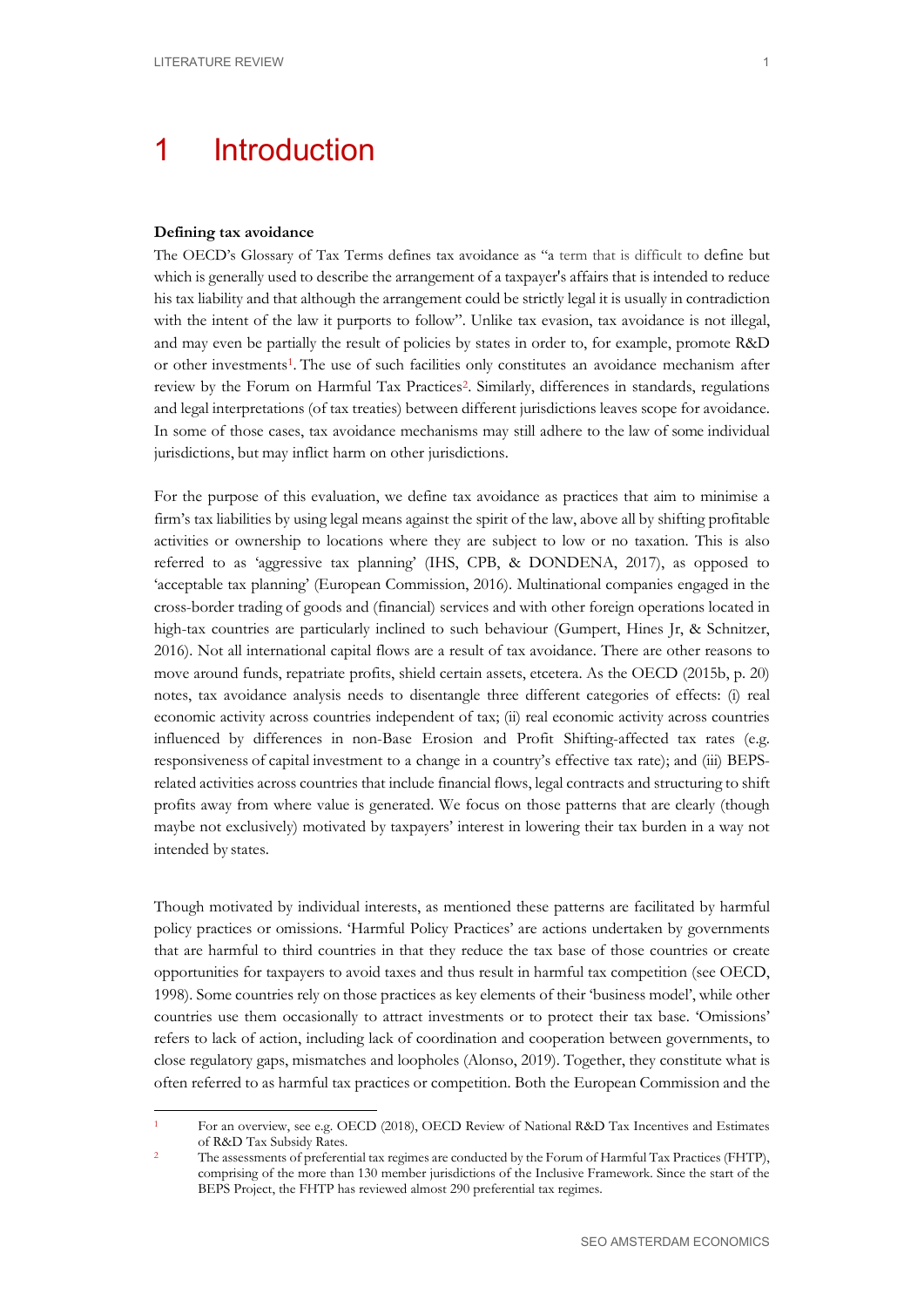OECD (in the context of the OECD BEPS project)<sup>[3](#page-7-0)</sup> have set up criteria to identify harmful tax practices. In the case of the EU, the criteria for identifying potentially harmful measures were laid out in 1997 in the Code of Conduct for Business Taxation: (i) an effective level of taxation which is significantly lower than the general level of taxation in the country concerned; (ii) tax benefits reserved for non- residents; (iii) tax incentives for activities which are isolated from the domestic economy and therefore have no impact on the national tax base; (iv) granting of tax advantages even in the absence of any real economic activity; (v) the basis of profit determination for companies in a multinational group departs from internationally accepted rules, in particular those approved by the OECD; (vi) lack of transparency.

From a development policy perspective, such practices and omissions cause three major types of problems. First, it creates a drain on corporate and other tax revenues worldwide. The problem is more severe for developing countries than for developed countries because taxes paid by large corporations play a more important role for public revenue in this group of countries (Cobham & Janský, 2018; Johannesen, Tørsløv, & Wier, 2017). Second, tax avoidance also leads to market distortions by tilting the playing field in favour of tax-aggressive MNEs(OECD, 2015b, p. 15; Wier & Reynolds, 2018). Third, these practices undermine the legitimacy of the tax system and the fiscal (or social) contract (Prichard, 2019). Development cooperation is engaged in all three dimensions– hence, focusing on revenue loss alone would be too narrow.

#### **Overview of this review**

#### *Outline*

This literature review addresses the question of the best estimate of tax revenue lost by developing countries due to multinational tax avoidance. In addition, it assesses the role of the Netherlands in facilitating, or fighting, tax avoidance. We address these issues in five steps. First, we identify the main channels used by multinational corporations (MNCs) to avoid taxes. Second, we present the existing empirical evidence regarding these channels and the overall relevance of the subject, with a particular focus on poorer (low and lower-middle income) countries. Third, we zoom in on the role of the Netherlands, based on the available literature. Fourth, we look at double taxation agreements (DTTs) and their effects on tax avoidance, with particular emphasis on anti-abuse clauses. Fifth, we present evidence to size up the effect by discussing the tax gap and related concepts (such as tax effort, tax potential, etc.) of developing countries.

#### *Methodological notes*

We performed a structured review of the literature. Our point of departure was twofold, consisting of both our own knowledge of relevant literature, as well as a scan of (recent) publications by leading relevant organisations such as the IMF and OECD. We also directed search efforts through databases of academic literature, and used the 'snowballing' method whereby we found new literature through scanning the references of identified relevant literature. Lastly, we augmented and verified our literature review through consultation with experts from the Netherlands' Bureau for Economic Policy Analysis (CPB) and the Dutch Ministry of Finance.

<span id="page-7-0"></span>

The OECD G20 Base Erosion and Profit Shifting Project (or BEPS Project) is an OECD/G20 project to set up an international framework to combat tax avoidance by multinational enterprises ("MNEs") using base erosion and profit shifting tools.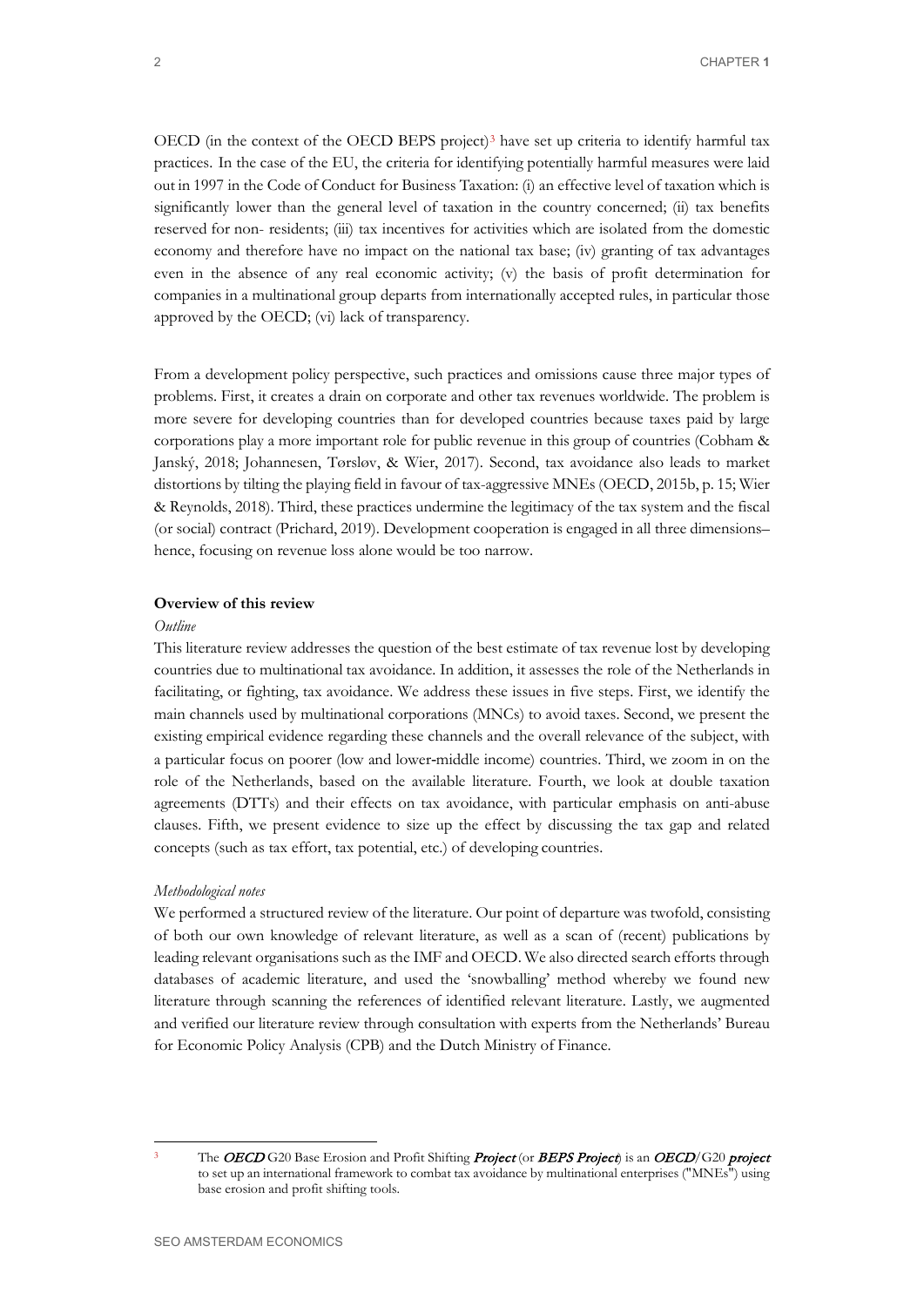# <span id="page-8-0"></span>2 Channels and mechanisms of tax avoidance

At the most general level, there are two broad channels for tax avoidance: i) reduction of the tax base and ii) reduction of the tax rate. Base erosion are practices that aim at reducing the overall tax base of a firm, while profit shifting changes the rate at which profits are taxed without (necessarily) affecting the tax base. Channels are implemented through specific *mechanisms*, with some mechanisms impacting both, tax base and rate. The distinction chosen here follows the general thrust of the international literature. Based on OECD (2013), European Commission (2016a), Ramboll Management Consulting and Corit Advisory (2015), Beer, de Mooij, and Liu (2018) and Weyzig (2013[\),Table 2.1](#page-8-1) documents the most relevant mechanisms identified in the literature.

#### <span id="page-8-1"></span>Table 2.1 Relevant tax avoidance mechanisms

|                                                                         | <b>Description</b>                                                                                                                                    | <b>Main channel</b> | <b>Relevance for</b><br>developing<br>economies <sup>1</sup> |
|-------------------------------------------------------------------------|-------------------------------------------------------------------------------------------------------------------------------------------------------|---------------------|--------------------------------------------------------------|
| Hybrid mismatch<br>arrangement                                          | Exploits difference in tax treatment of<br>instruments or entities in two<br>jurisdictions to achieve (double) non-<br>taxation.                      | Base erosion        | Low                                                          |
| Favourable tax<br>treatment of<br>intellectual property<br>rights (IPR) | Makes use of patent boxes or other<br>special tax regimes                                                                                             | Base erosion        | Medium                                                       |
| Tax treaty shopping                                                     | Exploits restrictions of taxing rights with<br>regard to withholding tax rates,<br>permanent establishment rules and the<br>taxation of non-residents | Base erosion        | High                                                         |
| Avoidance of<br>permanent<br>establishment (PE)<br>status               | Uses specific arrangements and<br>exemptions to avoid taxation linked to<br>PE                                                                        | Base erosion        | High                                                         |
| Controlled foreign<br>company (CFC)<br>scheme                           | Reduction of tax rate through attribution<br>of income to a CFC in a low-tax<br>jurisdiction                                                          | Profit shifting     | Low                                                          |
| Debt shifting                                                           | Interest payments in high-tax<br>jurisdictions on debt held by affiliates in<br>low-tax jurisdictions                                                 | Profit shifting     | High                                                         |
| Transfer mispricing                                                     | Strategically setting prices for<br>transactions between affiliated entities<br>in high- and low-tax jurisdictions                                    | Profit shifting     | Medium-High                                                  |

Source: SEO Amsterdam Economics. As per OECD (2014). Most of the channels of high and medium relevance are also noted in IMF (2014) as well as IMF (2019).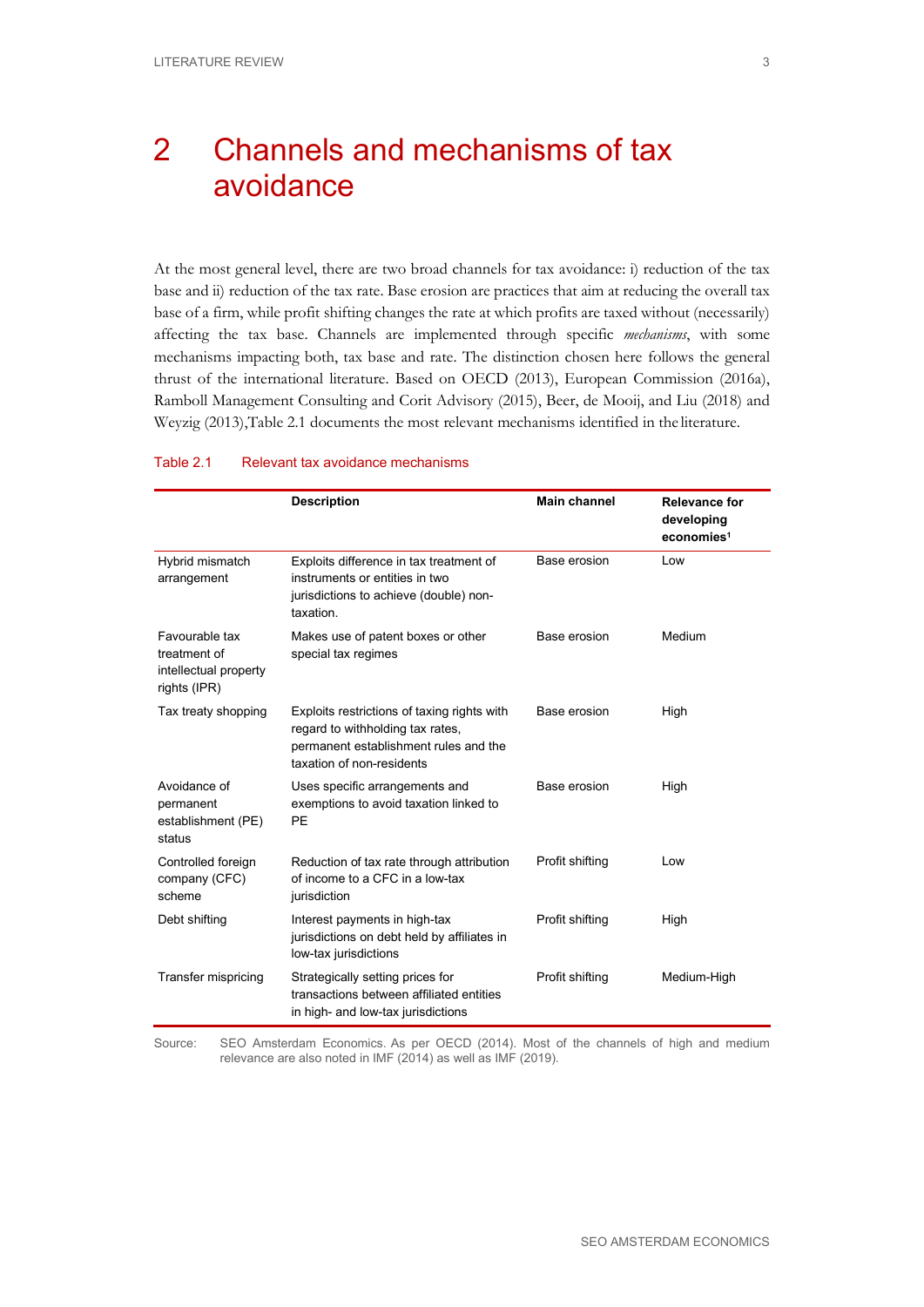### <span id="page-9-0"></span>2.1 Base erosion

Base erosion refers to practices that aim at reducing the overall tax base of a firm. In principle, companies in various sectors can direct their efforts to this effect (see cf. OECD, 2015, BEPS Action 1 for the distinctions and similarities between 'digital' and 'traditional' businesses).

#### 2.1.1 Hybrid mismatch arrangements

Hybrid mismatch arrangements exploit differences in the tax treatment of an entity or an instrument under the laws of two or more jurisdictions to achieve double non-taxation (cf. OECD, 2015, BEPS Action 2). MNCs use the fact that jurisdictions treat the same income or entities differently for tax purposes. Hybrid mismatches can refer to the qualification (and taxation) of financing instruments. For instance, some expenses can be deducted in both jurisdictions (double deduction), or tax deductions can be obtained in one jurisdiction on income that is exempt from tax in the country of destination (deduction-no inclusion) (European Commission, 2016a, 2016b). This can amount to double non-taxation of income. Note that this is not just a feature of treaty usage, but also of domestic tax laws. Hybrid mismatches can also refer to mismatches in qualification of entities (transparent in one country versus opaque in the other country) and mismatches in tax residence rules (generally incorporation and/or effective place of management). This makes hybrid mismatches quite difficult to detect in practice at the level of individual firm behaviour.

#### 2.1.2 Favourable tax treatment of IP-income

Another base erosion mechanism refers to the favourable tax treatment of intellectual property income according to a patent box or other specific tax regime in one jurisdiction, while at the same time another jurisdiction allows a deduction of royalty payments and does not levy any withholding tax on the outbound royalty payment (see OECD, 2015, BEPS Action 5; see also Ramboll Management Consulting & Corit Advisory, 2015).

#### 2.1.3 Tax treaty shopping

Tax treaty shopping 'involves the diversion of Foreign Direct Investment (FDI) through a third country to achieve reduction of withholding taxes under favourable tax treaties' (Weyzig, 2013, see also OECD, 2015, BEPS Action 6). The OECD defines Treaty Shopping as an analysis of tax treaty provisions to structure an international transaction or operation so as to take advantage of a particular tax treaty. The term is normally applied to a situation where a non-resident of both treaty countries establishes an entity in one of the treaty countries in order to obtain treaty benefits.

With regard to developing countries, the practice of tax treaty shopping is based on over two thousand DTTs developing countries have signed since the 1960s (Hearson, 2018). In order to attract foreign investments, countries accept restrictions of taxing rights with regard to withholding tax rates, permanent establishment rules and the taxation of non-residents. Braun and Zagler (2018) show that the signing of such treaties between developing and developed countries is positively associated with a sizeable increase (22 percent, on average) of bilateral aid in the year of signature. Petkova, Stasio, and Zagler (2019) provide indirect evidence on the power of treaty shopping by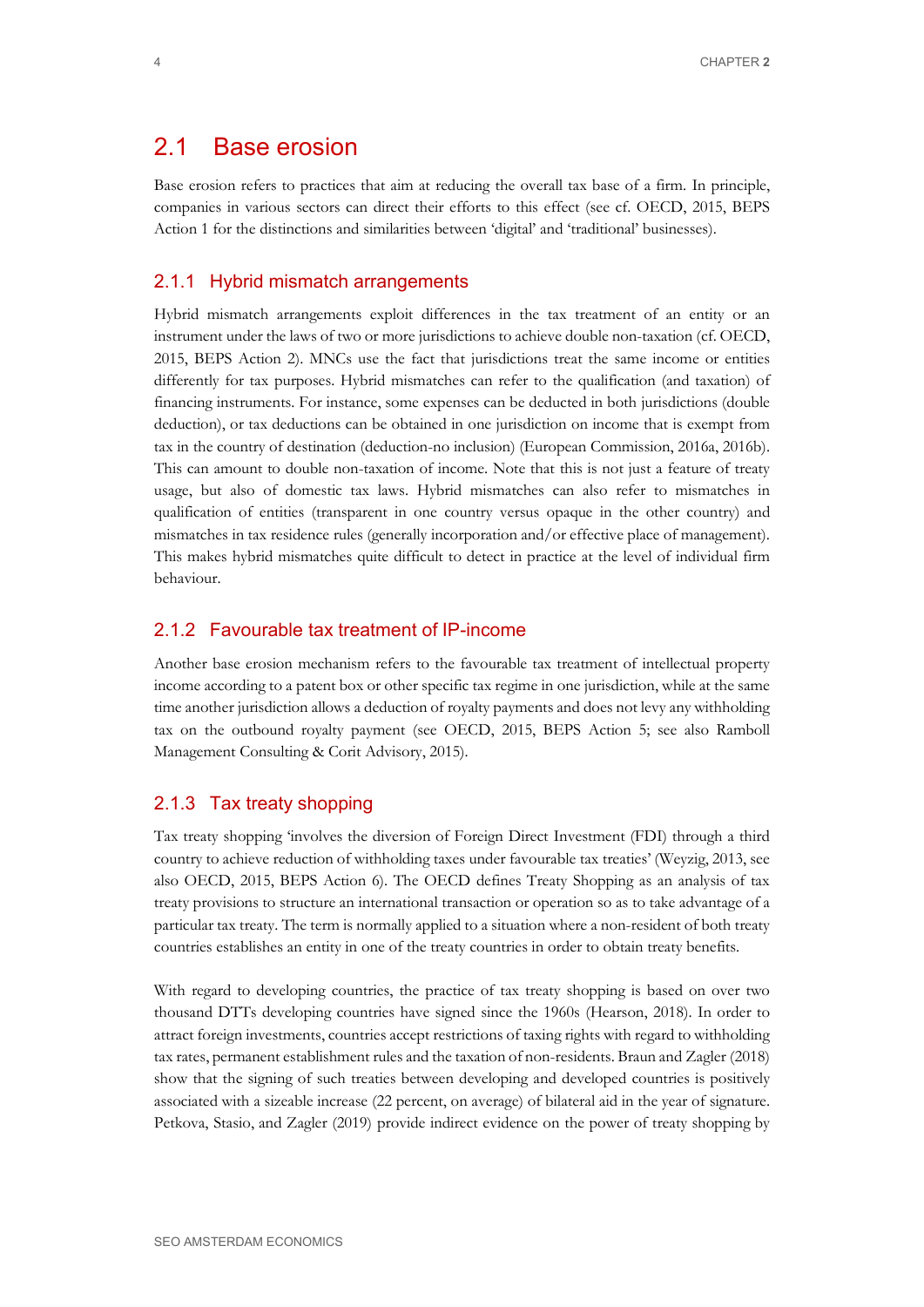showing that many tax treaties are simply irrelevant with regard to attracting FDI because investors could rely on alternative routes.

A specific dimension of treaty shopping refers to the practice of donors who channel financial development aid using vehicles of offshore financial centres. This is justified by the non-existence of such vehicles in target countries or their excessive costs in host countries. Also, it is maintained that the costs of such practices in terms of revenue foregone for target countries would be compensated by larger inflows of FDI. A study by Beer and Loeprick (2018) on the impact of bilateral tax treaties of developing countries with investment hubs does not support this claim. On the other hand, Hines (2013) documents a 'distance effect', with countries closer to investment hubs (jurisdictions that typically have maintain treaties) receiving more investments. Similarly, based on a sample of OECD countries Lejour (2014) documents an increase in FDI to countries that sign a DTT. The literature currently offers no reconciliation between such positive and negative estimates.

#### 2.1.4 Avoidance of permanent establishment status

MNCs may generate profits in jurisdictions without any permanent establishment, which amounts to complete base erosion under current nexus rules. This is facilitated by the digitalisation of the global economy, which is leading to new business models (platform economy, sharing economy, user-generated value) and changing the conditions of taxing value where it is created. However, MNCs sometimes rely on other mechanisms to avoid permanent establishment status, such as commissionaire arrangements, exploitation of the "specific activity exemptions" of the OECD Model Tax Convention, or the splitting-up of contracts (OECD, 2015c, see especially i.r.t. BEPS Action 7).

## <span id="page-10-0"></span>2.2 Profit shifting

Companies seek to lower their tax burden by shifting profits from high-tax to low-tax jurisdictions, or by shifting debt from low-tax to high-tax jurisdictions. Companies in various sectors can work towards such reductions (cf. OECD, 2015, Action 1 for 'digital' vs. 'traditional'companies).

### 2.2.1 Controlled foreign company schemes

One of the sources of profit shifting is the possibility of creating affiliated non-resident entities and routing income of a resident enterprise through the non-resident affiliate (OECD, 2013, see also OECD, 2015, BEPS Action 3). MNCs frequently set up subsidiaries (controlled foreign companies or CFCs) in low-tax jurisdictions. These companies, referred to as shell companies, carry out no or very reduced substantive activities but hold important intangible assets of the respective MNC and receive large royalty payments from other subsidiaries located in high-tax jurisdictions. Shell companies are corporations that have a legal existence (typically in an offshore finance centre), but do not produce any goods or services beyond channelling money. The use of shell companies or special purpose entities in low tax jurisdictions is studied in several recent papers (Damgaard, Elkjaer, & Johannesen, 2019; Lejour, Mohlmann, van 't Riet, & Benschop, 2019; Nerudova, Solilova, Litzman, & Janský, 2020).

Governments have devised CFC rules to prevent taxpayers with a controlling interest in a foreign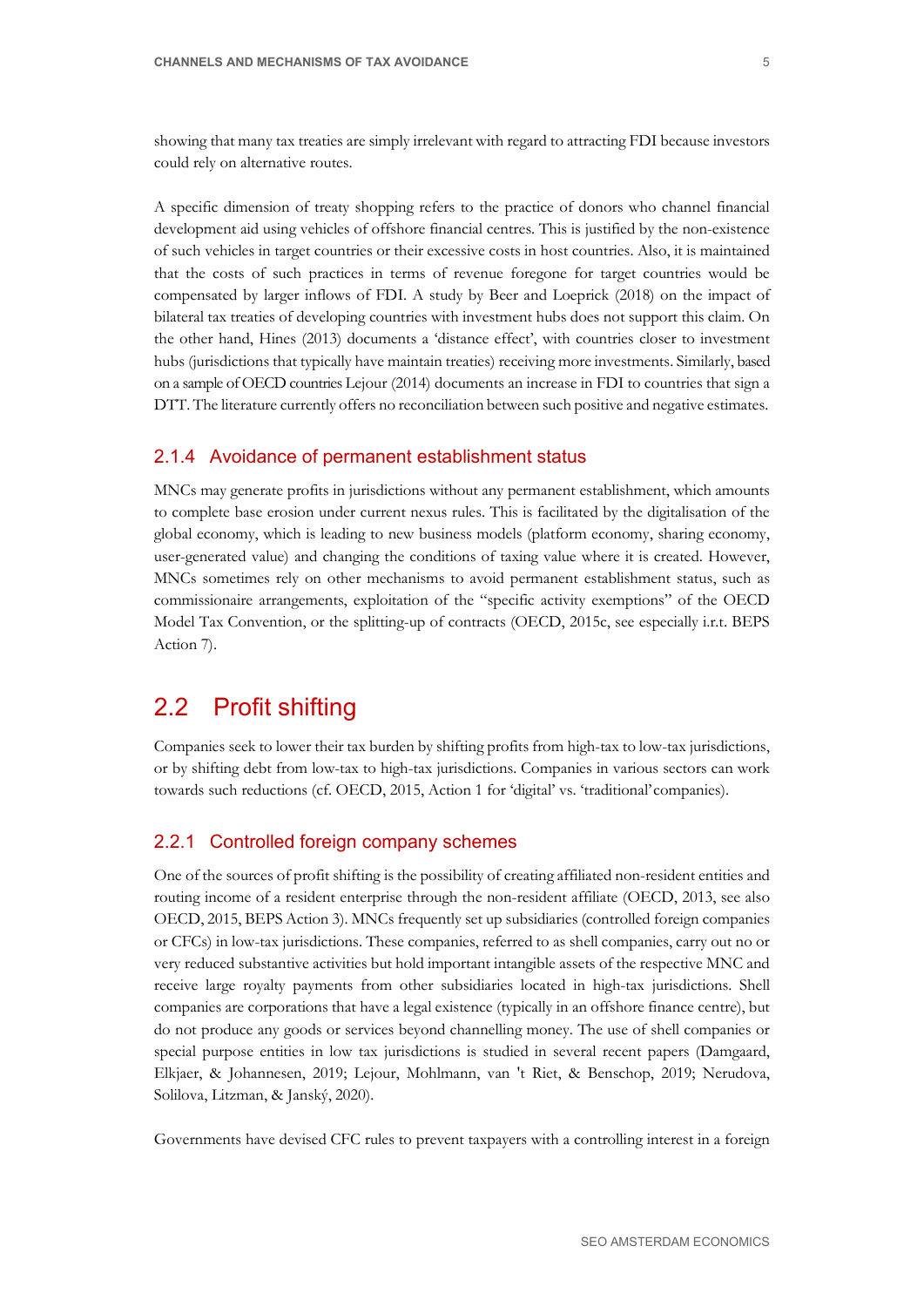subsidiary from stripping the tax base of their country of residence by shifting income into a CFC. The mechanism of these rules is simple. CFC-legislation requires that the taxpayer will immediately be taxed on the non-distributed income of its CFC if certain requirements are met. However, taxpayers have developed practices that allow them to circumvent CFC rules. For example, they may manipulate the definition of CFCs through the choice of the subsidiary's legal form, fragmentation of the level of control, or splitting of income across multiple subsidiaries (European Commission, 2016b).

### 2.2.2 Debt shifting

Debt shifting can be considered one of the most common mechanisms of tax planning by MNCs, through a related entity that benefits from a low-tax regime, to create excessive interest deductions for the issuer without a corresponding interest income inclusion by the holder. The result is that interest payments are deducted against the taxable profits of the operating companies while the interest income is taxed favourably or not at all at the level of the recipient, and sometimes the group as a whole may have little or no external debt (OECD, 2013, see also OECD, 2015, BEPS Actions 2, 4 and relatedly 9).

A related structure refers to situations where interest can be fully deducted in one member state whereas only a small interest spread is being taxed in another member state, with this other member state not imposing withholding tax on the interest paid to an offshore (low taxed) entity.

Debt shifting can be used to lower the profits of entities in high-tax jurisdictions while raising the profits of related entities in low-tax jurisdictions. However, it can be employed as a means of base erosion, often simultaneously:

"Most countries tax debt and equity differently for the purposes of their domestic law. Interest on debt is generally a deductible expense of the payer and taxed at ordinary rates in the hands of the payee. Dividends, or other equity returns, on the other hand, are generally not deductible and are typically subject to some form of tax relief (an exemption, exclusion, credit, etc.) in the hands of the payee. While, in a purely domestic context, these differences in treatment may result in debt and equity being subject to a similar overall tax burden, the difference in the treatment of the payer creates a tax-induced bias, in the cross- border context, towards debt financing. The distortion is compounded by tax planning techniques that may be employed to reduce or eliminate tax on interest income in the jurisdiction of the payee" (OECD, 2015a, p. 15).

This quote also shows that debt shifting is not primarily an issue of violating the arms-length principle by charging higher-than-usual interest rates (although this might also occur at times). Even if interest rates applied in intra-group financing match the rates requested by third parties, debt shifting may still lead to lower, sometimes even negative, tax rates.

#### 2.2.3 Transfer mispricing

Transfer mispricing constitutes a specific channel of tax avoidance, because in many cases it is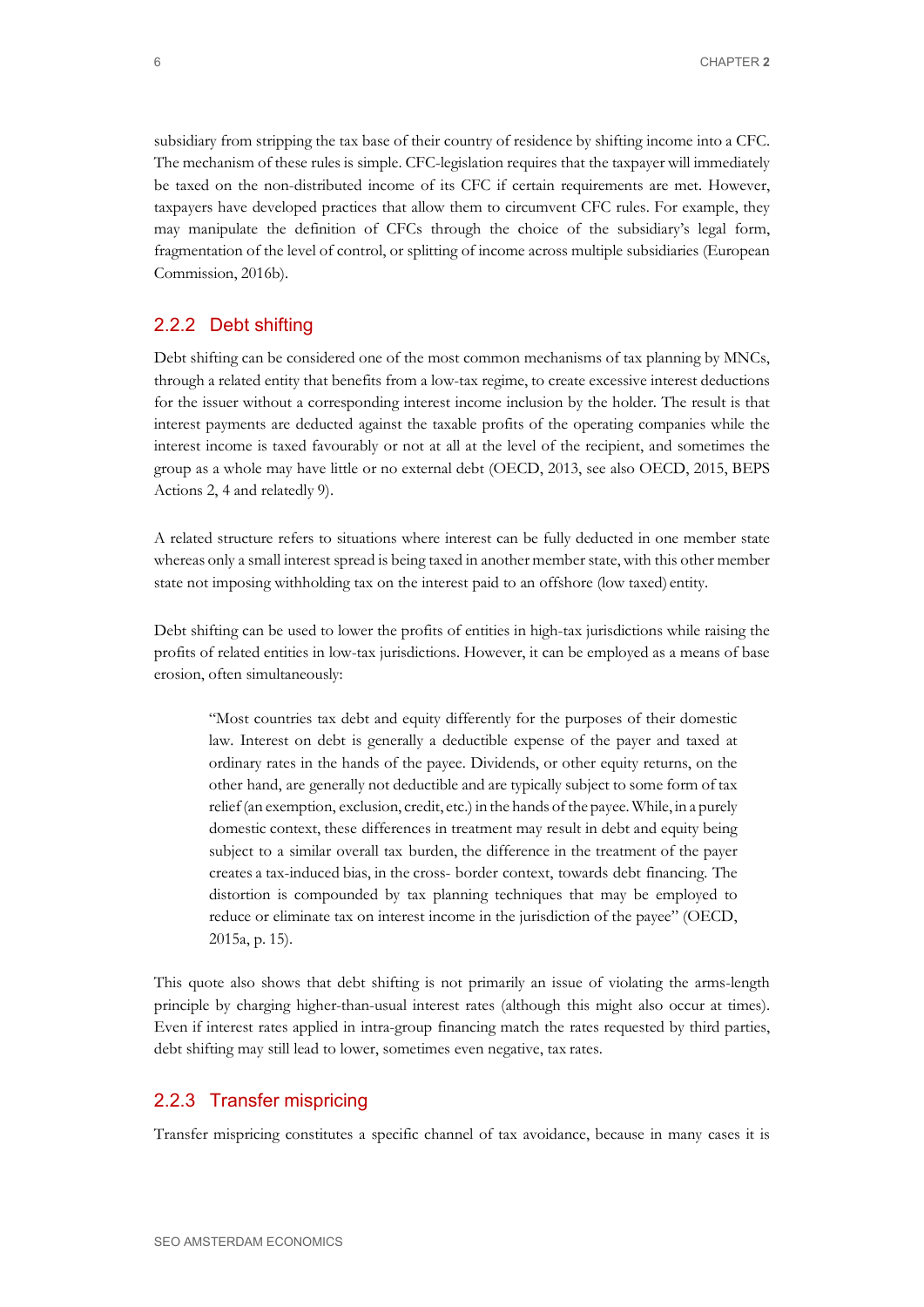difficult (if not impossible) to determine whether the pricing of intra-group trade in goods and, above all, services is in fact arm's length (see also OECD, 2015, BEPS Actions 8-10). Tax and customs authorities from developing countries find it particularly hard to control trading of intangible assets (such as intellectual property rights).

Transfer pricing rules under the OECD as well as the UN Model Tax Convention require transactions between associated enterprises to be priced as if the enterprises were independent. This so-called "arms-length principle" is susceptible to manipulation by taxpayers, leading to situations where the allocation of profits is not aligned with the economic activity that produced the profits (European Commission, 2016b; OECD, 2013, 2015). Unlike transactions of basic goods or services where fair market prices are readily available, transactions involving intangible assets, commodities or financial transactions lack comparable market transactions and thus create problems in applying the arm's-length principle (Chen, 2019; OECD, 2015).

This has important implications for the measurement of transfer mispricing. With regard to the trade of goods, studies typically identify profit shifting from variation in the unit prices of traded goods, inferred from macro-level information about traded values and quantities. However, many types of services are inherently uncountable and therefore do not have meaningful unit prices (Bustos, Pomeranz, Vila-Belda, & Zucman, 2019; Hebous & Johannesen, 2016).

## <span id="page-12-0"></span>2.3 Relevance of mechanisms for developing economies

As a matter of principle, all of the preceding channels and mechanisms could impact developing economy revenue collection. In practice however, not all channels and mechanisms are equally relevant. Instead, the OECD (2014) and the IMF (2014) outline the set of mechanisms especially relevant for developing economies.

The OECD (2014) and the IMF (2014) notes that avoidance issues surrounding intragroup payments on debt, services or intellectual property are highly relevant for developing economies – in part because intragroup firms in developing economies typically receive finance, services and/or intellectual property. The OECD (2014) observes that local tax authorities struggle to assess whether such intragroup payments are at real value due to a lack of information and/or limited (technical capacity). Both the OECD and the IMF (2014) stress the role of interest payments in relation to debtshifting.

Relatedly, the OECD (2014) and the IMF (2014) report that the way multinational corporations structure their activities in developing economies induces risks for avoidance. The use of centralised business functions at e.g. a regional level gives rise to 'supply chain restructuring'. Similarly, the indirect transfer of assets can shield companies from e.g. capital gains tax. In short, certain structures either move or keep business activities out of the country (establishment) or raise questions with respect to the pricing of intragroup activities (transfer pricing). The OECD (2014) notes that the appropriate fiscal treatment of such structures may require high capacity on the part of local tax authorities, which is sometimes lacking.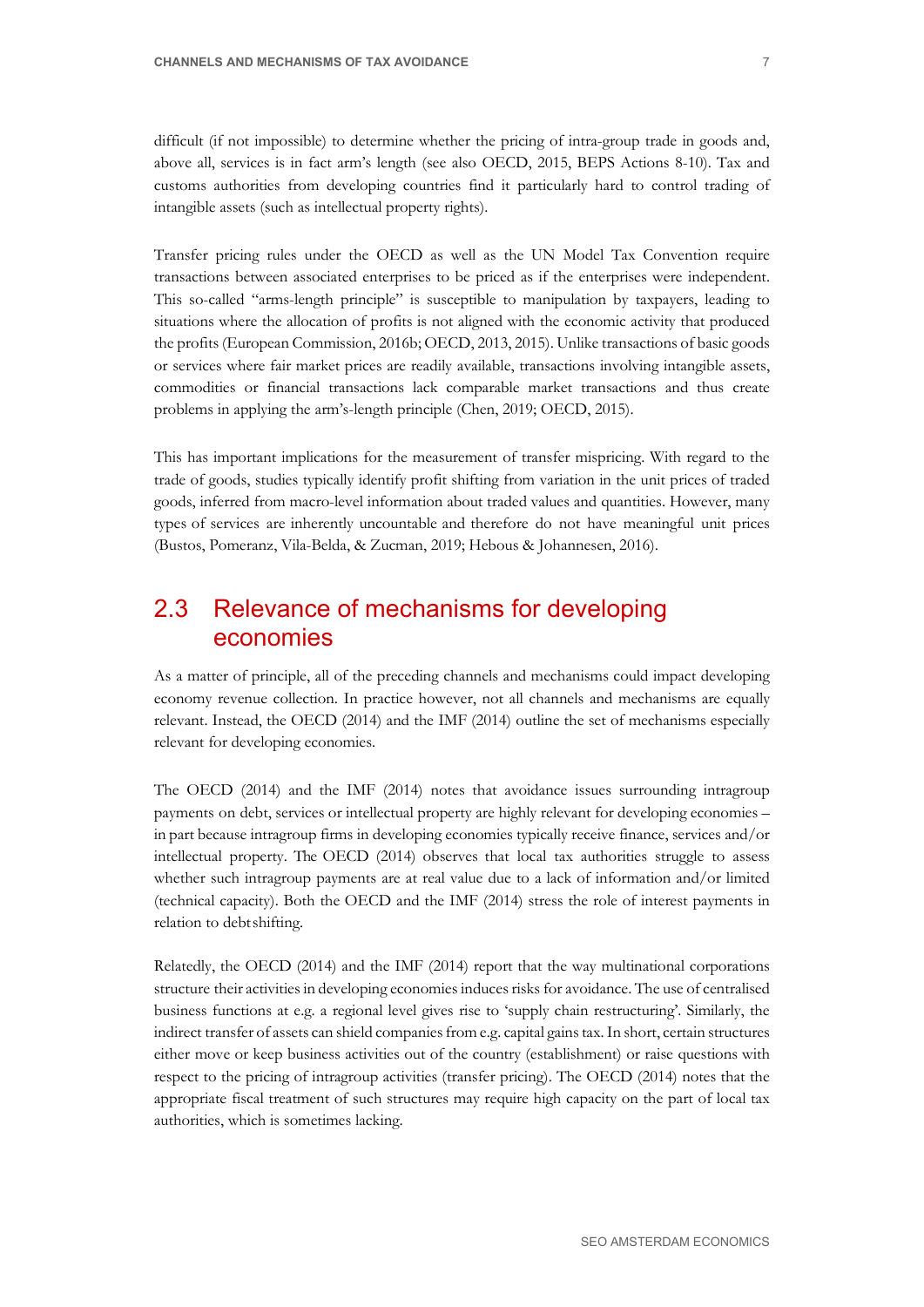Intersecting concerns regarding intragroup payments, permanent establishment, and transfer mispricing is the abuse of treaties (OECD, 2014). This typically takes the form of routing intragroup payments through an affiliated treaty country, whereby the developing economy loses out on withholding taxes. Likewise, the IMF (2014) notes that treaty shopping is a major issue for developing economies and that treaty partners should be mindful of the fact that revenue losses may offset the potential gains in investments.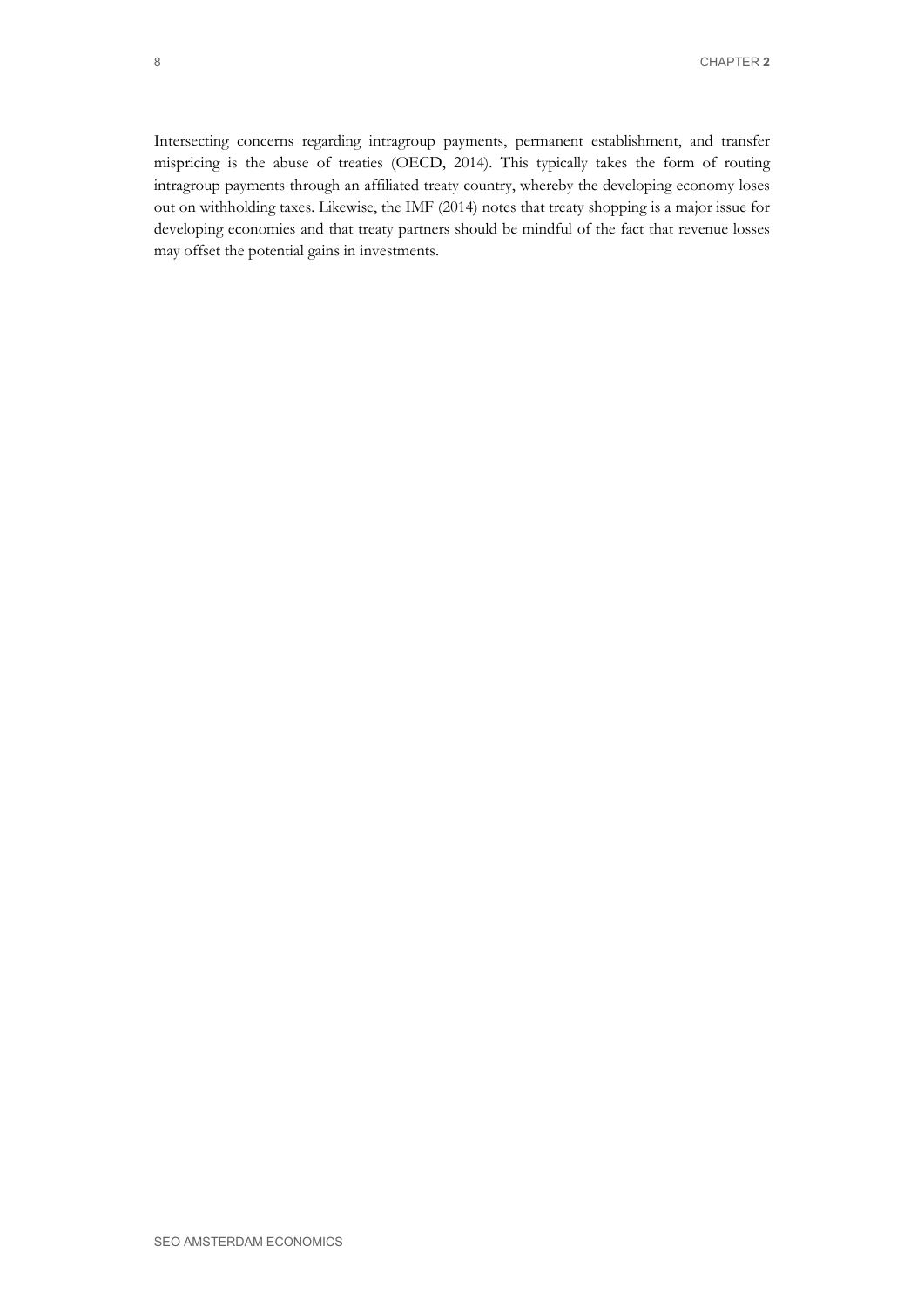# <span id="page-14-0"></span>3 Empirical evidence and estimates of effects

A growing literature attempts to estimate revenue losses as a result of tax avoidance. The policy debates of the last decades have sparked significant academic interest. Nevertheless, studies typically face empirical challenges(se[eBox 3.1\)](#page-14-1).Below,we reviewestimates on global lossesinclusive of as many channels/mechanisms as possible, estimates of losses in SSA economies, and estimates of losses per specific channel/mechanisms. Where relevant, we reference and note methodological limitations. We note that the literature has not converged on strategies to address methodological limitations. Every method has its advantages and limitations. As a result, it is difficult to single out a single best estimate of the costs of avoidance.

#### <span id="page-14-1"></span>Box 3.1 Challenges in the empirical literature

Challenges faced by the empirical literature are:

Geographic scope. A significant part of this research has focused on developed economies (above all the US, see Blouin & Robinson, 2019; Clausing, 2016, 2020; Zucman, 2014). Studies estimating global revenue losses are scarce, and studies shedding light on (individual) developing economies even more so.

Avoidance scope. Most studies using macro-level data investigate the overall revenue loss associated with avoidance, and hence typically do not offer a decomposition by channel. Some studies focus on specific mechanisms, usually based on firm-level data, but the literature covers only some of the mechanisms identified above. In addition, comparing the available estimates of the revenue effects of specific mechanisms is difficult due to methodological differences between papers.

Data limitations. Countries differ by data availability and quality. This problem is especially pronounced for developing economies, as well as for some offshore financial centers. [4T](#page-14-2)he problem arises in both macro- and micro-level data.

Importantly, Clausing (2020) observes that there appears to be a large data-driven discrepancy. Studies that rely on financial accounting databases find far smaller magnitudes of profit shifting and much lower elasticities than studies that rely on macroeconomic statistics, tax data, or survey data on multinational companies. This is largely due to the fact that profits in some offshore financial centers are hardly included in financial accounting databases.<sup>[5](#page-14-3)</sup> In addition, Heckemeyer and Overesch (2017) find that the choice of the (firm-level) database also influences the observed magnitude of the effect. This problem is not just technical, but also conceptual in the sense that some studies take the absence or presence of certain capital flows in the data as indicative of avoidance.

Measurement issues. Some variables of interest such as the effective (as opposed to statutory) corporate income tax rate are difficult to measure (in part due to data limitations). Differences in tax standards can make comparing jurisdictions more difficult. Differences in accounting standards between jurisdictions require careful reconciliation in order to avoid over- or underestimating effect sizes.

Identification: Endogeneity is a significant problem. For instance, the effective corporate income tax rate is endogenous of firm tax behaviour (i.e. firms 'choose' their effective corporate rate through their use of certain structures, implying that the 'counterfactual' behaviour in absence of certain structures is difficult to observe) Relatedly, the opacity of international tax planning constitutes another challenge for identification.

<span id="page-14-2"></span>Different studies define offshore financial centers/tax havens / low tax jurisdictions differently see e.g. Gravelle (2013), Hers et al (2018) and Garcia Bernardo et al (2017) amongst others.<br>It is a well-known fact that the widely-used ORBIS database has limited coverage with regard to tax havens

<span id="page-14-3"></span>As Tørsløv, Wier, and Zucman (2018, p. 7) observe: "In 2012, only 17% of the global profits of multinationals could be traced in Orbis – 83% were booked in subsidiaries unknown to Orbis, or for which no profits data was available. The problem is particularly acute for low and zero tax countries.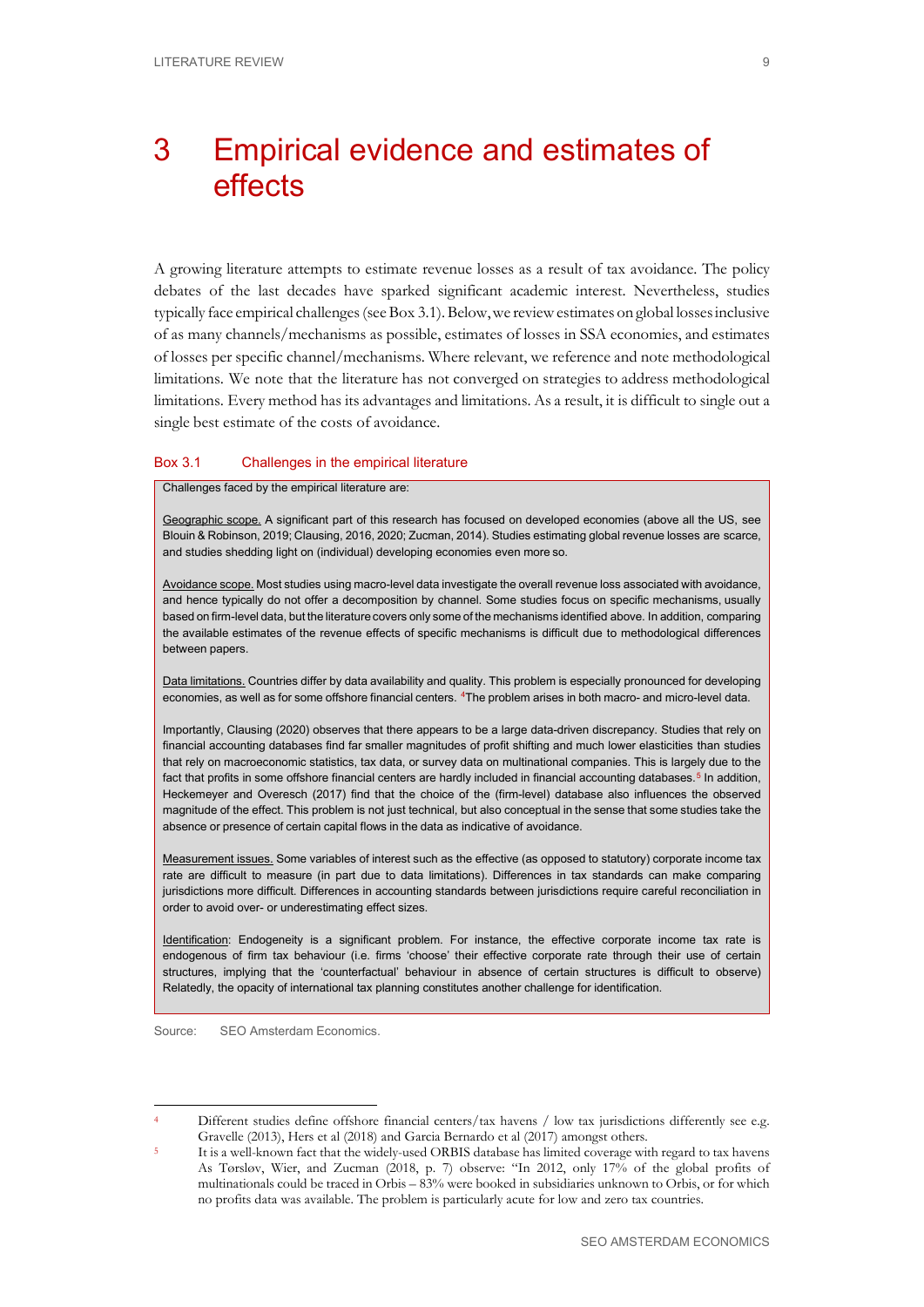|                                  | <b>Estimated</b><br>effect                                                | Geographic<br>scope                  | Avoidance<br>scope                                                         | Data issues Measure-                                                                                     | ment issues                                                       | <b>Identification</b>                                  |
|----------------------------------|---------------------------------------------------------------------------|--------------------------------------|----------------------------------------------------------------------------|----------------------------------------------------------------------------------------------------------|-------------------------------------------------------------------|--------------------------------------------------------|
| Crivelli et al.<br>(2015)        | Global<br>revenue<br>losses due to<br>spillovers<br>worth USD<br>650 bln. | Global                               | Base and<br>strategic<br>spillovers                                        | Coverage of Appropriate<br>macro-data, tax rates<br>need for<br>proxies<br>based<br>on<br>macro-<br>data |                                                                   | Panel data<br>regressions                              |
| Cobham<br>and Janský<br>(2018)   | Global<br>revenue<br>losses due to<br>spillovers<br>worth USD<br>500 bln. | Global                               | Base and<br>strategic<br>spillovers                                        | Same as<br>above                                                                                         | Appropriate<br>tax rates                                          | Panel data<br>regressions                              |
| OECD<br>(2015)                   | Revenue<br>losses<br>between USD<br>100 and USD<br>240 bln.               | Global                               | Revenue loss<br>due to CIT<br>avoidance                                    | <b>ORBIS</b><br>has limited<br>coverage<br>of OFCs,<br>coverage<br>of macro-<br>data                     | Use of<br>proxies for (in<br>total) 6<br>different<br>indicators. | Quantitative<br>synthesis of<br>relevant<br>indicators |
| Janský and<br>Palanský<br>(2019) | Revenue<br>losses around<br><b>USD 125 bln.</b>                           | Global.<br>sample of 79<br>countries | Revenue<br>losses due to<br>shifting<br>associated<br>with 'tax<br>havens' | macro-data. 'tax haven'<br>need for<br>proxies<br>based on<br>macro- data                                | Coverage of Definition of                                         | Panel data<br>regressions                              |

### <span id="page-15-0"></span>Table 3.1 Summary of studies - Global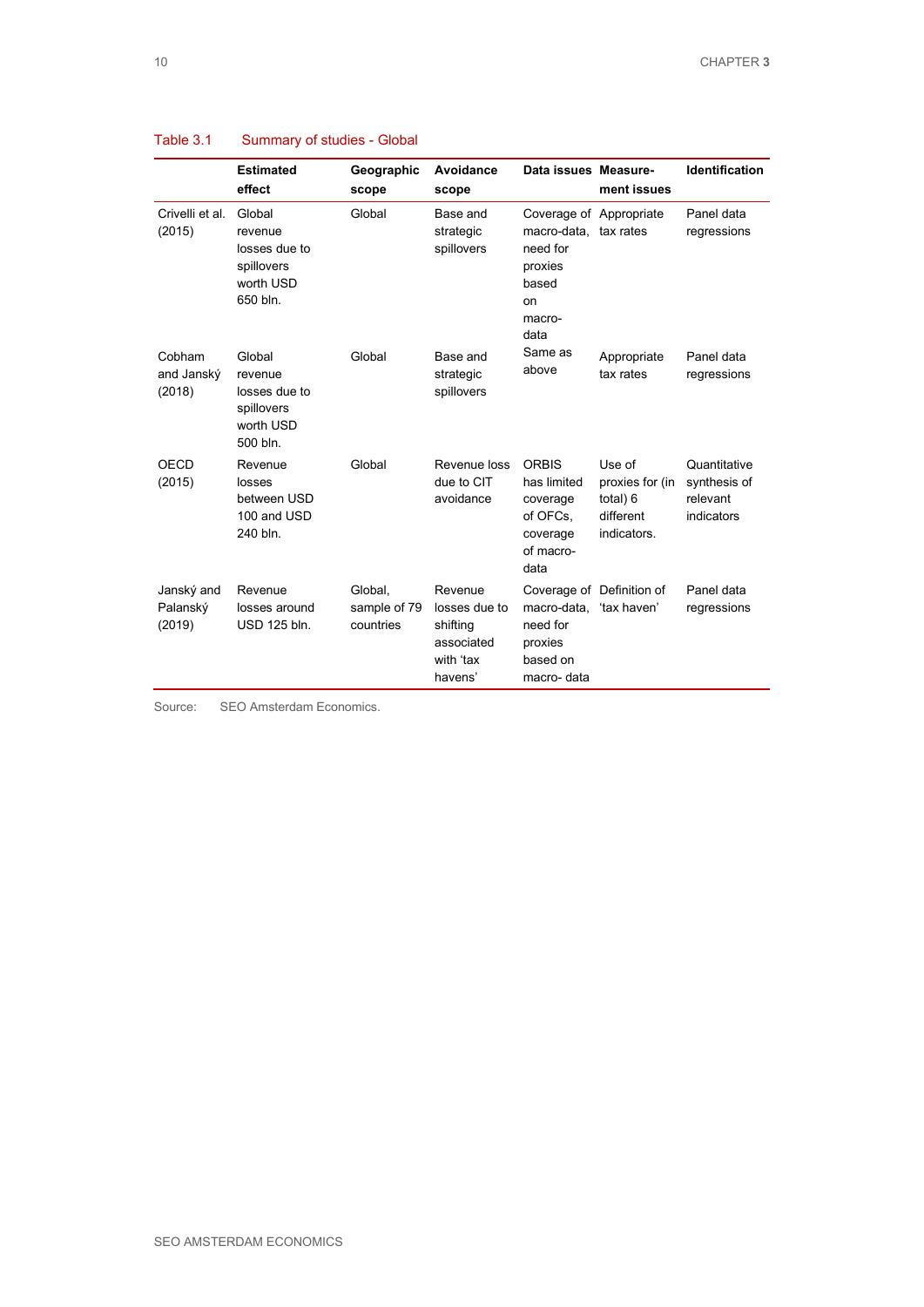|                                  | <b>Estimated</b><br>effect                                                                                                                  | Geographic<br>scope                                                    | Avoidance<br>scope                                                               | Data<br>issues                                                                      | Measure-<br>ment issues      | Identification                                                 |
|----------------------------------|---------------------------------------------------------------------------------------------------------------------------------------------|------------------------------------------------------------------------|----------------------------------------------------------------------------------|-------------------------------------------------------------------------------------|------------------------------|----------------------------------------------------------------|
| Crivelli et al.<br>(2015)        | Non-OECD<br>revenue<br>losses worth<br>USD 200 bln.                                                                                         | Non-OECD                                                               | Revenue<br>losses due to<br>shifting<br>associated<br>with 'tax<br>havens'       | Coverage<br>of macro-<br>data.<br>need for<br>proxies<br>based on<br>macro-<br>data | Definition of<br>'tax haven' | Panel data<br>regressions                                      |
| Cobham and<br>Janský (2018)      | Range of<br>losses in<br>developing<br>economies:<br>range from<br>6.97% of GDP<br>(Chad) to - 1.11<br>percent (i.e. a<br>gain) for Jordan. | Global.<br>sometimes<br>jurisdiction<br>specified.                     | See above                                                                        | See<br>above                                                                        | See above                    | See above                                                      |
| Janský and<br>Palanský<br>(2019) | Range of<br>losses in SSA:<br>0.53 percent<br>of GDP<br>(Mozambique)<br>to 0.02<br>percent<br>(Benin).                                      | Global.<br>sometimes<br>specified by<br>jurisdiction.                  | See above                                                                        | See<br>above                                                                        | See above                    | See above                                                      |
| Janský and<br>Šedivý (2019)      | Range of<br>losses in SSA<br>between 0<br>and 0.05% of<br>GDP.                                                                              | Sample of<br>several<br>developing<br>economies in<br>SSA and<br>Asia. | Revenue<br>losses<br>associated<br>with DTTs<br>with<br>developing<br>economies. | Coverage<br>of macro-<br>data,<br>need for<br>proxies<br>based on<br>macro-<br>data | Measuring<br>tax rates       | Direct<br>calculation<br>based on<br>tax rate<br>differentials |

### Table 3.2 Summary of studies – Developing Countries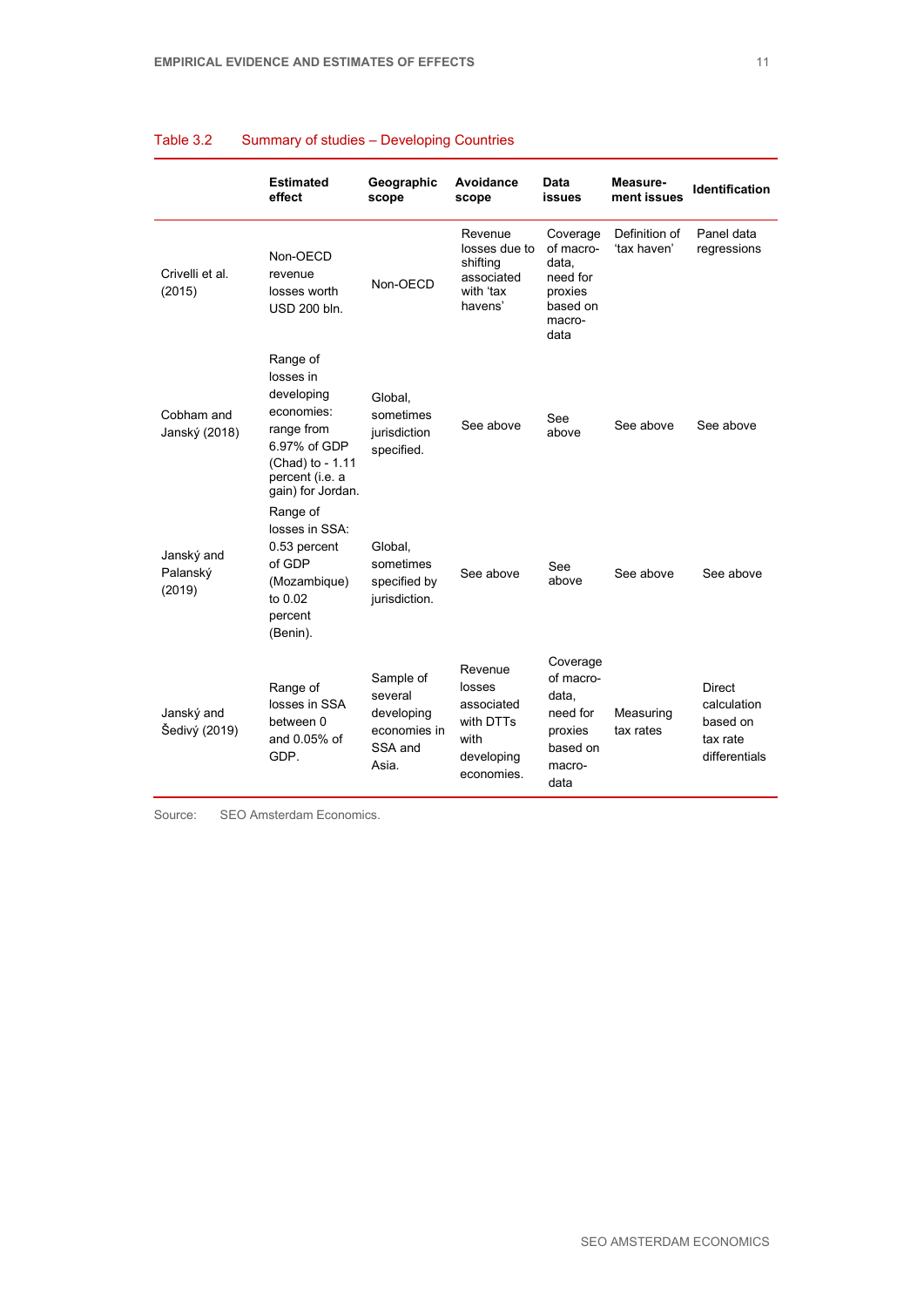|                                | <b>Estimated</b><br>effect                                                                                       | Geographic Avoidance<br>scope | scope                                     | Data issues                                                                                                                                                                                     | Measure-<br>ment issues                                         | <b>Identification</b>                                                                                                  |
|--------------------------------|------------------------------------------------------------------------------------------------------------------|-------------------------------|-------------------------------------------|-------------------------------------------------------------------------------------------------------------------------------------------------------------------------------------------------|-----------------------------------------------------------------|------------------------------------------------------------------------------------------------------------------------|
| <b>UNCTAD</b><br>(2015)        | <b>Annual USD</b><br>100 bln.<br>revenue loss<br>for developing<br>economies<br>linked to<br>investment<br>hubs. | Developing<br>economies       | Treaty<br>shopping,<br>investment<br>hubs | Coverage of<br>macro-data, need<br>for proxies based<br>on macro- data                                                                                                                          | Defining<br>investment<br>hubs                                  | Panel data<br>regression to<br>estimate<br>elasticity of FDI,<br>simulation<br>analysis to<br>assess revenue<br>losses |
| Tørsløv et al.<br>(2018)       | Global tax<br>revenue losses<br>due to profit<br>shifting of<br>around 10% of<br>CIT revenues                    | Global                        | Profit<br>shifting                        | <b>Blouin and</b><br>Robinson (2019)<br>and Clausing<br>(2020) debate<br>about the extent<br>to which 'double<br>counting' is a<br>problem in US<br><b>BEA</b> foreign<br>affiliate statistics. | Factors to<br>consider in<br>the profit<br>attribution.         | Profit<br>appropriation<br>based on bilateral<br>BoP statistics.                                                       |
| Blouin &<br>Robinson<br>(2019) | 4-15% of<br>corporate tax<br>revenues lost<br>to BEPS<br>activity of<br><b>MNFs</b>                              | US                            | Profit<br>shifting                        | See note at<br>Torslov et al.<br>(2018)                                                                                                                                                         | As per<br>Clausing<br>(2016)                                    | As per<br>Clausing<br>(2016)                                                                                           |
| Clausing<br>(2016)             | Between \$77<br>and \$111<br>billion in<br>corporate tax<br>revenue by<br>2012                                   | US                            | Profit<br>shifting                        | <b>BEA</b> foreign<br>affiliate<br>microdata.<br>see also note<br>at Troslov et<br>al. (2018)                                                                                                   | Measuring<br>tax<br>differentials<br>and semi-<br>elasticities. | Direct calculation<br>based on<br>stylised tax<br>rate<br>differentials<br>and semi-<br>elasticities                   |
| Clausing<br>(2020)             | \$100 billion a<br>year in 2017                                                                                  | US                            | Profit<br>shifting                        | See note at<br>Torslov et al.<br>(2018).                                                                                                                                                        | As per<br>Clausing<br>(2016)                                    | As per Clausing<br>(2016)                                                                                              |

### Table 3.3 Summary of studies – Channel Specific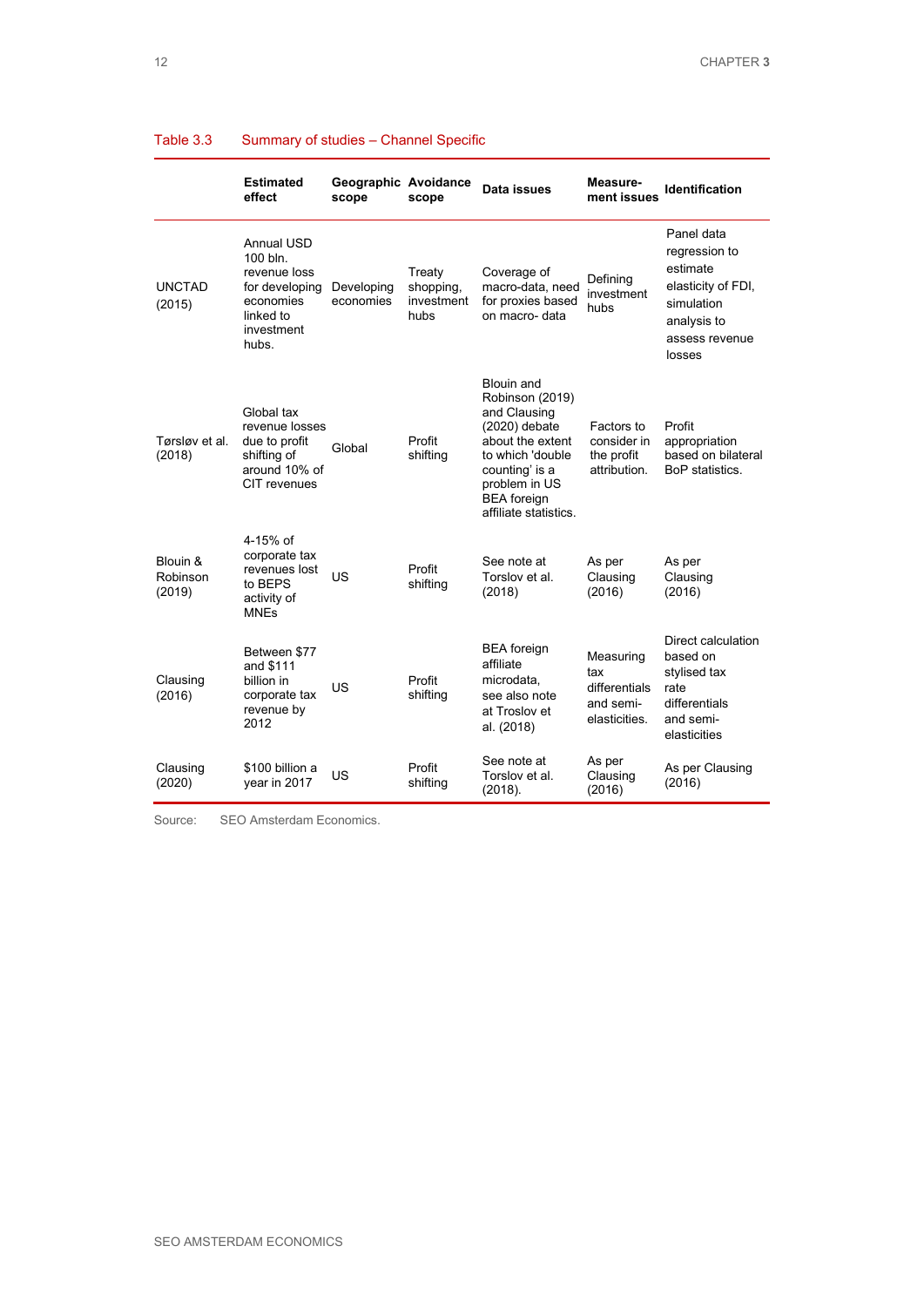| Study                              | <b>Estimated</b><br>effect                                                                                | scope             | scope                                   |                                                                                                                                                                                | Geographic Avoidance Data issues Measure- ment Identification<br>issues                           |                                                                                                        |
|------------------------------------|-----------------------------------------------------------------------------------------------------------|-------------------|-----------------------------------------|--------------------------------------------------------------------------------------------------------------------------------------------------------------------------------|---------------------------------------------------------------------------------------------------|--------------------------------------------------------------------------------------------------------|
| Dharmapala<br>& Riedel<br>(2013)   | Earnings<br>shocks drive<br>within-group<br>capital flows,<br>mainly through<br>strategic use of<br>debt. | EU                | Profit<br>shifting,<br>debt<br>shifting | <b>AMADEUS</b><br>data<br>restricted to<br>European<br>affiliates                                                                                                              | Observing and<br>measuring<br>earnings shock                                                      | Identification on<br>firm earnings<br>shock (diff-in-<br>diff) may have<br>alternative<br>explanations |
| Heckemeyer<br>& Overesch<br>(2017) | Tax semi-<br>elasticity of<br>subsidiary pre-<br>tax profits of<br>about 0.8                              | Meta-<br>analysis | Profit<br>shifting                      | Meta-<br>analysis                                                                                                                                                              | Meta-analysis                                                                                     | Meta-analysis                                                                                          |
| Devereux et<br>al. (2020)          | By foreign-<br>controlled<br>entities.                                                                    | Global            | Profit<br>shifting                      | See Torslov<br>et al (2018),<br>see Blouin &<br>Robinson<br>(2019),<br>further use<br>of micro-<br>and macro-<br>data suffers<br>from<br>the same<br>issues as<br>noted above. | Combining<br>approaches<br>from the<br>literature<br>implies that<br>issues carry<br>over.        | Synthesis based<br>on the literature,<br>Limitations may<br>carry over.                                |
| Davies et al.<br>(2018)            | Tax losses of 1% of<br>CIT revenue due<br>to transfer<br>mispricing in<br>manufacturing                   | France            | Transfer<br>mispricing                  | Firm level<br>microdata<br>combined<br>with macro<br>data (and<br>proxies)                                                                                                     | Measurement<br>of pricing and<br>tax differentials,<br>definition of<br>affiliates and<br>havens. | Panel regression                                                                                       |
| Hebous and<br>Johannesen<br>(2016) | Tax losses of 7% of<br>CIT revenue due<br>to transfer<br>mispricing in<br>services                        | Germany           | Transfer<br>mispricing                  | Firm level<br>microdata<br>combined<br>with macro<br>data (and<br>proxies)                                                                                                     | Definition of<br>havens                                                                           | Panel data<br>Regression                                                                               |

<span id="page-18-1"></span>

| Table 3.4 |  | Summary of studies - Channel Specific (continued) |  |  |  |
|-----------|--|---------------------------------------------------|--|--|--|
|-----------|--|---------------------------------------------------|--|--|--|

Source: SEO Amsterdam Economics.

## <span id="page-18-0"></span>3.1 Estimates of global revenue losses

A first set of empirical studies that have been widely discussed in the international tax debate does not explore the impacts of specific tax avoidance mechanisms, but rather looks at the spillover effects of countries' tax policies on third countries, both in terms of investment and profit shifting. Crivelli, De Mooij, and Keen (2015) focus on two types of cross-border fiscal spillovers in international corporate taxation: 'base' and 'strategic' spillovers. Base spillovers are the impact of one country's tax policy on the tax bases of other countries. This can arise through either an impact on real activities (investment) but also as a result of shifting behaviour. Strategic rate spillovers are the impact on a country's policy choices of tax changes abroad. The authors use panel data for 173 countries over 33 years to quantify the revenue impact of avoidance techniques. In particular, they estimate an equation with corporate tax base as the dependent variable and offshore financial centres (OFCs) corporate tax rates as one of the independent variables, in order to evaluate the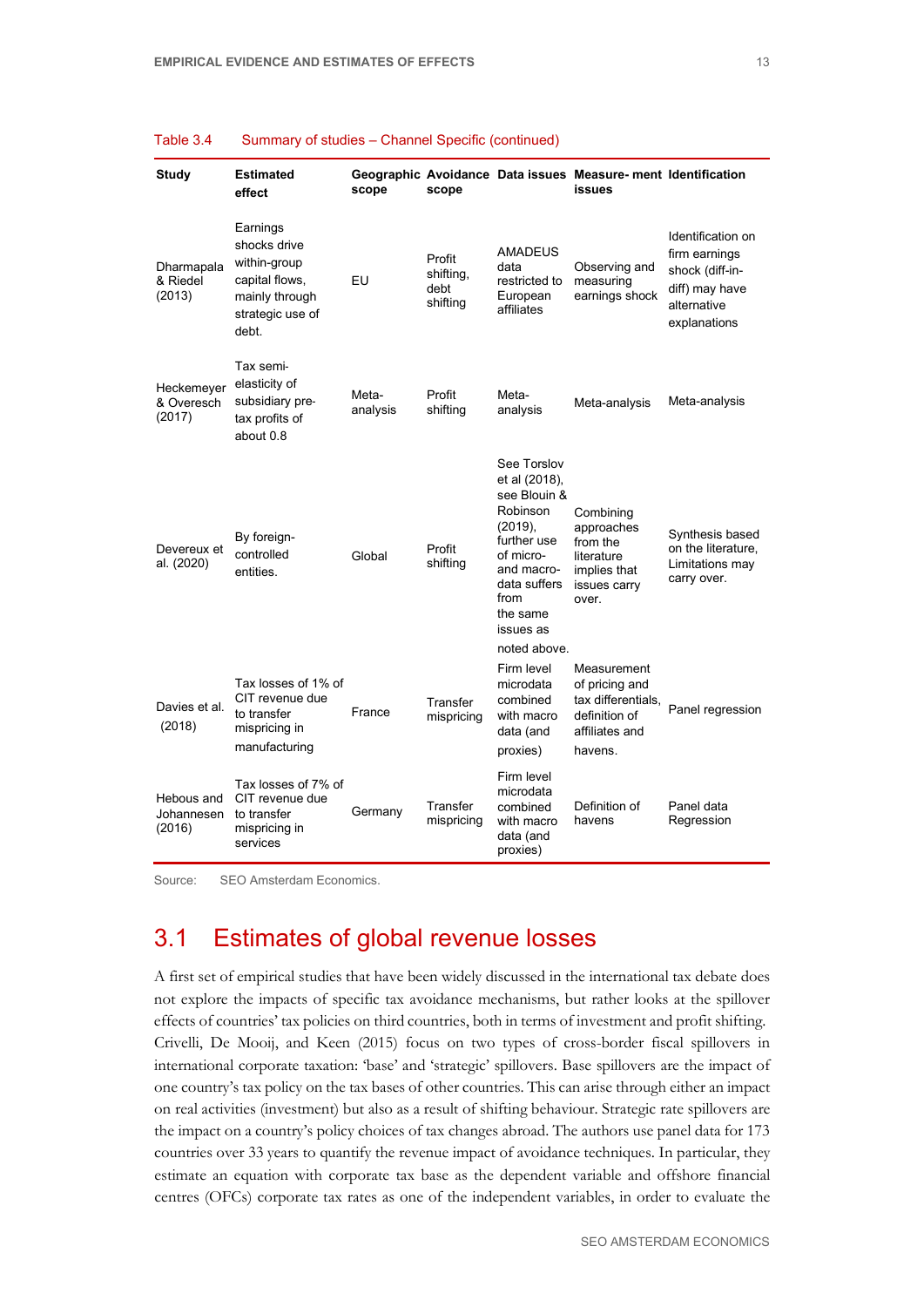scale of the spillover. In their model they measure avoidance associated with OFCs by 'turning off' the effects on tax bases operating through that channel. Findings point to a global revenue loss of ca. USD 650 bn, of which USD 200 bn in non-OECD countries. In dollar terms, the revenue apparently at stake is, as one would expect, much larger for OECD members. Relative to GDP, the implied long run revenue losses for OECD countries are in the order of 1 percent of GDP close to the estimate of Gravelle (2013). For developing countries, losses are estimated at around 1.3 percent of GDP. This is a significant amount, especially relative to their lower levels of overall revenue.

Cobham and Janský (2018) use the same methodology as Crivelli et al. (2015), and re-estimate their model using a different data set on tax revenues (Government Revenue Dataset, GRD).[6](#page-19-0) They present country-level results (see Appendix A). Their findings support a somewhat lower estimate of global revenue losses of around USD 500 billion annually and indicate that the greatest intensity of losses occurs in low- and lower-middle income countries. Both studies estimate tax revenue loss from corporate tax avoidance by looking at the cross-country relationship between the CIT revenue collected by each country and the statutory tax rates of other countries, but not on direct statistics on the profits booked by multinationals in OFCs (see Tørsløv et al., 2018). Statutory rather than real effective tax rates are used due to data availability, though the authors acknowledge that the statutory rates can be quite different than real effective rates and thus may not reveal the real dimension of spillover effects.

Action 11 of the OECD / G20 BEPS project focuses on the task of measuring and monitoring BEPS. In its final report on this action area, the OECD (2015b, pp. 15-16) observes that the profit rates reported by MNE affiliates located in lower-tax countries are twice as high as their group's worldwide profit rate on average. Effective tax rates paid by large MNE entities are estimated to be 4 to 8½ percentage points lower than similar enterprises with domestic-only operations. The separation of taxable profits from the location of the value creating activity is particularly clear with respect to intangible assets, and the phenomenon has grown rapidly (see e.g. Hers et al., 2018). For example, the ratio of the value of royalties received to spending on research and development in a group of low-tax countries was six times higher than the average ratio for all other countries and has increased three-fold between 2009 and 2012. Finally, debt from both related and third parties is more concentrated in MNE affiliates in higher statutory tax-rate countries. OECD (2015b) uses firm-level Orbis data to quantify indicators on profit rate differentials, effective tax rates and interest expenses. All in all, the OECD (2015b) estimates a global loss of USD 100 billion to USD 240 billion in 2014, or 4 to 10 percent of all CIT revenues (and up to USD 2.1 trillion over 2005– 2014). It should be noted however, that the ORBIS database registers only 1,622 subsidiaries of MNCs located in the Middle East and Africa region, which is only 0.5 percent of all subsidiaries contained in the database. It is unclear to what extent this affects the degree of over- or underestimation in the reported estimates.

<span id="page-19-0"></span><sup>6</sup> See https:/[/www.wider.unu.edu/project/government-revenue-dataset, a](http://www.wider.unu.edu/project/government-revenue-dataset)ccessed 13.03.2020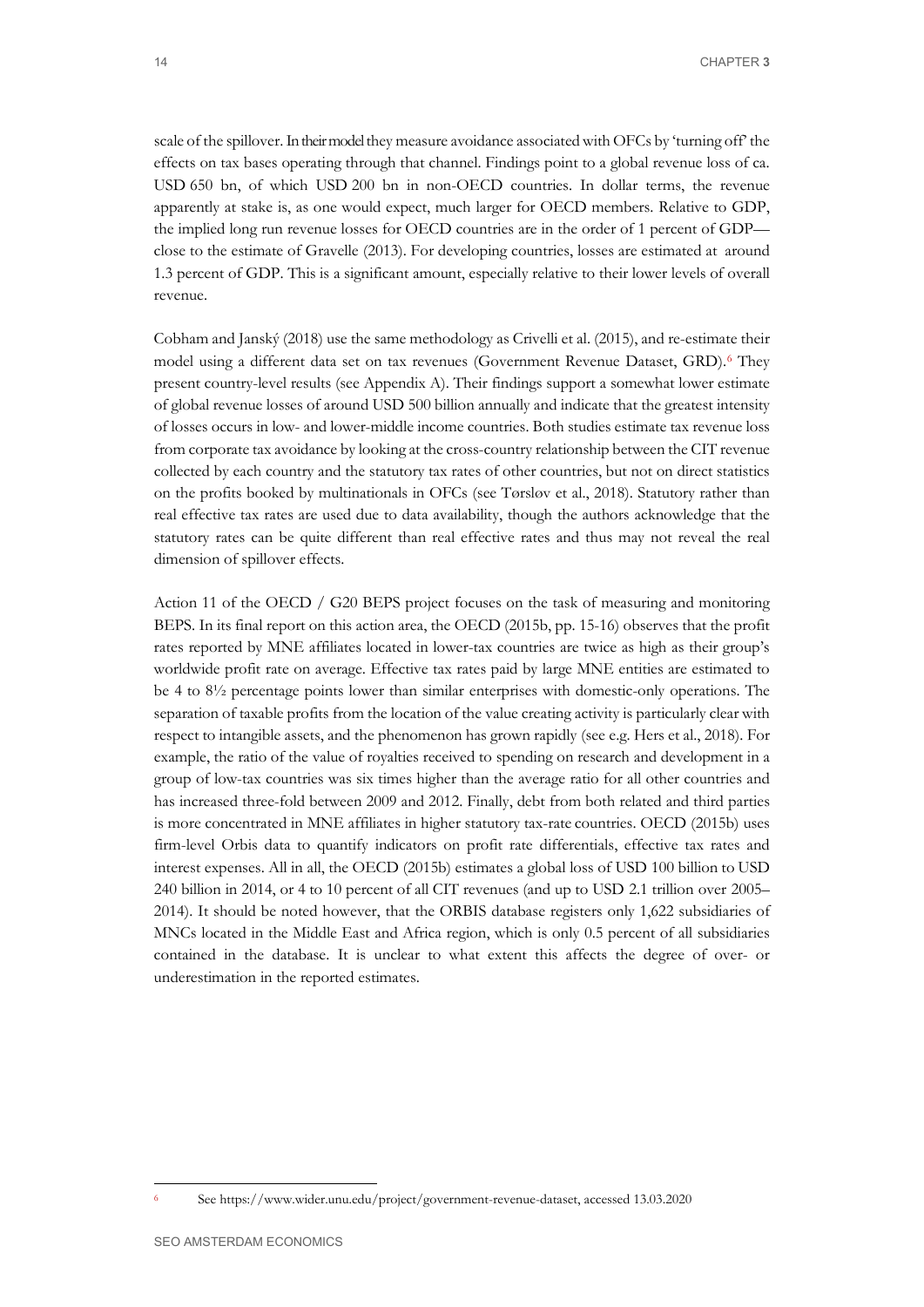Janský and Palanský (2019) use data on FDI stocks and balance-of-payments statistics, both provided by the IMF, to assess revenue losses from profit shifting related to FDI from OFCs.[7](#page-20-2) Their findings indicate that a total of USD 420 billion was shifted out of the 79 countries of their sample (both developing and developed), resulting in a tax revenue loss of USD 125 billion, or ca. 10 percent of corporate tax revenue.

## <span id="page-20-0"></span>3.2 Estimates of revenue losses for developing economies, esp. SSA

A few studies provide estimates for individual countries. For this evaluation, the most relevant studies encompass the 32 development cooperation partners of the Netherlands. For instance, Crivelli et al. (2015) as well as Cobham and Janský (2018) present data on 23 of these 32 countries. Revenue losses from corporate tax avoidance estimated by Cobham and Janský (2018) range from 6.97 percent of GDP in the case of Chad to -1.11 percent (i.e. a gain from tax avoidance practices) in the case of Jordan in the year 2013. Sub-Saharan Africa on average has CIT spillover revenue losses of between 2.01 and 2.32 percent of GDP, depending on the dataset employed.

Janský and Palanský (2019) use data on FDI stocks and balance-of-payments statistics, both provided by the IMF, to assess revenue losses from profit shifting related to FDI from OFCs.<sup>[8](#page-20-3)</sup> Their findings indicate that a total of USD 420 billion was shifted out of the 79 countries of their sample (both developing and developed), resulting in a tax revenue loss of USD 125 billion, or ca. 10 percent of corporate tax revenue. Referring again to the group of development cooperation partners of the Netherlands, revenue losses range from 3.53 percent of GDP (Mozambique) to 0.02 percent (Benin).

Finally, Janský and Šedivý (2019) explore the costs of tax treaties for developing countries in terms of revenue foregone from withholding taxes. They provide detailed estimates for 14 developing countries, six of which are cooperation partners of the Netherlands (see Appendix A for their results). Based on data between 2009 and 2015, estimates range from 0.05 percent of GDP in Uganda to virtually zero percent in the case of Tanzania.

## <span id="page-20-1"></span>3.3 Estimates of effects of specific avoidance mechanisms

Some studies provide evidence on the effects of specific avoidance mechanisms. [Tables](#page-15-0) 3.1[-3.4](#page-18-1) display an overview. Note that it is not possible to assess the effects of all identified avoidance mechanisms. In fact, the only literature that provides empirical estimates of the losses associated with base erosion is the one on treaty shopping and the impacts of DTTs. Following the terms of reference and due to its particular relevance to this evaluation, treaty shopping will be covered in more detail in a separate chapter below.

### 3.3.1 Treaty shopping

UNCTAD (2015) uses national-level data on returns to foreign direct investment to estimate the

This is based on the approach developed by UNCTAD (2015), which we discuss below.

<span id="page-20-3"></span><span id="page-20-2"></span>This is based on the approach developed by UNCTAD (2015), which we discuss below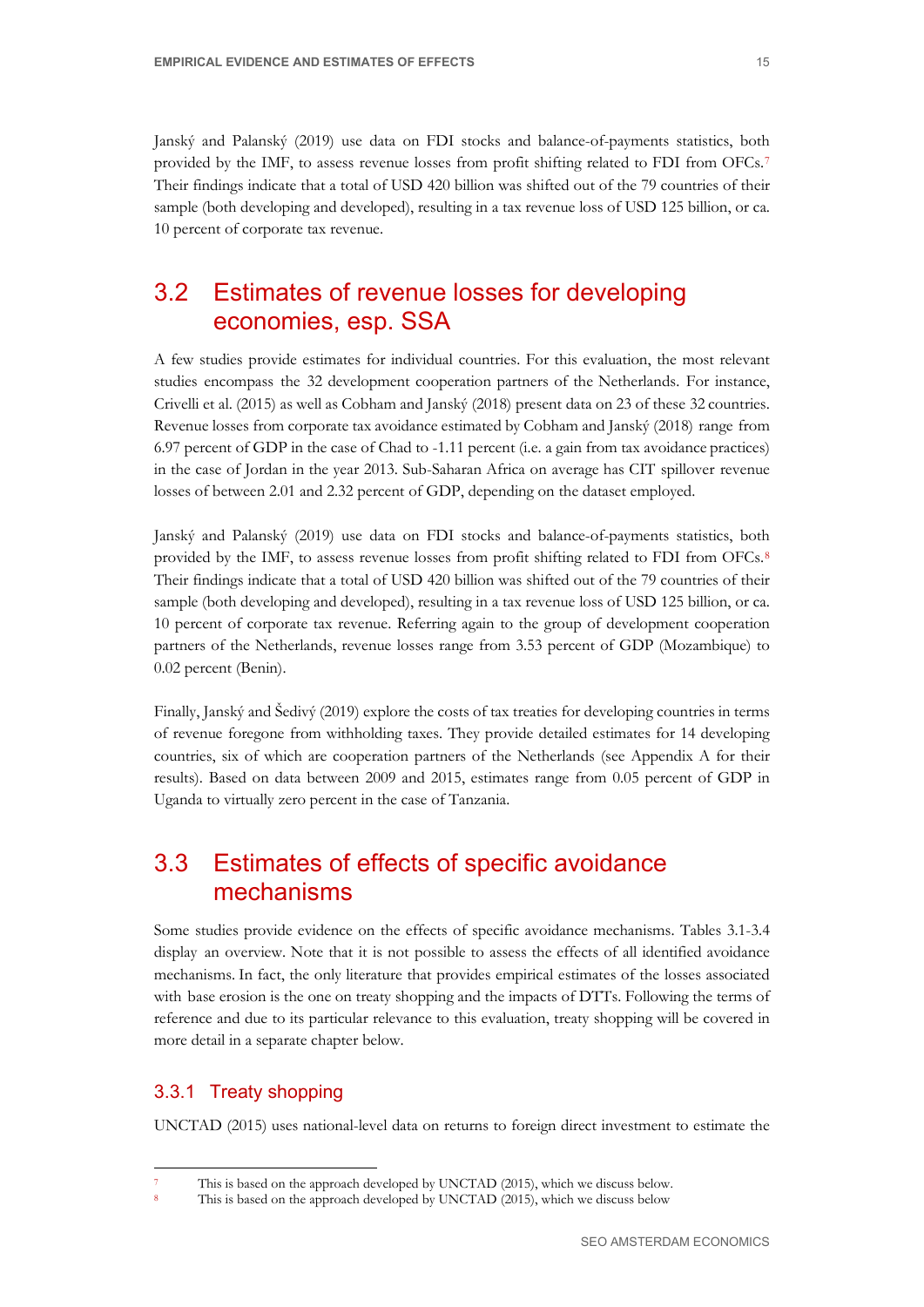scale of revenue losses due to profit shifting through investment conduit jurisdiction, a practice discussed as treaty shopping by Weyzig (2013). An estimated USD 100 billion of annual tax revenue losses for developing countries is related to inward investment stocks directly linked to offshore hubs. There is a clear relationship between the share of offshore-hub investment in host countries' inward FDI stock and the reported (taxable) rate of return on FDI. The more investment is routed through offshore hubs, the less taxable profits accrue. Across developing economies, on average every 10 percentage points of offshore investment is associated with a 1 percentage point lower rate of return.

### 3.3.2 Profit shifting

Profit shifting is typically measured indirectly by relating tax rate differentials to reported pre-tax profits at the firm or country level. In contrast, Tørsløv et al. (2018) use a newly constructed database on where profits are booked by multinational companies, derived from new macroeconomic data known as foreign affiliates statistics. These statistics record profits made by affiliates of foreign multinational companies and the wages these affiliates pay. Hereby the national account aggregates of the main OFCs and non- OFC countries can be broken down by firm ownership, thus enabling a distinction between foreign-owned firms and local firms. Findings indicate that foreign firms are systematically more profitable than local firms in OFCs, and less profitable in non-haven countries. At a global level, close to 40 percent of multinational profits – defined as profits made by multinational companies outside of the country where their parent is located – are shifted to OFCs in 2015. Profit shifting by multinationals leads to corporate tax revenue loss of almost 20 percent of total corporate tax revenue in the European Union. For the world as a whole, the tax revenue loss is around 10 percent. According to Tørsløv et al. (2018) revenue losses vary significantly across countries, but are smaller as a percentage of total tax revenues for developing countries. At first glance, this finding is at odds with the results that revenue loss measured as a percentage of GDP is larger for developing countries than for industrialised countries. However, sampling probably plays a role here, as this study only includes seven large emerging economies (Brazil, China, Colombia, Costa Rica, India, Russia and South Africa).

The approach followed by Tørsløv et al. (2018) has been criticised because it may misrepresent the actual profits of the subsidiaries of MNCs in third countries. According to Blouin and Robinson (2019), correcting for double counting of foreign income from indirect subsidiaries would reduce the estimate of the U.S. fiscal effects of BEPS from 30-45 percent to 4-15 percent of corporate tax revenues – a huge change. However, Clausing (2020) points to some serious puzzles raised by the method chosen by Blouin and Robinson (2019) and presents revised estimates based on the most recent US data (2017). According to her, US revenue loss from profit shifting is likely to exceed USD 100 billion in 2017, amounting to more than a third of federal corporate tax revenues. Total amounts are somewhat lower than her previous estimates, but relative figures remain roughly in the same range (see Clausing, 2009).

Dharmapala and Riedel (2013) employ a similar strategy by looking at the effects of earning shocks experienced by parent firms on profits of affiliated entities in third countries, but on a sample of EU economies. While profits of affiliates in high-tax jurisdictions are not significantly affected, profits in low-tax jurisdictions are. Their estimates suggest that at the margin, around 2 percent of the (additional) parent profits are transferred to low-tax subsidiaries.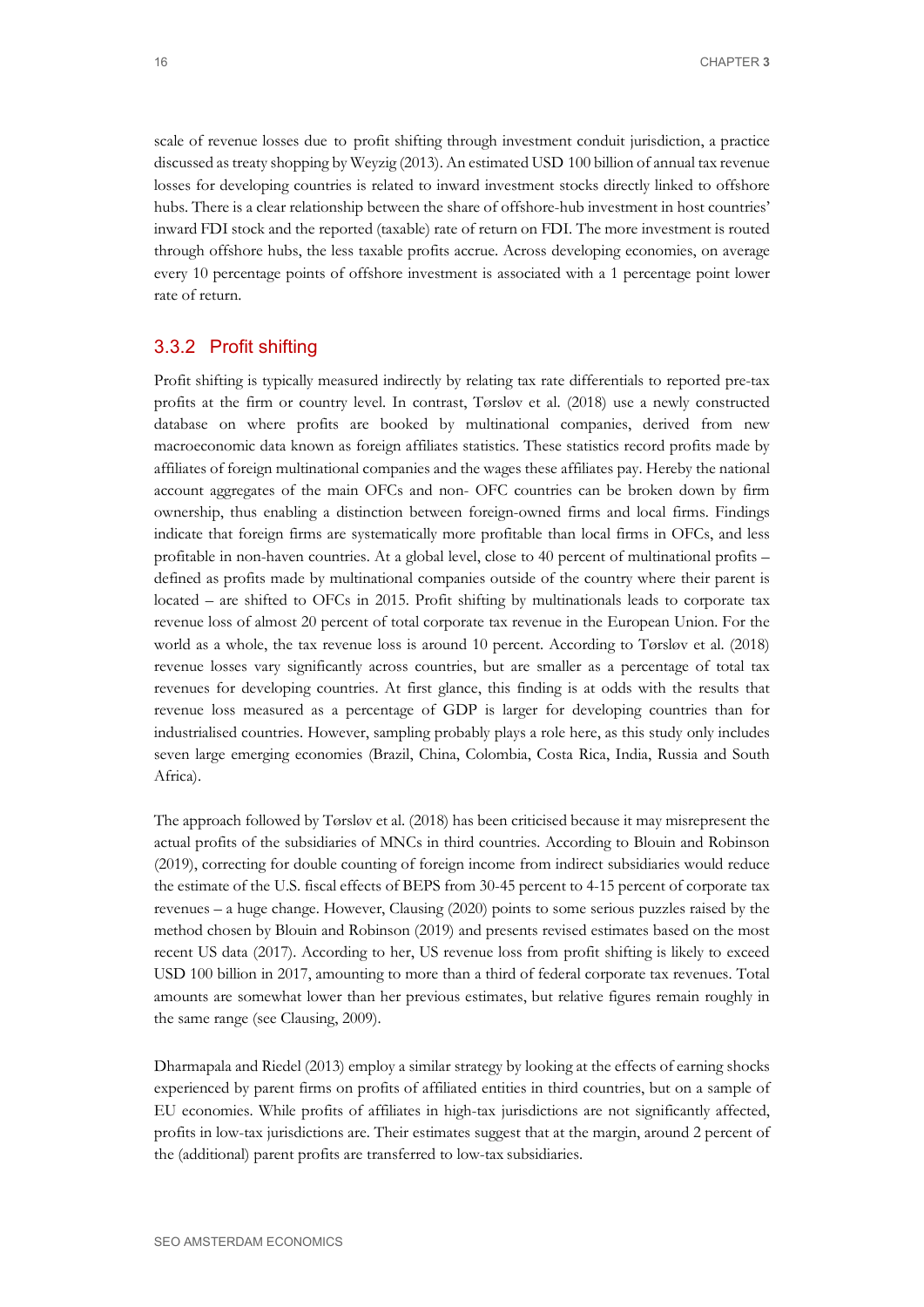Heckemeyer and Overesch (2017) present the findings of a meta-analysis covering 27 empirical studies with more than 200 primary estimates. All studies estimate the empirical relationship between reported parent or affiliate profitability and the tax incentive to shift profits abroad. Results suggest that transfer pricing and licensing, not inter-company debt, is the dominant profitshifting channel. All in all, a one percentage point smaller tax rate differential between parent and affiliate jurisdiction is associated with an increase in an affiliate's pre-tax profit by approximately 0.8 percent.

A few initial studies estimate the effect of a worldwide minimum taxation such as suggested by the OECD "Global Anti-Base Erosion" proposal with its two pillars. For instance, a recent study commissioned by PwC using financial accounting data on foreign-controlled subsidiaries across many countries, Devereux et al. (2020, p. 4) conclude:

"A threshold effective tax rate of 10 percent would yield additional revenue worldwide of around USD 32 billion, or around 14 percent of the taxes currently paid by foreign-controlled entities. This represents less than 2 percent of total taxes currently levied worldwide on corporate profit, and approximately one third of 1 percent of total worldwide corporate profit. The highest revenues would be sourced from the British Virgin Islands, Puerto Rico, Ireland, Bermuda, Cayman Islands, Luxembourg, Netherlands and Singapore."

The beneficiaries of such minimum tax would be the largest economies if the country of the ultimate parent company would collect it, or the low tax countries if the tax would be collected on a country-by-country basis.

### 3.3.3 Debt shifting

The strategic use of debt by European multinationals is mentioned in the paper by Dharmapala and Riedel (2013) as one of the dominant channels through which profit-shifting occurs. They find that the financial income (which includes net interest payments but excludes operating income) of low-tax affiliates increases relative to that of high-tax affiliates in the wake of positive parent earnings shocks. In contrast, there is no such effect for operating income. Moreover, the debt-toasset ratio of parent firms responds more positively to positive parent earnings shocks when more of the parent's subsidiaries are located in low-tax countries. These are strong indications for debt shifting. However, sampling may have played a role in bringing about this result, as the sample is constructed such that affiliates and parents belong to different industries (i.e. less opportunities for transfer mispricing).

### 3.3.4 Transfer mispricing

In their study on the missing profits of nations, Tørsløv et al. (2018, p. 23) observe profit-shifting even in industries where intangibles play a relatively minor role in the production process. They relate this finding to transfer mispricing and debt shifting: "Firms across all industries may shift profits by using intra-group trade and borrowing. It could also be that multinationals in all sectors can create firm-specific intangibles (such as logos), book these in low-tax places, and charge royalties to high-tax subsidiaries for the right to use these intangibles".

With regard to industrialised countries, more and more studies try to tease out the effects of transfer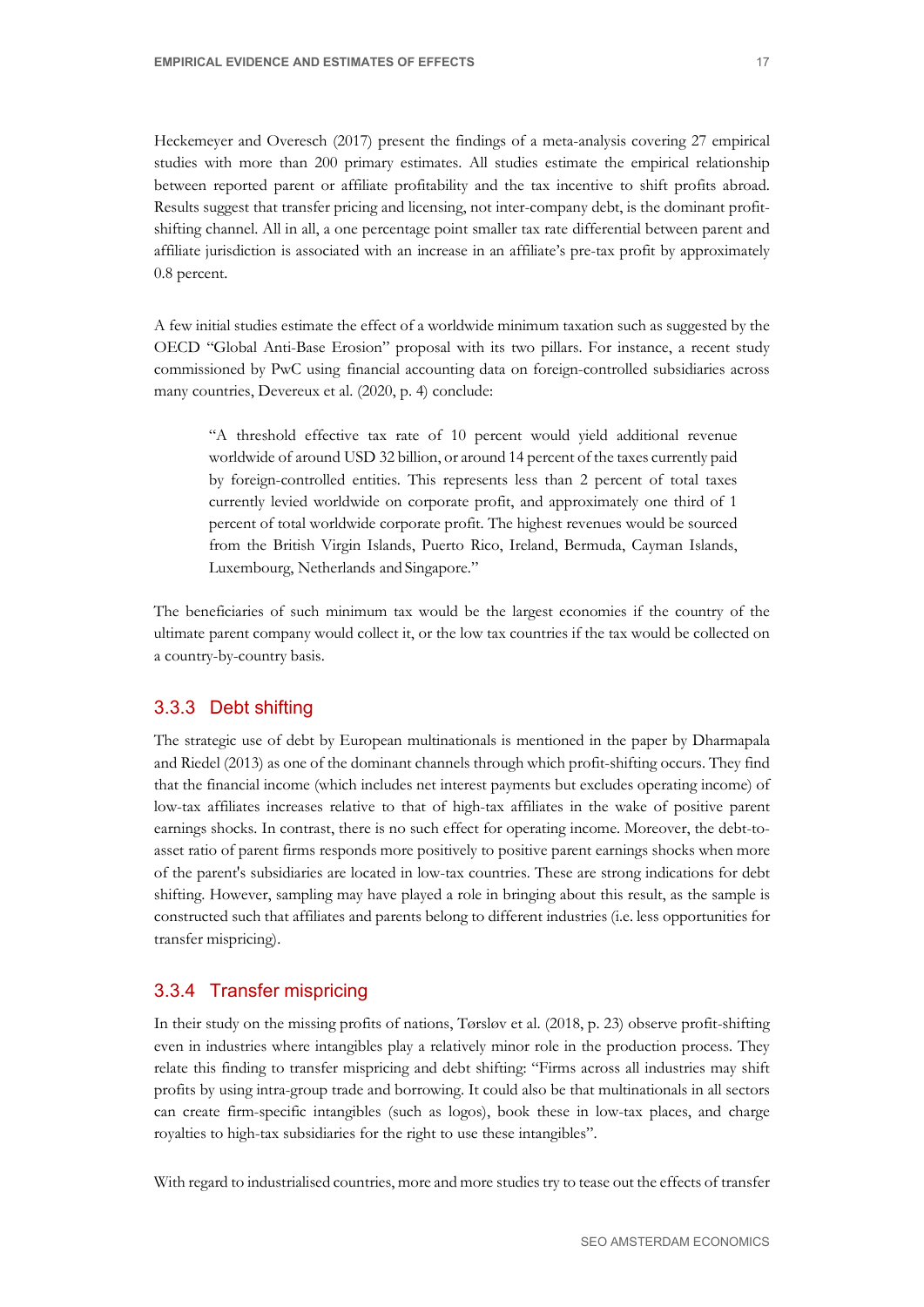mispricing by combining macro-level with firm-level data on trade and investments. For instance, Davies, Martin, Parenti, and Toubal (2018) study the effect of transfer mispricing using micro-level data from France, controlling for pricing-to-market strategies. They estimate mispricing effects to be in the range of roughly 1 percent of total corporate taxes collected by tax authorities in France for manufactured goods alone, with the bulk of this loss being driven by the exports of 450 firms to ten OFCs.

Given the difficulties outlined above, there are few studies that explore the impact of transfer mispricing in services, focusing on industrialised countries. Hebous and Johannesen (2016) combine aggregate data on trade flows with micro-level data from Germany for an in-depth analysis of transfer mispricing related to services. They find support for the hypothesis that affiliated trade in intellectual property (patents and trademarks), headquarter services (administration, management and advertising), information services, and sea transport (shipping) serves to shift profits to OFCs. In addition, the authors observe a particularly strong effect of services trade *between* OFCs, indicating that services are traded through chains of entities belonging to the same firm. Results also suggest that service trade between German firms and their OFCs affiliates is funnelled through entities in third countries; in particular the Netherlands. Under the extreme assumption that all service imports from OFCs in which the importing firm has an affiliate are purely fictitious transactions where the acquired service has no actual value, these imports would cause a revenue loss of around € 3 bln. (approximately 7 percent of German corporate tax revenue) for the German tax authority. However, the overall amount of profit shifting due to actual mispricing could be lower given that other channels of tax avoidance offered by OFCs could also play a role.

## <span id="page-23-0"></span>3.4 Estimates for the Netherlands

The Netherlands is often mentioned as serving a key role in facilitating (tax driven) international capital flows (for instance, see Lejour et al., 2019). Qualitative studies on the Dutch fiscal system offer insight into the mechanisms and pre-conditions that drive the role of the Netherlands in facilitating international capital flows. SOMO (2019) argues that Dutch substance requirements are comparatively weak, allowing easy access for foreign companies wishing to make use of the Netherlands' treaty network and tax system. The Dutch treaty network is extensive and intersects with certain exemptions in the Dutch tax code and EU law, for instance the exemption on dividend withholdings and the participation exemption. Other features that are supportive of international capital flows and/or tax planning are the options of corporate forms available to companies in the Netherlands (e.g. a cooperation, limited partnerships), which offer certain (favourable) tax treatments.

Lastly, the practice of tax rulings on the interpretation of the tax code by the Netherlands' tax authority have attracted significant attention from the European Commission. As of July 1st 2019, stricter requirements apply regarding the issuance of tax rulings. In addition, Vleggeert & Vording (2019) highlight the role of low or zero withholding taxes. Beyond such features of the legal system, the fact that the Netherlands has long been an attractive conduit for foreign capital (self-)reinforces its role in facilitating international capital flows. Kerste et al. (2013) documents a significant (tax) advisory sector in the Netherlands capable of facilitating foreign capital flows. This suggests some 'path dependency' in the sense that because the Netherlands facilitates significant capital flows, MNE's continue to structure flows via the Netherlands, despite legislative changes (e.g. the introduction of a conditional withholding tax) making it less attractive.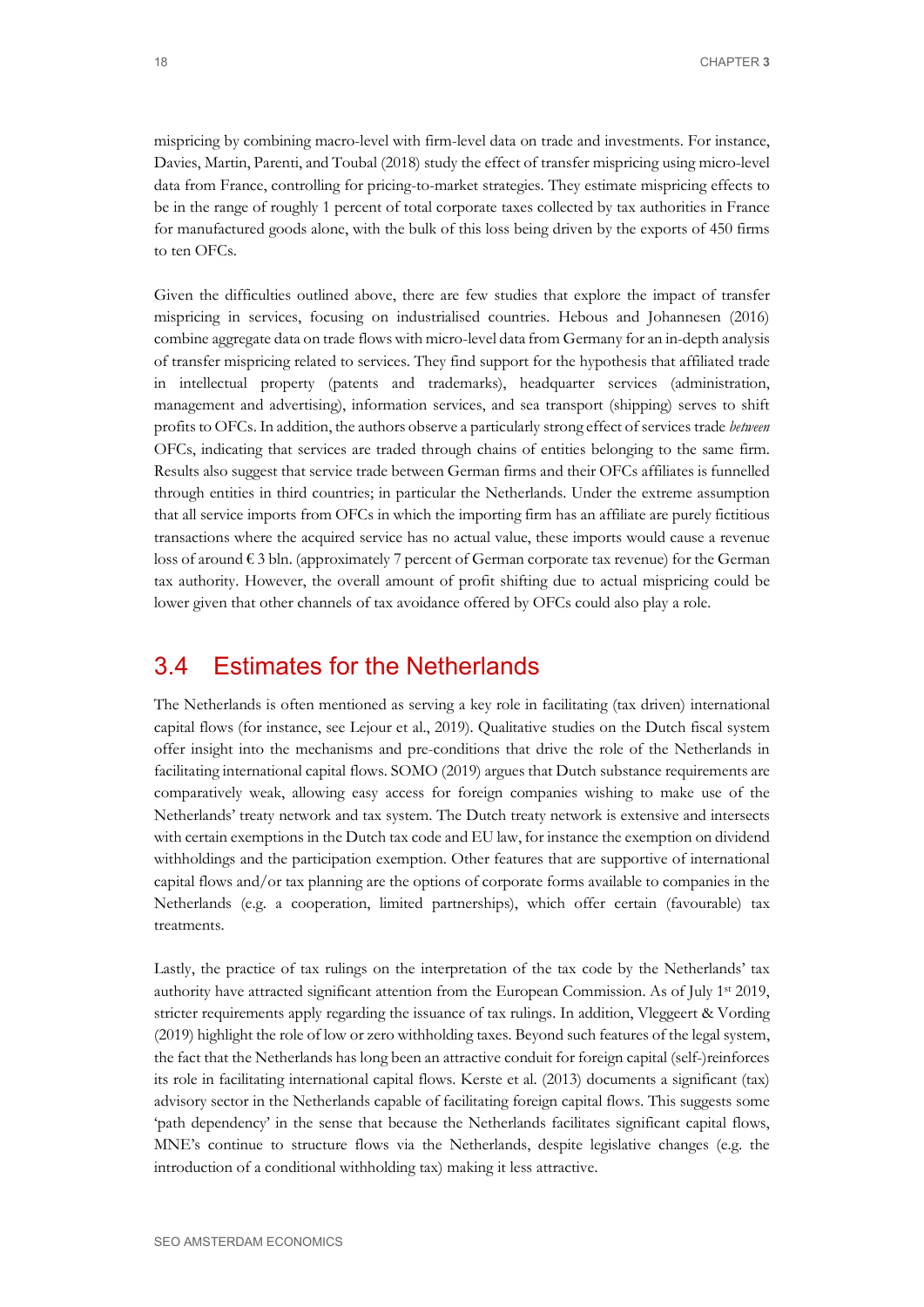### 3.4.1 Overall effects

Quantitative research into the magnitude of tax avoidance channeled through the Netherlands is scarce (Lejour, 2020), especially with respect to the 'costs' (in terms of lost revenue) imposed by Dutch fiscal policy on other jurisdictions. Estimating the cost of avoidance is methodologically difficult (see above). Conceptually, linking costs of avoidance to a specific country is difficult given that avoidance typically hinges on *differences* in fiscal regimes *between* several countries.

The only specific estimate of overall revenue losses associated with tax avoidance through the Netherlands is Lejour (2020). Lejour synthesises various estimates in the literature to arrive at a rough estimate. Tørsløv et al. (2018) estimate that USD 57 bln. of profits were shifted to the Netherlands in 2015. Blouin and Robinson (2019) build on Clausing (2016) to suggest flows affiliated with US companies through the Netherlands worth USD 14-42 bln in 2012 (but see our discussion in section 1.2.3). Beer et al. (2019) argue that Dutch CIT revenues should be 5 percent higher due to fiscally driven capital flows, but Lejour (2020) deems this unlikely (in part given the Netherlands' role as a conduit). Combining these estimates from the literature, Lejour (2020) suggests global tax losses worth USD 25 bln. globally due to the Netherlands. Lejour (2020) remarks that estimates in the literature (and by extension his) typically do not account for behavioural effects such as tax competition. Instead, the literature typically takes the tax system as given; allowing for tax competition would make the tax system endogenous. Endogenous behaviour in relation to tax policy could drive higher revenue losses than estimated by methods that take the fiscal environment as given (see e.g. Crivelli et al., 2016).

|                  | <b>Estimated</b><br>effect                                                      | Geographic<br>scope | Avoidance<br>scope                                                                            | Data issues                                                                                   | Measure-<br>ment issues                                                                       | <b>Identification</b>                   |
|------------------|---------------------------------------------------------------------------------|---------------------|-----------------------------------------------------------------------------------------------|-----------------------------------------------------------------------------------------------|-----------------------------------------------------------------------------------------------|-----------------------------------------|
| Lejour<br>(2020) | Global tax revenue<br>losses of USD 25 bln.<br>due to the<br><b>Netherlands</b> | Global              | As per<br>Torslov et al.<br>$(2018)$ ,<br>Clausing<br>$(2016)$ , and<br>Beer at al.<br>(2019) | As per<br>Torslov et al.<br>$(2018)$ ,<br>Clausing<br>$(2016)$ , and<br>Beer at al.<br>(2019) | As per<br>Torslov et al.<br>$(2018)$ ,<br>Clausing<br>$(2016)$ , and<br>Beer at al.<br>(2019) | Synthesis<br>based on the<br>literature |

#### Table 3.5 Available estimates for the role of the Netherlands

Source: SEO Amsterdam Economics.

While not estimating revenue losses, Hers et al. (2018) provide data on the volume of financial flows through the Netherlands to low-tax jurisdictions (LTJs). Using direct measurement of microdata from a sample of Dutch Special Financial Institutions (SFIs), Hers et al. (2018) document  $\epsilon$  196 bln. and  $\epsilon$  199 bln. worth of inflows and outflows through Dutch special financial institutions (SFIs) in 2016 (dividends, interest and royalties). An estimated  $\epsilon$  22 bln. of the outflows are directed towards low tax jurisdictions (Hers et al., 2018; Ministry of Finance, 2018).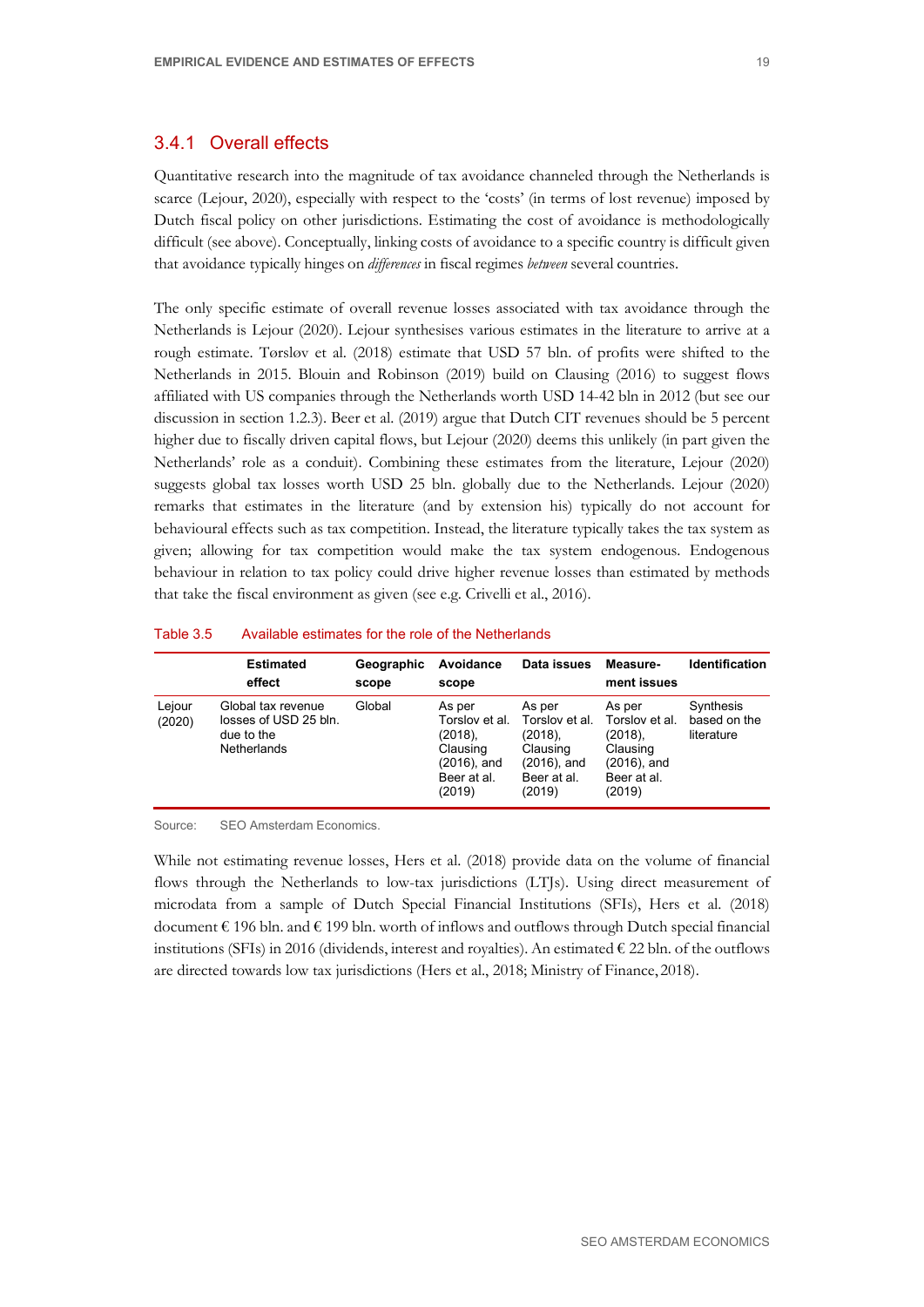### 3.4.2 Effects on developing economics, esp. Sub-Saharan Africa

#### **Recent estimates**

There are no recent studies that estimate the effect of Dutch tax policy on revenues in developing economies. Circumstantial evidence suggests that these costs may be comparatively small in relation to losses imposed on other countries. FDI flows between high- and middle-income countries are orders of magnitude larger than those between lower income countries and this group (see also Hers et al., 2018a). The costs for SSA economies, however, may still be significant (see section [5](#page-30-0) below).

Based on Tørsløv et al. (2018), the European Parliament (2019) suggests that EU jurisdictions lose around  $\epsilon$  11 bln. in revenues through the Netherlands. If the US base shift of USD 14-42 bln. estimated by Blouin and Robinson (2019) implies a USD 4.9-14.7 bln. tax loss at the 2012 statutory rate of 35 percent or USD 2.9-8.8 bln. at the current 21 percent statutory rate. Relative to the estimate of Lejour (2020) noted above, this would suggest a revenue loss of between USD 0-11 bln. for jurisdictions other than the EU and US.

Hers et al. (2018a) show that around 41 percent of the inflows in Dutch SFIs in 2016 came from jurisdictions other than the EU28, the US or LTJs. SSA is likely to constitute a comparatively small part of this remaining 41 percent. Lejour et al. (2018) reveal that Singapore accounts for around 10-20 percent of dividends and 10-20 percent of royalties (leaving less of the remainder to be unaccounted for by e.g. SSA economies). Similarly, OECD data shows that in 2018 FDI inflows in the Netherlands from SSA economies amounted to around 1 percent of total inflows. Dutch Central Bank (DNB) data on the geographic distribution of inward FDI positions in SFIs indicate that the share of SSA in the total is around 0.5 percent. It should be noted that these figures exclude flows or positions from SSA economies arriving in the Netherlands through third countries. If we assume a prorated distribution of geographic incidence of tax revenue losses (proportional to OECD flows of 1 percent) Lejour's (2020) estimate of 25 bln. in global losses translates to  $\epsilon$  250 mln. of revenue losses in SSA due to the Netherlands.

This assumption of prorated incidence may be too stringent. Country level data reported by Tørsløv et al.[9](#page-25-0) suggests that Nigeria loses USD 183 mln. and South Africa loses USD 127 mln. due to the Netherlands. Taken together, this would suggest that the prorated estimate of  $\epsilon$  250 mln. of revenue losses in SSA due to the Netherlands may be too low.

#### **Older estimates**

An older literature suggests tax losses for developing economies due to the Netherlands (Oxfam, 2013; Weyzig & Van Dijk, 2007; Kerste et al., 2013). These studies suggest a comparatively small effect on developing economies in relation to total avoidance. Their interpretation, however, requires care, as they typically only constitute partial analyses (e.g. excluding royalties, only withholding taxes, etc.) and/or identifying assumptions are imposed ex-ante (e.g. a 5 percent tax differential).

Assuming a 5 percent tax differential, Oxfam (2013) estimates that developing economies lose at least  $\epsilon$  460 mln. annually (3-year average) through tax avoidance through Dutch entities. Oxfam (2013) argues that this is likely an underestimation because the data excluded royalties, and data limitations did not permit estimating the effects of 'transfer mispricing'. An earlier study by Weyzig

<span id="page-25-0"></span>See https://missingprofits.world/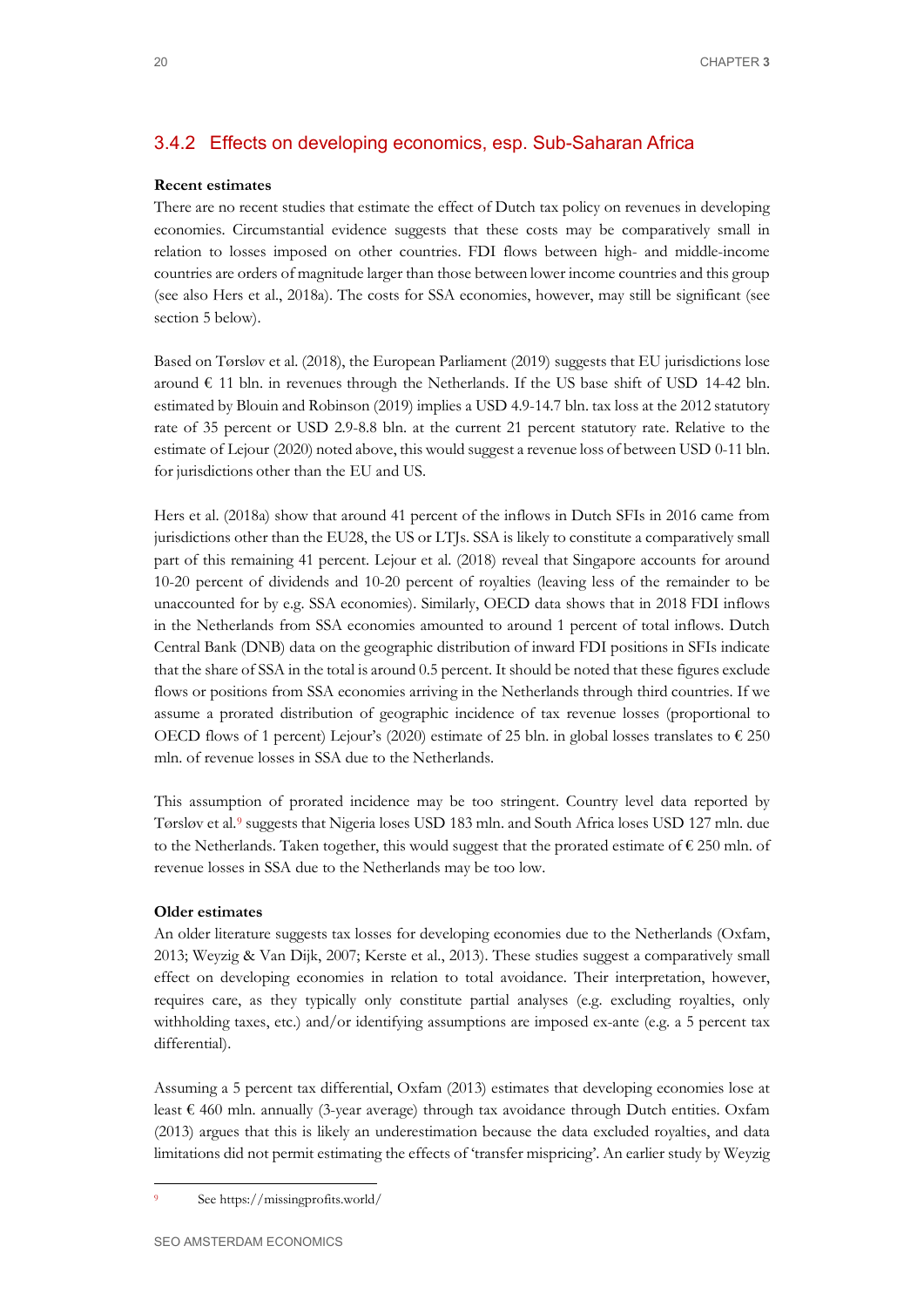& Van Dijk (2007) employed a similar 5 percent differential, yet estimated a more significant loss of € 640 mln. annually (3-year average), of which € 76 mln. in SSA. Kerste et al. (2013) suggests lower losses for developing economies due to withholding tax losses as a result of tax treaties with the Netherlands of € 70 mln. in 2010, or € 145 mln. in 2011 (dividends only; in both cases based on a roughly 5 percent tax rate differential). For a sample of economies, SOMO (2013) reports revenue losses worth  $\epsilon$  711 million in 2011 due to the lower withholding tax rates in Dutch treaties on dividend and interest income. A 2018 study by Oxfam Uganda suggested that Uganda alone may lose up to USD 400 million in revenues due to a taxation agreement with the Netherlands affecting a single oil well.[10](#page-26-0)

<span id="page-26-0"></span> $^{10}$  See https://allafrica.com/stories/201908130800.html.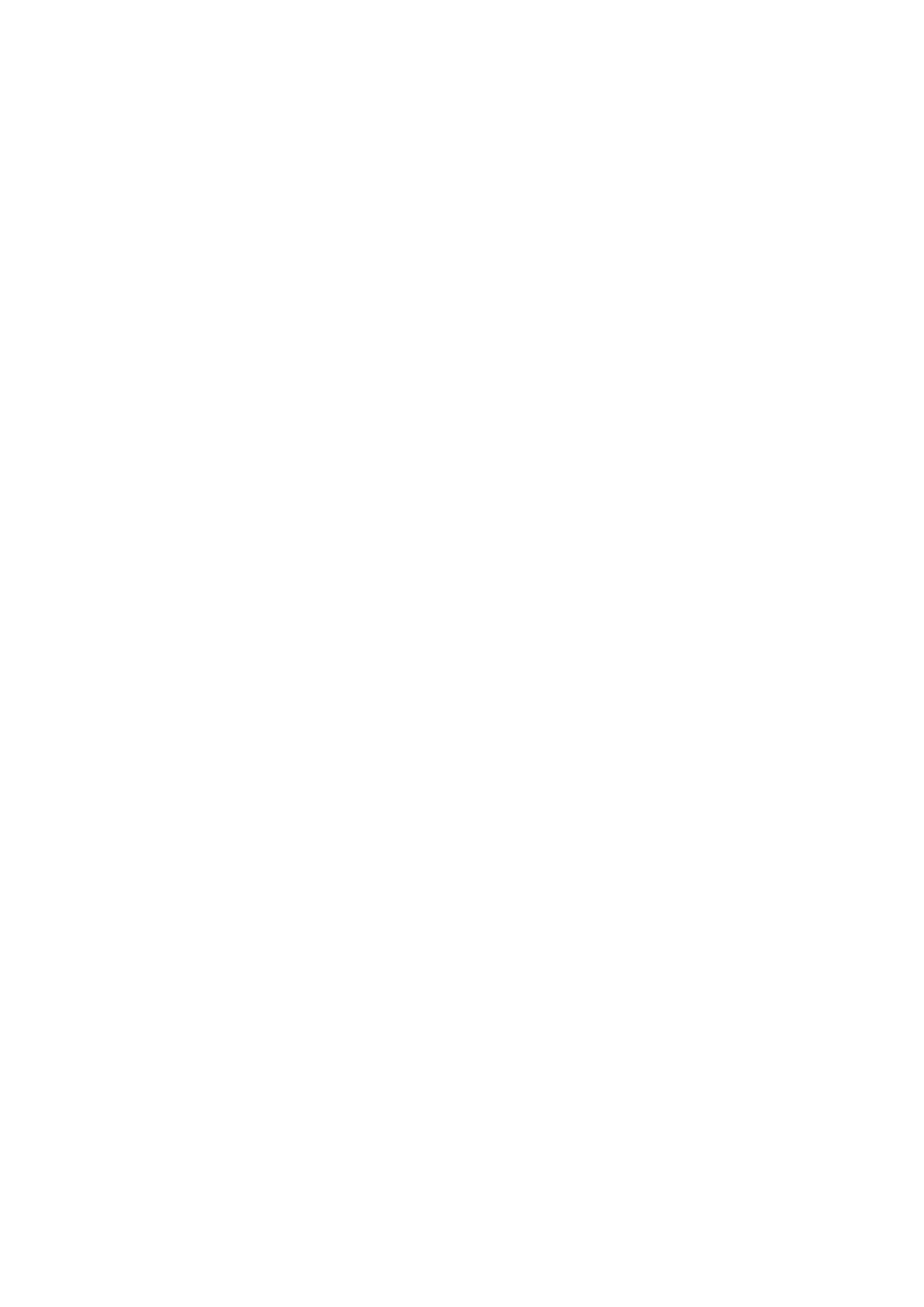## <span id="page-28-0"></span>4 Sizing up the effects: tax gaps

'Tax gaps' express to what extent the actual tax take falls short of the potential tax yield. Several factors may drive the gap between actual and potential tax yield, including avoidance. Other factors include the business cycle, demographics, and institutional quality. The literature offers several perspectives on the tax gap, as outlined in [Box 4.1.](#page-28-1)

European Parliament (2014) outlines several factors driving tax gaps in developing economies. It notes that evasion may be a significant contributor, but also remarks that other factors are at play. Developing economies may lose revenues due to tax incentives offered to attract investment and spur growth – an issue noted by OECD (2014) as well. This is especially damaging to the tax base if companies would have invested capital regardless of the tax incentives offered. Another issue singled out in European Parliament (2014) is the extent to which extractive industries share revenues with governments or are appropriately taxed.

Other drivers of the tax gap stem from political, administrative or economic constraints. Political favouritism through tax policy, as well as entrenchment and political power of tax administrators, reduce the incentive or potential for reform. Similarly, special interest groups lobby fervently for tax policy changes in their interest. Such efforts are often more successful against a backdrop of high inequality (European Parliament, 2014). Administrative constraints deal largely with limited capacity at tax collection offices (including difficulties in attracting and retaining talent), institutional weaknesses such as tax authorities not fully implementing advances tax administration techniques (e.g. large taxpayer unit, simplification of tax systems and procedures; European Parliament, 2014), or weak overall enforcement. Economically, European Parliament (2014) notes the presence of income-related tax exemptions in economies with a large poor population, an underdeveloped economy with large sectors that are difficult to tax (e.g. agricultural, informal), as well as an overreliance on trade and commodity-based taxes.

#### <span id="page-28-1"></span>Box 4.1 Tax performance, tax capacity, tax potential, tax effort, tax gap: clarifying the terms

The terms mentioned here are sometimes used interchangeably, or one and the same term is employed by different authors with different meanings. We provide some basic definitions to reflect the mainstream understanding in each case, based on Bird (1976); Fenochietto and Pessino (2013); Glenday, Bharali, and Wang (2019); IMF (2011); Lotz and Morss (1967); Teera and Hudson (2004); von Haldenwang and Ivanyna (2012):

- **Tax performance** is often used as a general reference to the relationship of actual tax take or tax base to potential tax yield or tax base
- **Tax capacity** refers to the theoretical maximum level of tax revenue that a government can collect, accounting for economic, demographic and other factors (the selection of which is open to debate).
- **Tax potential** is sometimes used synonymously to tax capacity, but sometimes it refers to the legal maximum a government can collect (i.e., including policy choices regarding tax rates and tax expenditures).
- **Tax effort** refers to the ratio of actual revenues (or tax ratio) to tax capacity or potential, usually with reference to individual countries or country group averages.
- **Tax gap** refers to the difference between tax potential and actual tax effort. It is sometimes computed with reference to individual taxes (most notably, the VAT).

Source: SEO Amsterdam Economics.

Tax gaps in SSA are significant as a result of the aforementioned issues. OECD (2014) remarks that many SSA economies have revenue mobilisation less than 15 percent of GDP. In relation to multinational tax avoidance, both OECD (2014) and the IMF (2014) note that the share of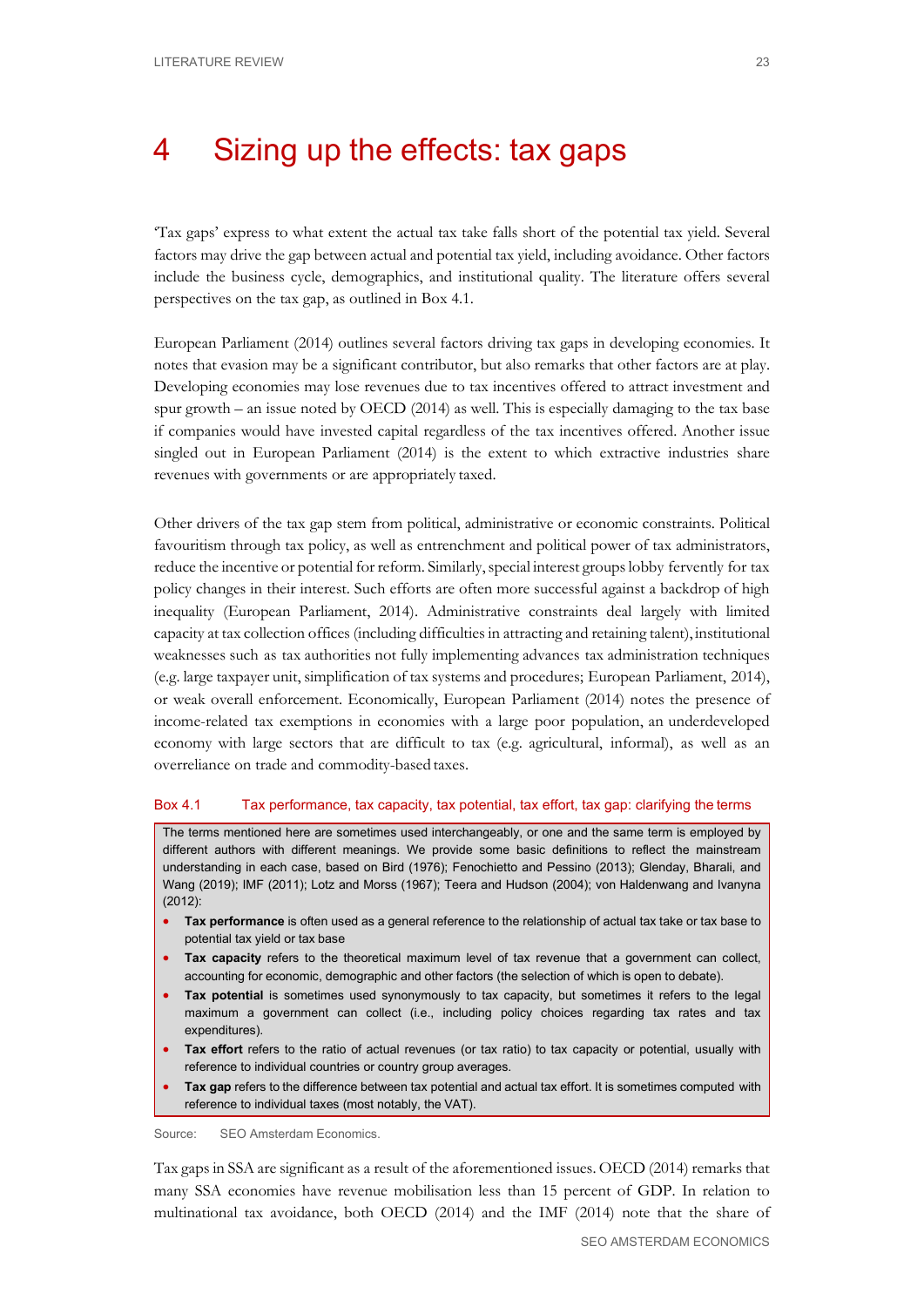corporate tax in the overall tax mix is large in SSA economies, both relative to the share of CIT in more developed economies, but also in absolute levels. OECD (2014) notes several cases in which the MNE tax base comprises the lion's share of the total tax base, for instance Rwanda (70 percent) and Nigeria (88 percent). The effect of curtailing avoidance by MNEs may thus be significant for developing economies, yet to our knowledge no literature directly assesses and quantifies the extent to which tax gaps are accounted for by taxavoidance.

A (overly) simple back of the envelope calculation suggests that the effects of avoidance on tax gaps may be significant. Coulibaly & Gandhi (2018) suggest an average gap between actual tax revenues and capacity equivalent to 4 percent of nominal GDP or USD 80 bln. in 2018 for SSA as a whole. Recalling that for instance Cobham & Jansky (2018) (see above) report estimated CIT revenue losses due to avoidance of between 2.01 percent and 2.31 percent of GDP on average in SSA (min: -1.19 percent; max: 8.05 percent), would suggest that over half of SSA tax gaps are accounted for by CIT avoidance (i.e. 2.31 /  $4 = 0.58$ ). We stress that such back-of-the-envelope calculations are highly uncertain. Above, we already discussed the challenges of measuring avoidance. Similar issues apply to estimating tax gaps. As a result, tax gap estimates are highly variable. Whereas Coulibaly & Gandhi (2018) suggest a gap between actual tax and tax capacity of 4 percent on average, Maweije & Sebudde (2019) suggest a gap between actual tax and tax potential over four times as large. This would shrink the contribution of CIT avoidance to SSA tax gaps to less than 15percent.

The role of the Netherlands in tax avoidance in SSA may be roughly estimated by dividing the 250 mln. estimate based on Lejour (2020) by this total gap estimate of 80 bln., suggesting that tax evasion associated with the Netherlands' tax policy would account for losses equivalent to around 0.31 percent of the total average revenue gap in SSA in 2018 (i.e. 250 mln. / 80 bln.) or around 0.54 percent lost revenues due to CIT evasion (i.e. 250 mln. /  $(0.58 * 80$  bln.)). Again, such calculations are fraught with uncertainty. Employing the gaps suggested by Maweije & Sebudde (2019) shrink these estimates by at least a factor of four. Larger estimates for the role of the Netherlands in SSA tax avoidance would increase this contribution.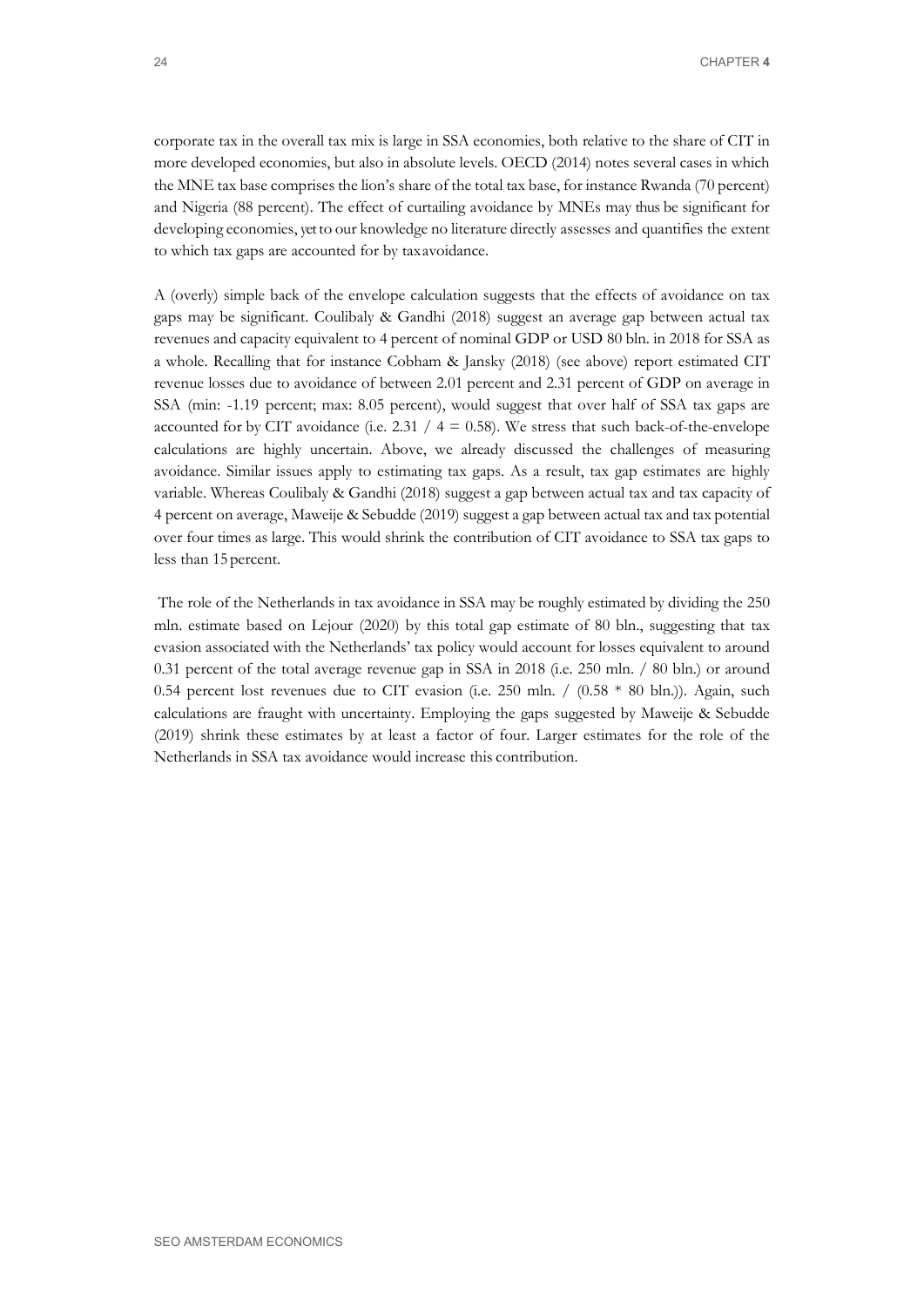# <span id="page-30-0"></span>5 Effects of anti-avoidance measures in **DTTs**

Bilateral tax treaties play a key part in international capital flows, including those that are fiscally driven. Indeed, some of the literature on revenue in relation to treaty shopping has been discussed above.

The literature on the relationship between DTTs and investment is mixed. Lejour (2014) for instance finds that bilateral treaties increase bilateral FDI, whereas Egger et al. (2006) finds the converse, and Neumeyer (2007) documents that the observed sign of the effect is country- specific with only middle-income countries benefitting from a treaty. Studies focusing on specific provisions are more uniformly suggestive of an effect of DTTs on investment. Provisions or mechanisms of DTTs such as double taxation relief (Blonigen, Oldenski, & Sly, 2014), tax sparing provisions (Azémar & Dharmapala, 2019), or cross-border M&A (Huizinga, Voget & Wagner, 2012) all contribute to investment.

Certain jurisdictions that facilitate a disproportionate amount of capital flows (so called 'investment hubs') do so in part due to their strong treaty network. In general, the literature on these hubs concludes that such jurisdictions largely drive the rerouting of investments and funds, but that there are potential real effects on the margin (cf. Hers et al., 2018b; Hines, 2010). Using network approaches, Petkova et al. (2019) and Van 't Riet & Lejour (2018) suggest that treaties do drive the overall flow of funds between countries, especially (only) when treaties affect taxobligations.

Focusing specifically on SSA, Beer and Loeprick (2018) present difference-in-difference estimates to suggest that DTTs between SSA economies and (the investment hub) Mauritius do not drive additional investments, but instead drive the rerouting of investments through tax favourable jurisdictions. On the margin, Beer and Loeprick (2018) report CIT losses worth 5-15 percent of CIT revenue in SSA as a result. On the other hand, Hines (2013) documents a 'distance effect', with countries closer to investment hubs receiving more investments. The literature currently offers no reconciliation between these two diverging effects. One possibility is that effects for SSA economies are different from economies close to investment hubs in general (a large part of which are in the LAC area).

This directly prompts the question to what extent anti-abuse provisions could remedy such SSA tax losses whilst retaining investments. However, specific research on anti-abuse provisions in DTTs is lacking. Some papers assess the effects of anti-abuse regulation outside of DTTs. Blouin et al. (2014) suggest that thin-capitalisation rules affect the extent to which firms employ debt shifting, but effects on tax revenues remain unquantified. Using firm level data de Mooij and Liu (2018) show that tighter transfer pricing regulation leads to decreased bilateral investments, but stable overall investments suggesting a shift of investment to other countries. Beer et al. (2018) remark that such shifts and substitution of avoidance to different channels could limit the effectiveness of targeted rules in restricting tax avoidance and note that more research on antiabuse rules is warranted.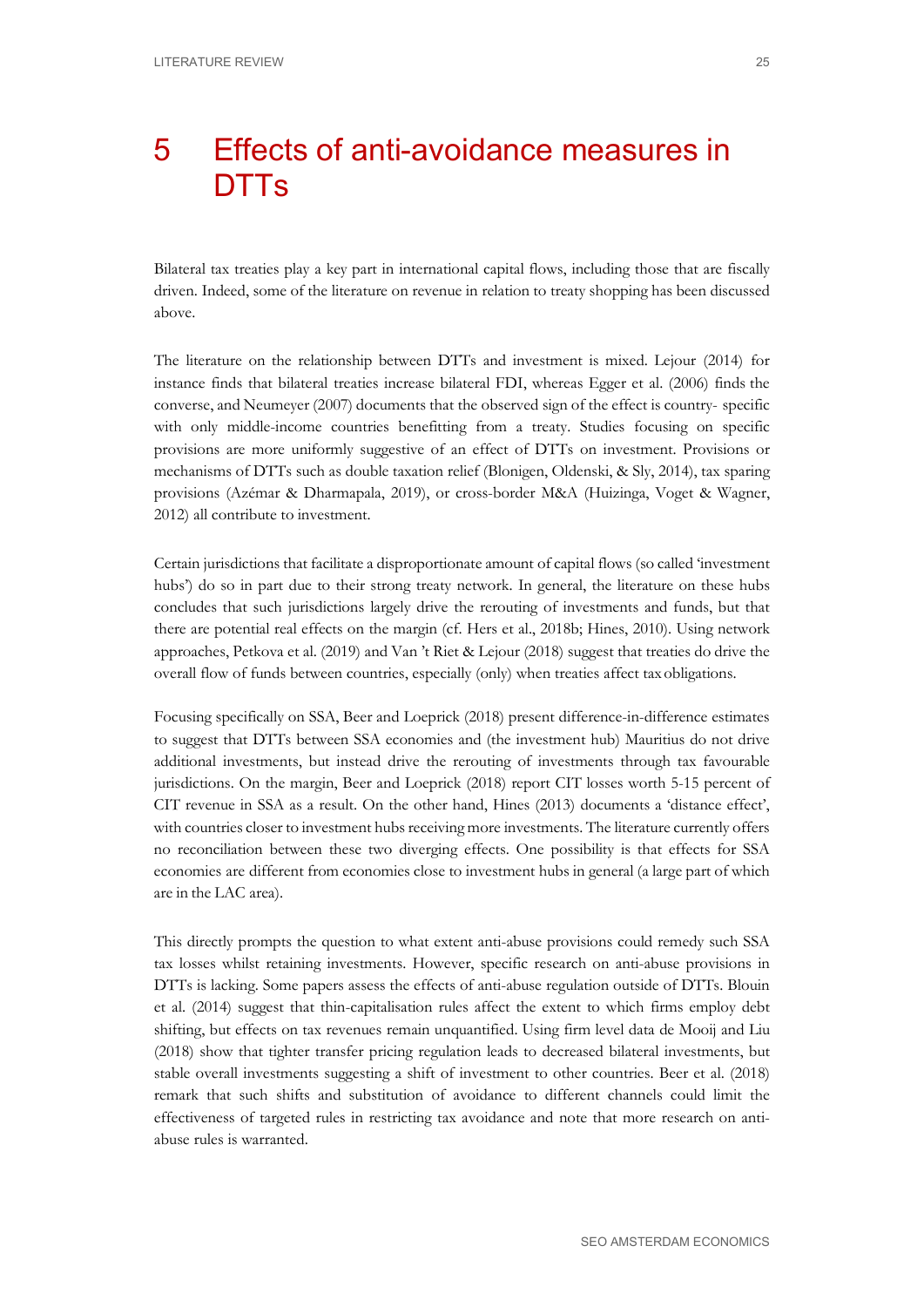In relation to the Netherlands, both Lejour et al. (2019) and Hers et al. (2018) have argued that the introduction of the Dutch conditional withholding tax in 2021 is unlikely to have a significant impact on global tax avoidance because fiscally driven flows are likely to be shifted to another taxfriendly jurisdiction (i.e. shifts will no longer take place through the Netherlands). Put differently, it is unlikely that anti-avoidance provisions in tax treaties will significantly impact global revenue collection unless uptake of such provisions is international. Earlier (unilateral) Dutch policy proposals charted by Kosters (2014) suffer from limitations as well. The effectiveness of substance requirements may be limited by the fact that Dutch tax authorities will inform foreign competent authorities of non-substance typically only after tax payments have already been subject to treaty rates. This, together with under-staffed and under-qualified foreign tax authorities, could limit the effectiveness of substance requirements.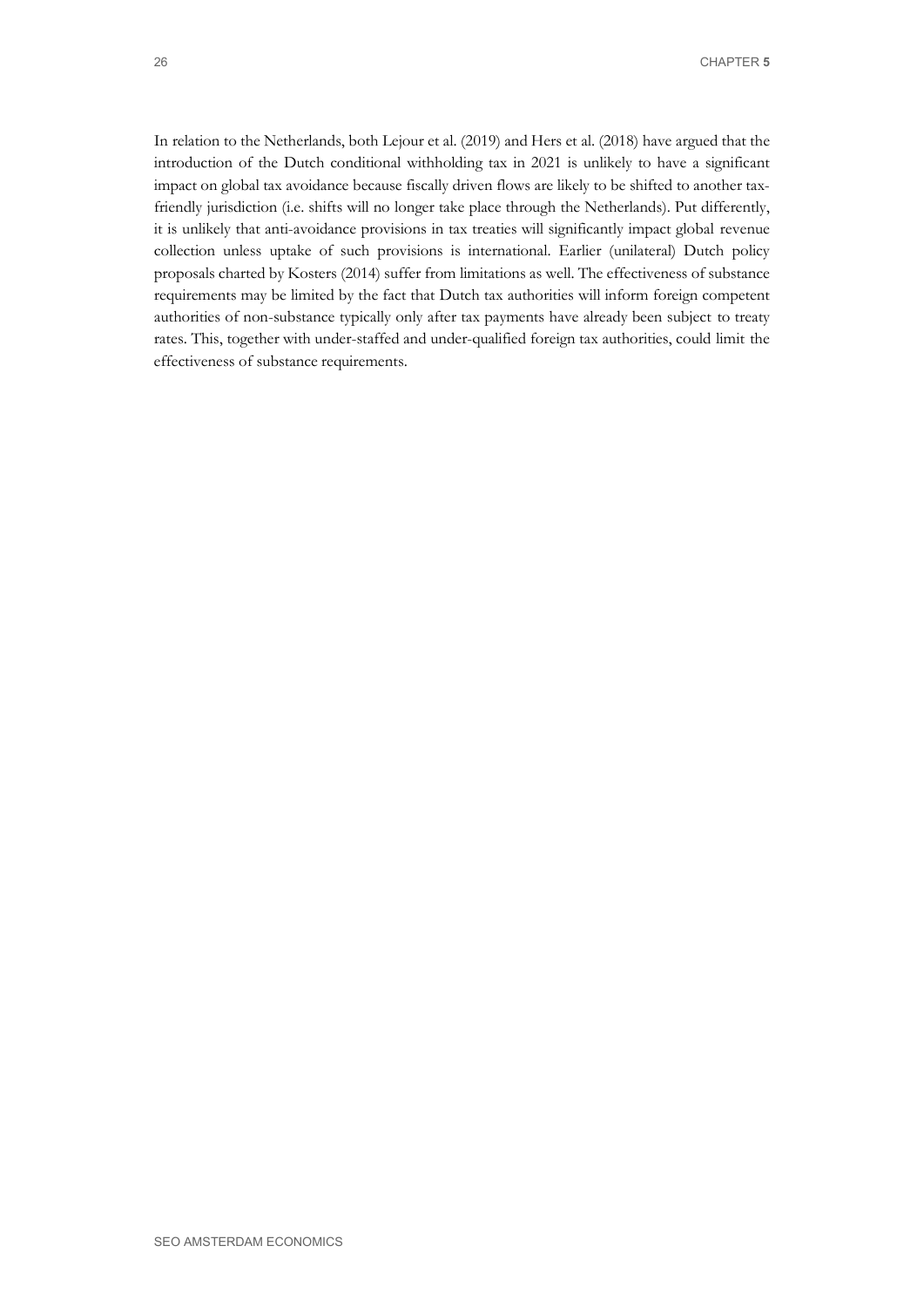# <span id="page-32-0"></span>6 Conclusion

The literature identifies several mechanisms for tax avoidance. Broadly speaking, these mechanisms either largely affect the tax base (hybrid mismatch, IPR regimes, treaty shopping, avoidance of PE status) or the tax rate (CFC schemes, debt shifting, transfer mispricing). For developing economies, especially treaty shopping, avoidance of PE status, debt shifting, and transfer mispricing are argued to be relevant mechanisms. The Netherlands fiscal system can facilitate such mechanisms, for instance through the extensive Dutch treaty network, fiscal facilities such as the participation exemption, the Dutch policy with respect to dividend withholding taxes and exemptions, the practice of tax rulings on the interpretation of the tax code, as well as the tax treatment of some legal structures (e.g. cooperation, limited partnership, etc.). Beyond such features of the legal system, the historical role of the Netherlands as an attractive conduit for foreign capital (self-) reinforces its role in facilitating international capital flows.

The literature has attempted to quantify the revenue loss associated with tax avoidance. As a result of methodological limitations, however, the literature has not converged on a consensus figure of global costs of tax avoidance. Estimates based on macro-data estimate costs as high as USD 500 and 650 bln., while studies based on micro-data estimate costs up to orders of magnitude smaller. Given the limitations of both approaches, it is not possible to identify a single best estimate. Estimated costs for SSA economies are equally divergent, with estimates ranging as high as USD 200 bln., but also significantly lower. For the role of the Netherlands, only a single estimate is available. Synthesizing the literature, Lejour (2020) estimates that countries lose USD 25 bln. due to Dutch policies and entities that facilitate avoidance. Lejour (2020) does not estimate which part of this 25 bln. is related to SSA economies. Assuming a distribution proportional to the distribution of FDI flows to/from the Netherlands suggests that around 1 percent of this amount is related to SSA economies. Note that this calculation essentially combines disparate sources that all employ different methodologies and data. This implies unquantified but most likely large margins of uncertainty. Indeed, the sum of some country-level estimates would exceed the amount of avoidance due to the Netherlands implied by a prorated distribution of the incidence of avoidance. This suggests that the estimate of revenue loss for SSA countries due to Dutch policies based on a prorated distribution is probably a lower bound.

Relating this figure to tax gaps in SSA is difficult because estimates of tax gaps differ significantly. A back-of-the-envelope calculation based on Lejour's (2020) estimate suggests that the Netherlands may account for around 0.5 percent of revenue losses in SSA due to CIT avoidance, but employing a different denominator (i.e. overall gap) would shrink this estimate by at least a factor of four.

The literature is inconclusive on whether anti-avoidance provisions in DTTs could significantly affect tax losses in SSA. No studies on this specific topic are available. However, studies on treaties in relation to avoidance in general typically note that the mobility of fiscally driven capital flows is high, and that as a result unilateral changes to fiscal policies will most likely result in flows shifting away from economies that take unilateral action to other jurisdictions without affecting the overall revenue outcomes. Such concerns highlight the importance of international coordination in addressing tax avoidance.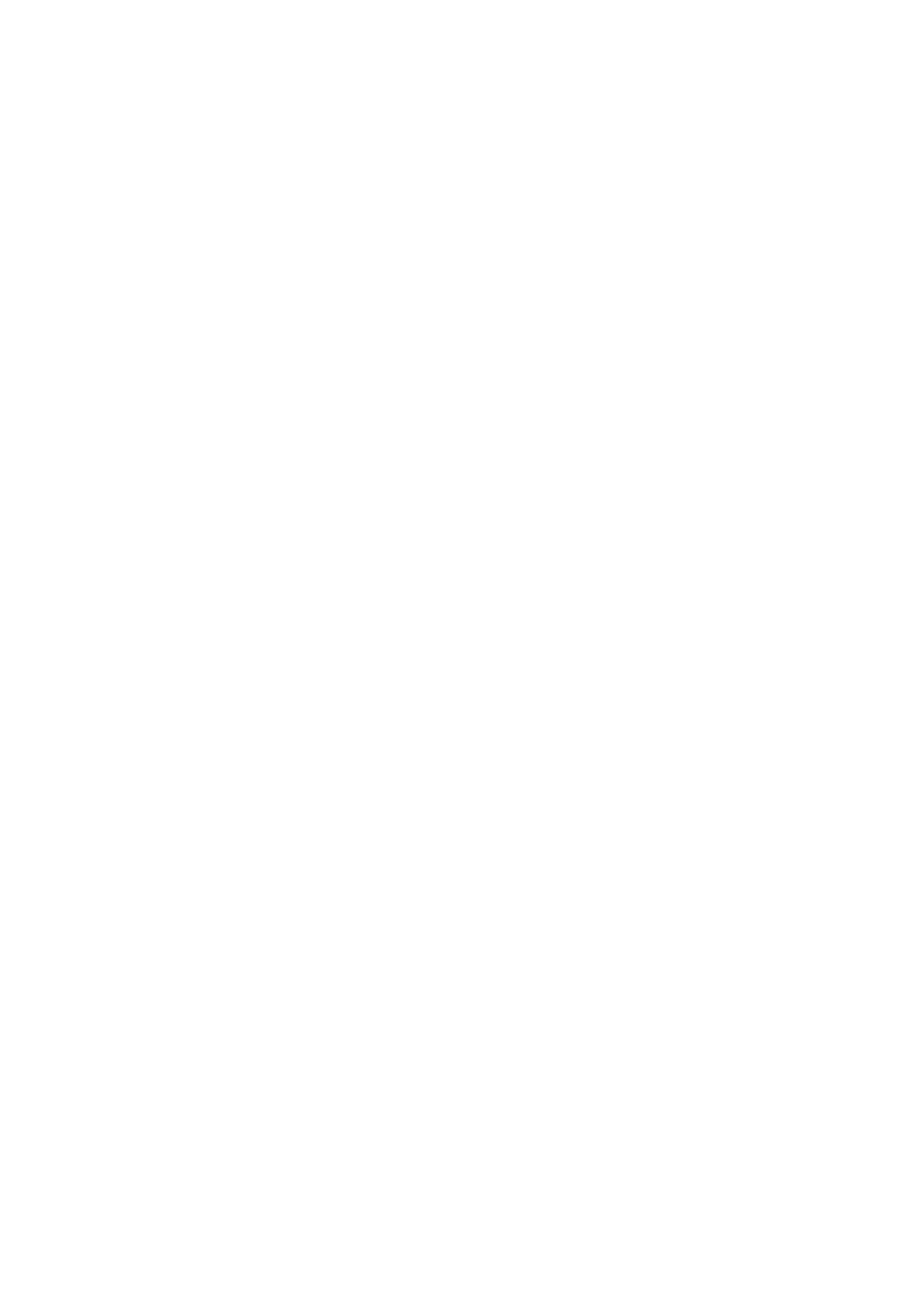## <span id="page-34-0"></span>**References**

- Alonso, J. A. (2019). Two Major Gaps in Global Governance: International Tax Cooperation and Sovereign Debt Crisis Resolution. *Journal of Globalization and Development, 9*(2), 1- 17.
- Azémar, C., & Dharmapala, D. (2019). Tax sparing agreements, territorial tax reforms, and foreign direct investment. *Journal of Public Economics, 169*, 89-108. doi:https://doi.org/10.1016/j.jpubeco.2018.10.013
- Beer, S., de Mooij, R., & Liu, L. (2018). International corporate tax avoidance: A review of the channels, magnitudes and blind spots. In *IMF Working Paper* (Vol. WP/18/168). Washington, DC: International Monetary Fund.
- Beer, S., & Loeprick, J. (2018). The cost and benefits of tax treaties with investment hubs: Findings from Sub-Saharan Africa. In *IMF Working Paper* (Vol. WP/18/227). Washington, DC: International Monetary Fund.
- Beer, S., de Mooij R. & Liu L. (2019). International Corporate Tax Avoidance: a Review of the Channels, Magnitudes, and Blind Spots. *Journal of Economic Surveys.*
- Bird, R. M. (1976). Assessing Tax Performance in Developing Countries: A Critical Review of the Literature. *FinanzArchiv: Public Finance Analysis, 34*(2), 244-265.
- Blonigen, B. A., Oldenski, L., & Sly, N. (2014). The Differential Effects of Bilateral Tax Treaties. *American Economic Journal: Economic Policy, 6*(2), 1-18. doi:10.1257/pol.6.2.1
- Blouin, J., & Robinson, L. A. (2019). Double counting accounting: How much profit of multinational enterprises is really in tax havens? In *Available at SSRN*.
- Blouin, J. (2014). Defining and measuring tax planning aggressiveness, *NationalTax Journal*, 67(4), 875- 900.
- Braun, J., & Zagler, M. (2018). The true art of the tax deal: Evidence on aid flows and bilateral double tax agreements. *The World Economy, online*. doi:10.1111/twec.12628
- Bustos, S., Pomeranz, D., Vila-Belda, J., & Zucman, G. (2019). Challenges of Monitoring Tax Compliance by Multinational Firms: Evidence from Chile. *AEA Papers and Proceedings, 109*, 500-505. doi:10.1257/pandp.20191045
- Chen, R. (2019). Policy and Regulatory Issues with Digital Businesses. In *Policy Research Working Paper 8948*. Washington, DC: The World Bank.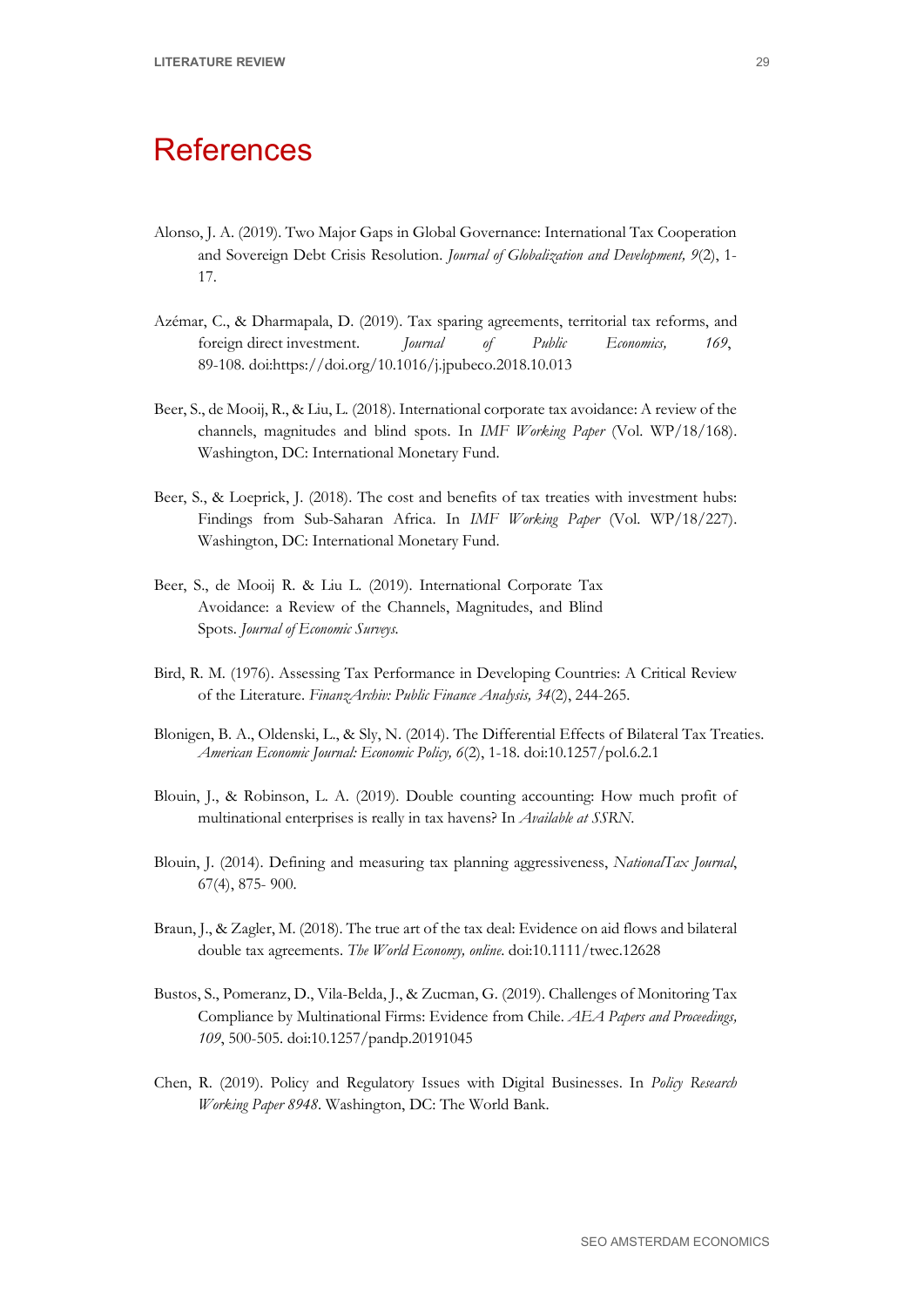- Clausing, K. A. (2009). Multinational firm tax avoidance and tax policy. *National Tax Journal, 62*(4), 703– 725.
- Clausing, K. A. (2016). The Effect of Profit Shifting on the Corporate Tax Base in the United States and Beyond. *National Tax Journal, 69*(4), 905-934. doi:doi.org/10.17310/ntj.2016.4.09
- Clausing, K. A. (2020). *How Big is Profit Shifting?* Available at SSRN. Retrieved from https://ssrn.com/abstract=3503091
- Cobham, A., & Janský, P. (2018). Global distribution of revenue loss from corporate tax avoidance: re- estimation and country results. *Journal of International Development, 30*(2), 206-232. doi:10.1002/jid.3348
- Crivelli, E., De Mooij, R., & Keen, M. (2015). Base erosion, profit shifting and developing countries. In *IMF Working Paper WP/15/118*. Washington, DC: International Monetary Fund.
- Crivelli, E., de Mooij R. & Keen M. (2016). Base erosion, profit shifting and developing countries. *FinanzArchiv: Public Finance Analysis* 72(3), 268-301.

Coulibly, S. & Ghandi, D. (2018). *Mobilization of tax revenues in Africa State of play and policy options.* Brookings Institute.

- Damgaard, J., Elkjaer, T., & Johannesen, N. (2019). The rise of phantom investments. Empty corporate shells in tax havens undermine tax collection in advanced, emerging market, and developing economies. In *Finance & Development*. Washington, DC: International Monetary Fund(IMF).
- Davies, R. B., Martin, J., Parenti, M., & Toubal, F. (2018). Knocking on Tax Haven's Door: Multinational Firms and Transfer Pricing. *The Review of Economics and Statistics, 100*(1), 120-134. doi:10.1162/REST\_a\_00673
- de Mooij, R., & Liu, L. (2018). At A Cost: the Real Effects of Transfer Pricing Regulations. In *IMF Working Paper 18/69*. Washington, DC: IMF.
- Devereux, M. P., Bares, F., Clifford, S., Freedman, J., Güçeri, I., McCarthy, M., . . . Vella, J. (2020). The OECD Global Anti-Base Erosion Proposal. In. Oxford: Oxford University Centre for Business Taxation.
- Dharmapala, D., & Riedel, N. (2013). Earning shocks and tax-motivated income-shifting: Evidence from European multinationals. *Journal of Public Economics, 97*, 95-107.
- Dyreng, S. D., Hanlon, M., & Maydew, E. L. (2010). The Effects of Executives on Corporate Tax Avoidance. *The Accounting Review, 85*(4), 1163-1189. doi:10.2308/accr.2010.85.4.1163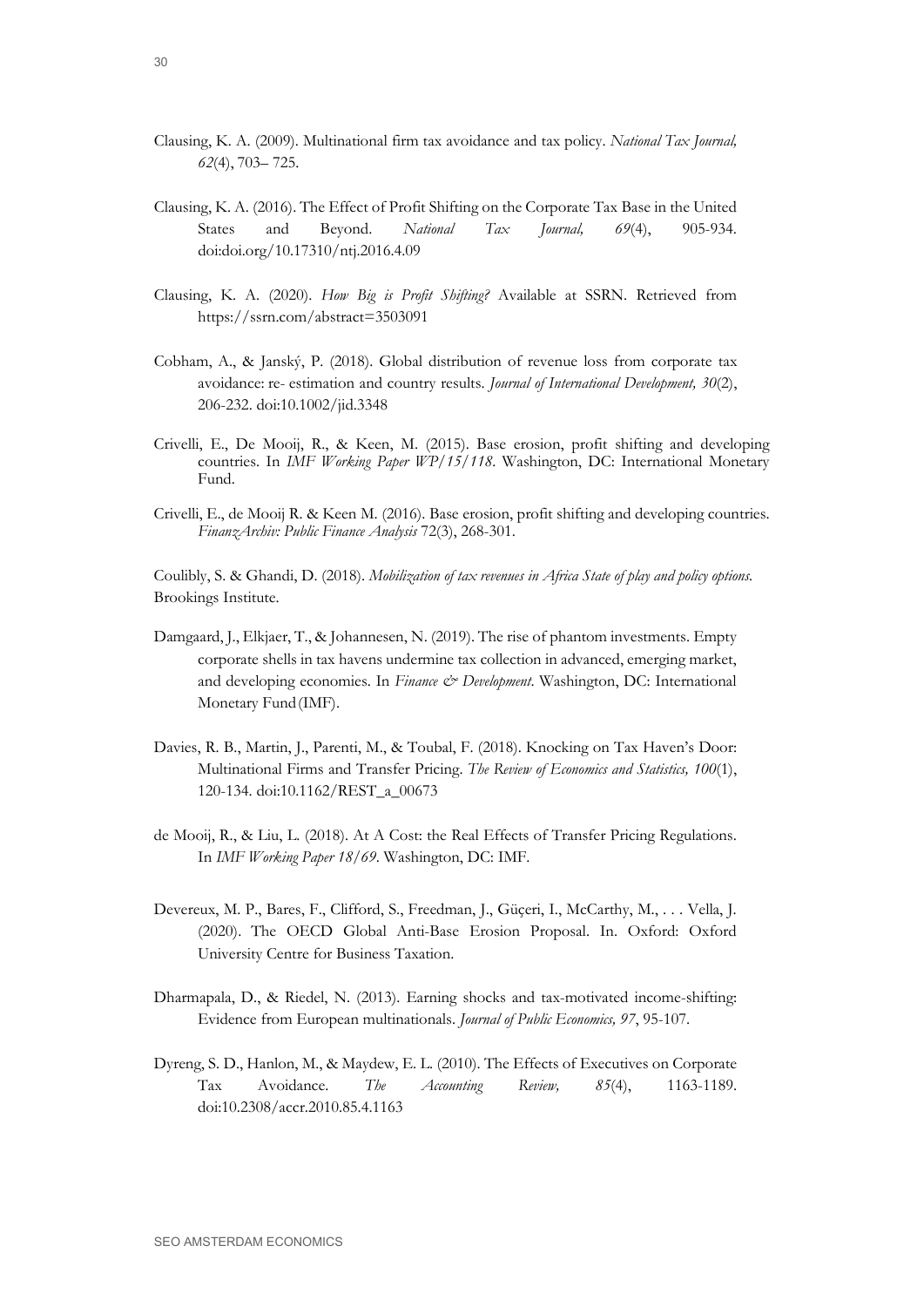- Egger, P., Larch, M., Pfaffermayr, M. & Winner, H. (2006). The impact of endogenous tax treaties on foreign direct investment: theory and evidence. *Canadian Journal of Economics*  39/3, 901-931.
- European Commission. (2016a). The Anti-Tax Avoidance Package Questions and Answers (Updated). In *European Commission - Fact Sheet*. Brussels: European Commission.
- European Commission. (2016b). Commission Staff Working Document accompanying the document Communication from the Commission to the European Parliament and the Council – Anti Tax Avoidance Package: Next Steps towards delivering effective taxation and greater tax transparency in the EU. In *Commission Staff Working Document*  (Vol. COM(2016) 23 final). Brussels: European Commission.
- Europees Parlement (2019). European Parliament resolution of 26 March 2019 on financial crimes, tax evasion and tax avoidance (2018/2121(INI).)
- Fenochietto, R., & Pessino, C. (2013). Understanding Countries' Tax Effort. In *IMF Working Paper 13/244*. Washington, DC: International Monetary Fund.
- Fiscalis Tax Gap Project Group. (2018). The concept of tax gaps: Corporate income tax gap estimation methodologies. In *European Commission Taxation Paper No. 73/2018*. Luxembourg: Publications Office of the European Union.
- Glenday, G., Bharali, I., & Wang, Z. (2019). *Enhancing Domestic Revenues: Constraints and Opportunities. A cross-country comparative study of tax capacity, effort and gaps*. Durham, NC: Duke University Center for International Development (DCID) and Center for Policy Impact in Global Health.
- Gravelle, J. G. (2013). Tax Havens: International Tax Avoidance and Evasion. In *Congressional Research Service Report to Congress* Congressional Research Service.
- Gumpert, A., Hines Jr, J. R., & Schnitzer, M. (2016). Multinational Firms and Tax Havens. *The Review of Economics and Statistics, 98*(4), 713-727. doi:10.1162/REST\_a\_00591
- Gupta, A. S. (2007). Determinants of Tax Revenue Efforts in Developing Countries. In *IMF Working Paper No. 07/184*. Washington, DC: International Monetary Fund.
- Hearson, M. (2018). When Do Developing Countries Negotiate Away Their Corporate Tax Base? *Journal of International Development, 30*(2), 233-255. doi:10.1002/jid.3351
- Hebous, S., & Johannesen, N. (2016). At Your Service! The Role of Tax Havens in International Trade with Services. *Proceedings. Annual Conference on Taxation and Minutes of the Annual Meeting of the National Tax Association, 109*, 1-24. doi:10.2307/26816628
- Heckemeyer, J., & Overesch, M. (2017). Multinationals' profit response to tax differentials: Effect size and shifting channels. *Canadian Journal of Economics/Revue canadienne d'économique, 50*(4), 965-994. doi:10.1111/caje.12283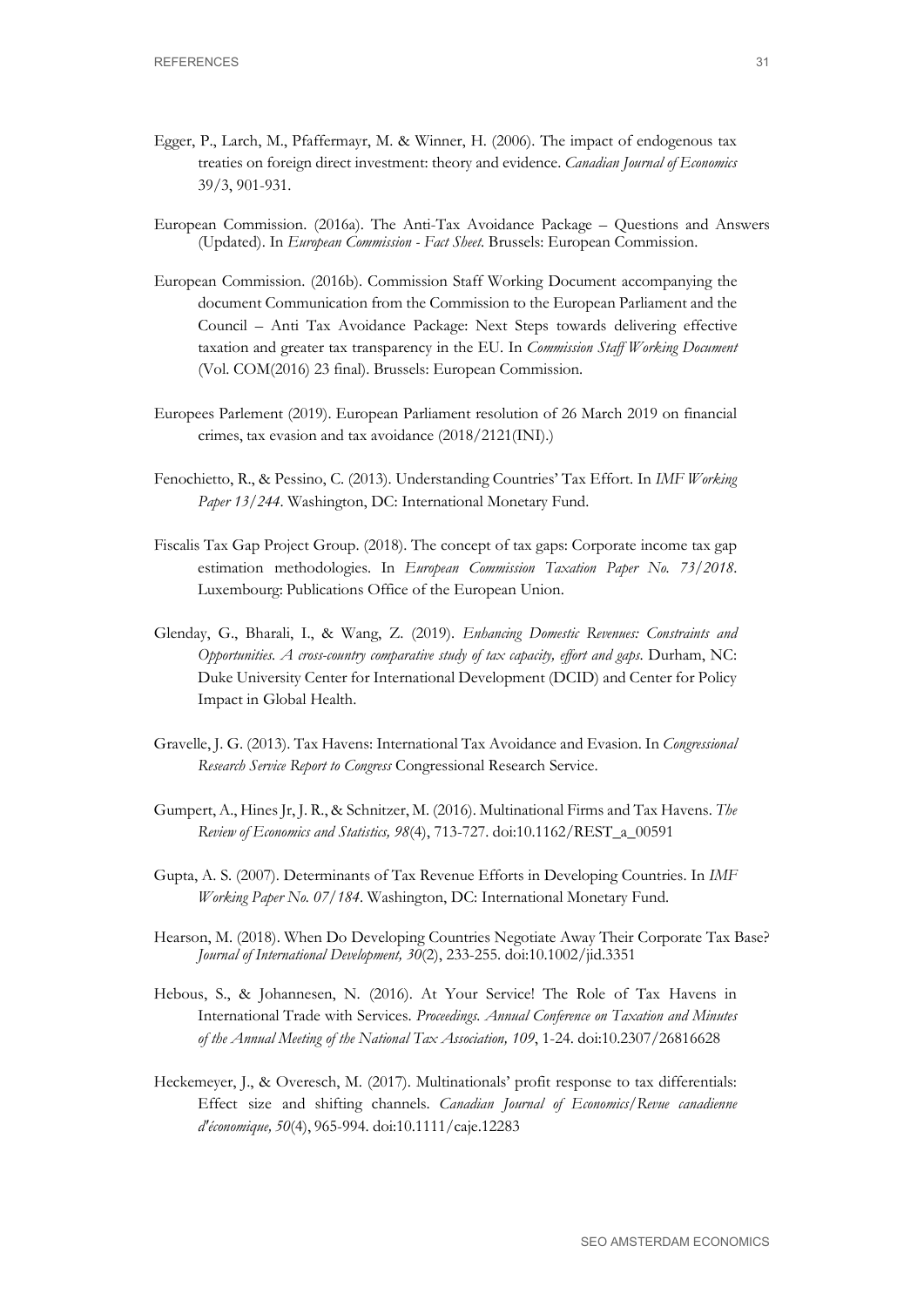- Hers, J., Witteman, J. & Rougoor, W. (2018). Balansen, inkomsten en uitgaven van bfi's. Feiten, cijfers en mogelijkheden voor effectmeting. Amsterdam: SEO Amsterdam Economics.
- Hers, J., Witteman, J., Rougoor, W. & Van Buiren, K. (2018). De betekenis van 'investment hubs' voor FDI, economische ontwikkeling en handel. Amsterdam: SEO Amsterdam Economics.
- Hines, J. (2010). Treasure islands. *Journal of Economic Perspectives* 24/4, 103-126.
- IHS, CPB, & DONDENA. (2017). Aggressive tax planning indicators. In *European Commission Taxation Paper No. 71/2017*. Luxembourg: Publications Office of the European Union.
- IMF, (International Monetary Fund). (2011). Revenue Mobilization in Developing Countries. In Washington, DC: IMF (Fiscal Affairs Department).
- IMF, (International Monetary Fund). (2012). *Macroeconomic Policy Frameworks for Resource-Rich Developing Countries*. Washington, DC: International Monetary Fund.
- IMF, (International Monetary Fund). (2014). *Spillovers in International Corporate Taxation*. Washington, DC: International Monetary Fund.
- IMF, (Internationnal Monetary Fund). (2019). *Corporate Taxation in the Global Economy*. Washington, DC: International Monetary Fund.
- Janský, P., & Palanský, M. (2019). Estimating the scale of profit shifting and tax revenue losses related to foreign direct investment. *International Tax and Public Finance, 26*(5), 1048- 1103. doi:10.1007/s10797-019-09547-8
- Janský, P., & Šedivý, M. (2019). Estimating the revenue costs of tax treaties in developing countries. *The World Economy, 42*(6), 1828-1849. doi:10.1111/twec.12764
- Kerste, M., B. Baarsma, J. Weda, N. Rosenboom, W. Rougoor, & P. Risseeuw. *Uit de schaduw van het bankwezen*. Amsterdam: SEO Amsterdam Economics.
- Langford, B., & Ohlenburg, T. (2016). Tax revenue potential and effort. In *International Growth Centre Working Paper*. London: International Growth Centre, LSE.
- Le, T. M., Moreno-Dodson, B., & Bayraktar, N. (2012). Tax capacity and tax effort: Extended cross- country analysis from 1994 to 2009. In *Policy Research Working Paper 6252*. Washington, DC: World Bank.
- Lejour, A., Mohlmann, J., van't Riet, M., & Benschop, T. (2019). Dutch Shell Companies and International Tax Planning. In C. D. Paper (Ed.), (Vol. 2019-024). Tilburg: Center for Economic Research (CentER).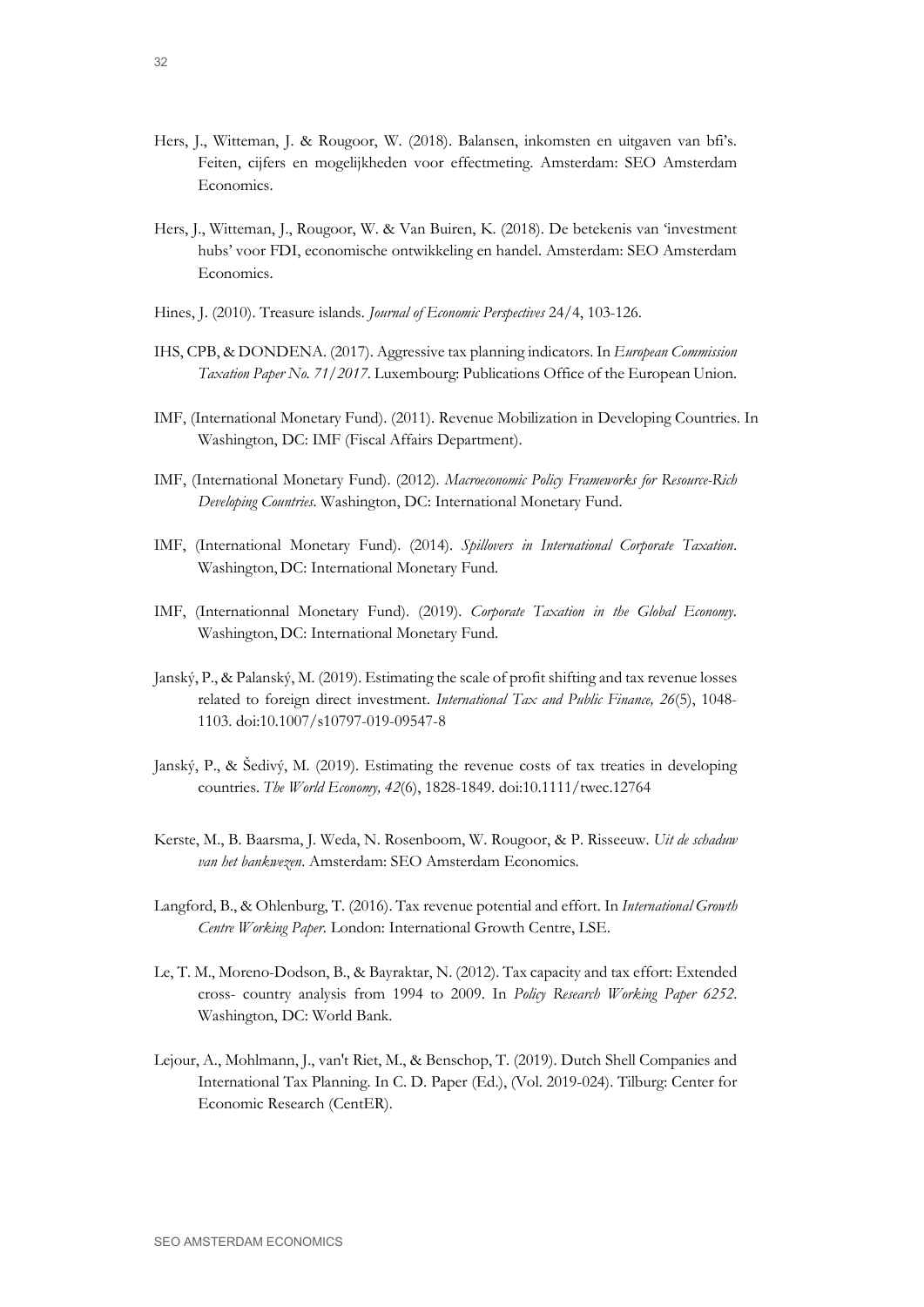- Lejour, A. (2014). The Foreign Investment Effects of Tax Treaties. *CPB Discussion Paper 265, CPB Netherlands Bureau for Economic Policy Analysis*.
- Lejour, A. (2020). De last van onbelaste winsten. Belastingontwijking in en door Nederland. *Fiscal Institute Tilburg (FIT), Department of Tax Economics, Tilburg University.*
- Lejour, A., Mohlman, J., Van 't Riet, M. (2019). Doorsluisland NL doorgelicht. *CPB Policy Brief.*
- Lejour, A., & Van 't Riet, M. (2018). Optimal Tax Routing: Network Analysis of FDI diversion. *CPB Discussion Paper 349*.
- Lotz, J. R., & Morss, E. R. (1967). Measuring 'Tax Effort' in Developing Countries. *IMF Staff Papers, 14*(3), 478-499.
- Mawejje, J., & Sebudde, R. K. (2019). Tax revenue potential and effort: Worldwide estimates using a new dataset. *Economic Analysis and Policy, 63*, 119- 129.doi:https://doi.org/10.1016/j.eap.2019.05.005
- Ministry of Finance (2018), *Aanbiedingsbrief monitoren effecten aanpak belastingontwijking en planning maatregelen aanpak belastingontwijking. 25087 222.*
- Mbeki, T., Lopes, C., Apata, O., Baker, R., Bashir el Bakri, Z., Bio Tchané, A., . . . Ovonji-Odida, I. (2015). Illicit Financial Flows. In *Report of the High Level Panel on Illicit Financial Flows from Africa*. Addis Ababa: AU/ECA Conference of Ministers of Finance, Planning and Economic Development.
- Nerudova, D., Solilova, V., Litzman, M., & Janský, P. (2020). International tax planning within the structure of corporate entities owned by the shareholder-individuals through Panama Papers destinations. *Development Policy Review, 38*(1), 124-139. doi:10.1111/dpr.12403
- Neumayer, E., 2007, Do double taxation treaties increase foreign direct investment to developing countries? J*ournal of Development Studies* 43 (8), 1501-1519.
- OECD, (Organisation for Economic Co-operation and Development). (1998). Harmful tax competition. An emerging global issue. Paris: OECD Publishing.
- OECD, (Organisation for Economic Co-operation and Development). (2014). Report to G20 Development Working Group on the impact of BEPS in Low Income Countries. Paris: OECD Publishing.
- OECD, (Organisation for Economic Co-operation and Development). (2013). Action Plan on Base Erosion and Profit Shifting. In. Paris: OECD Publishing.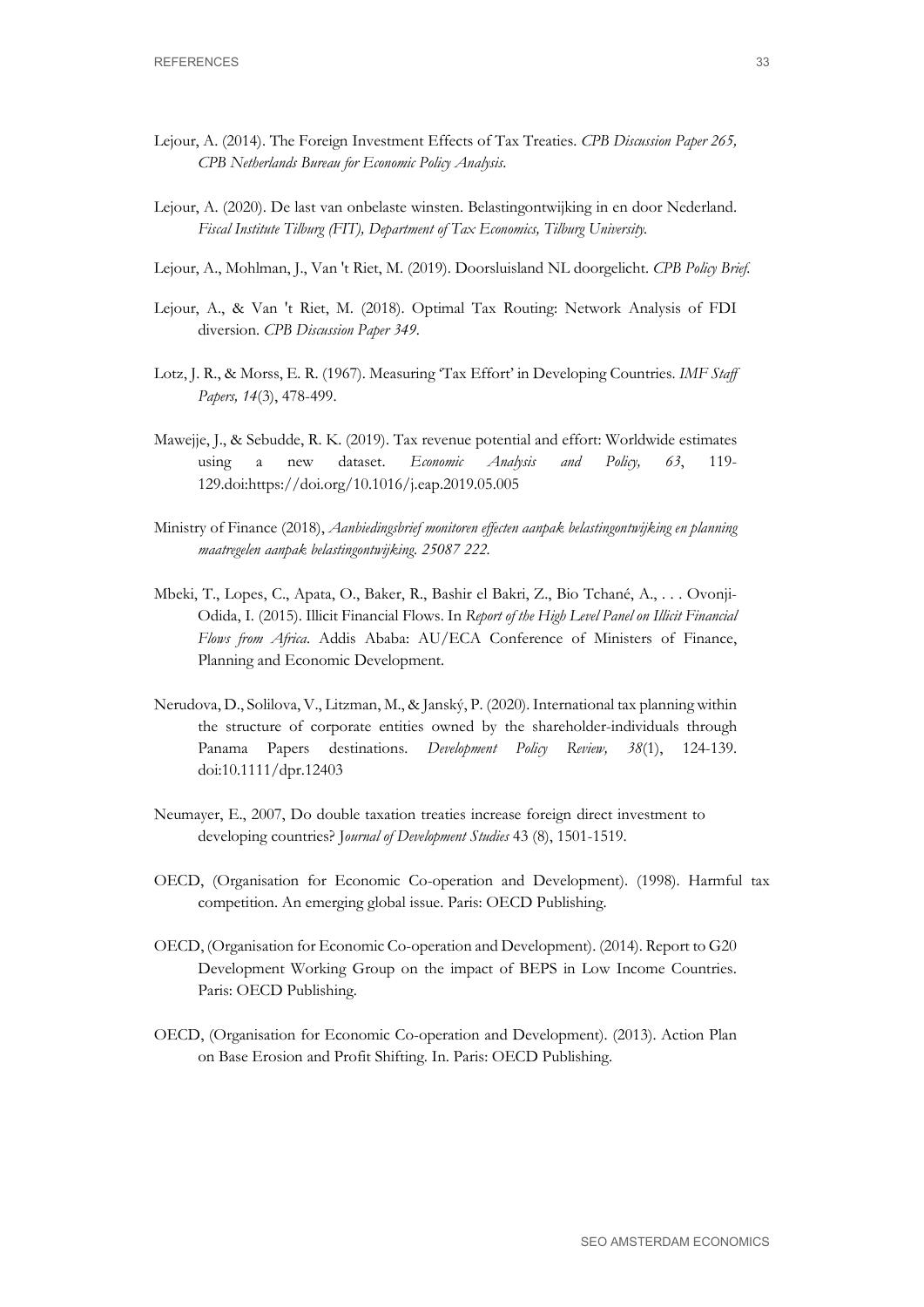- OECD, (Organisation for Economic Co-operation and Development). (2015). Addressing the Tax Challenges of the Digital Economy, Action 1 - 2015 Final Report. Paris: OECD Publishing.
- OECD, (Organisation for Economic Co-operation and Development). (2015). Neutralising the Effects of Hybrid Mismatch Arrangements, Action 2 - 2015 Final Report. Paris: OECDPublishing.
- OECD, (Organisation for Economic Co-operation and Development). (2015). Designing Effective Controlled Foreign Company Rules, Action 3 - 2015 Final Report. Paris: OECD Publishing.
- OECD, (Organisation for Economic Co-operation and Development). (2015a). *Limiting Base Erosion Involving Interest Deductions and Other Financial Payments, Action 4 - 2015 Final Report*.
- OECD, (Organisation for Economic Co-operation and Development). (2015). Countering Harmful Tax Practices More Effectively, Taking into Account Transparency and Substance, Action 5 - 2015 Final Report. Paris: OECD Publishing.
- OECD, (Organisation for Economic Co-operation and Development). (2015). Preventing the Granting of Treaty Benefits in Inappropriate Circumstances Action 6 - 2015 Final Report. Paris: OECD Publishing.
- OECD, (Organisation for Economic Co-operation and Development). (2015). Aligning Transfer Pricing Outcomes with Value Creation, Action 8, 9, 10 - 2015 Final Report. Paris: OECD Publishing
- OECD, (Organisation for Economic Co-operation and Development). (2015b). Measuring and Monitoring BEPS, Action 11 - 2015 Final Report. In. Paris: OECD/G20 Base Erosion and Profit Shifting Project.
- OECD, (Organisation for Economic Co-operation and Development). (2015c). *Preventing the Artificial Avoidance of Permanent Establishment Status, Action 7 - 2015 Final Report*.
- Oxfam (2013). De Nederlandse Route. Hoe arme landen inkomsten mislopen via belastinglek Nederland. Den Haag: Oxfam.
- Petkova, K., Stasio, A., & Zagler, M. (2019). On the relevance of double tax treaties. *International Tax and Public Finance*. doi:10.1007/s10797-019-09570-9
- Prichard, W. (2016). Reassessing Tax and Development Research: A New Dataset, New Findings, and Lessons for Research. *World Development, 80*,48-60. doi[:http://dx.doi.org/10.1016/j.worlddev.2015.11.017](http://dx.doi.org/10.1016/j.worlddev.2015.11.017)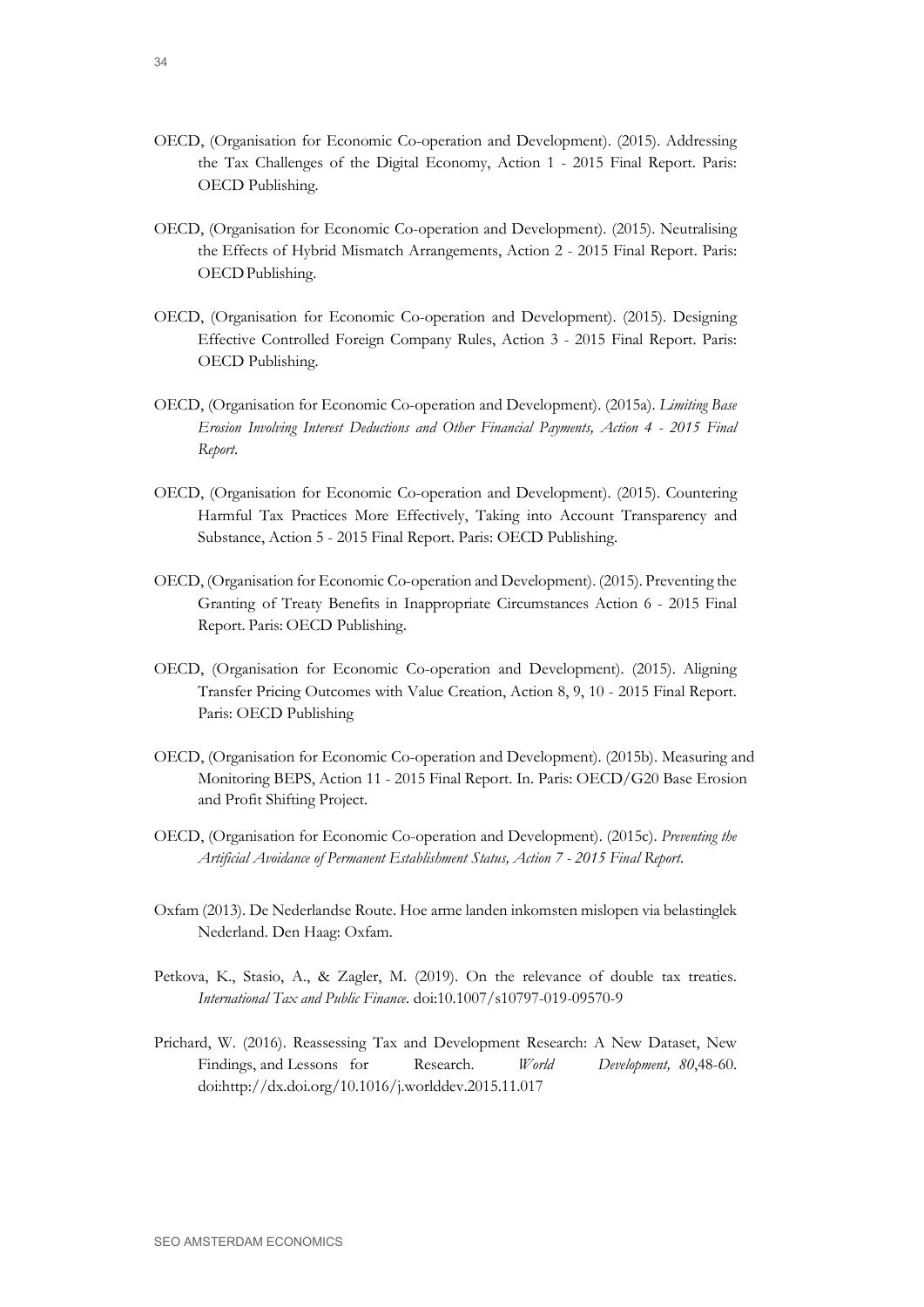- Ramboll Management Consulting, & Corit Advisory. (2015). Study on structures of aggressive tax planning and indicators. In *European Commission Taxation Paper No. 61/2015*. Luxembourg: Publications Office of the European Union.
- Redonda, A., Diaz de Sarralde, S., Hallerberg, M., Johnson, L., Melamud, A., Rozemberg, R., . . . von Haldenwang, C. (2019). Tax expenditure and the treatment of tax incentives for investment. *Economics: The Open-Access, Open-Assessment E-Journal, 13*(12), 1-11.
- SOMO (2019). *Hoe het belastingverdrag Indonesië-Nederland belastingontwijking mogelijk maakt.*  Amsterdam: SOMO.
- SOMO (2013). *Should the Netherlands sign tax treaties with developing countries?.* Amsterdam: SOMO.
- Teera, J. M., & Hudson, J. (2004). Tax Performance: A Comparative Study. *Journal of International Development, 16*, 785-802.
- Tørsløv, T., Wier, L. S., & Zucman, G. (2018). The missing profits of nations. In *NBER Working Paper No. 24701*. Cambridge, USA: National Bureau of Economic Research (NBER).
- UNCTAD, (United Nations Conference on Trade and Development). (2015). *World Investment Report 2015 - Reforming International Investment Governance*. Geneva: UNCTAD.
- von Haldenwang, C., & Ivanyna, M. (2012). A Comparative View on the Tax Performance of Developing Countries: Regional Patterns, Non-Tax Revenue and Governance. *Economics: The Open-Access, Open-Assessment E-Journal, 6*(32), 1-44. doi:10.5018/economics-ejournal.ja.2012-32
- Weyzig, F. (2013). Tax treaty shopping: structural determinants of Foreign Direct Investment routed through the Netherlands. *International Tax and Public Finance, 20*(6), 910- 937.doi:10.1007/s10797-012-9250-z
- Weyzig, F. & Van Dijk, M. (2007) *Tax haven and development partner. Incoherence in Dutch government policies?* Amsterdam: SOMO.
- Ye, M., Meng, B., & Wei, S.-j. (2015). Measuring Smile Curves in Global Value Chains. In *IDE Discussion Paper No. 530*. Chiba, Japan: Institute of Developing Economies.
- Zucman, G. (2014). Taxing across Borders: Tracking Personal Wealth and Corporate Profits. *Journal of Economic Perspectives, 28*(4), 121-148. doi:doi: 10.1257/jep.28.4.121
- Zucman, G. (2015). *The hidden wealth of nations. The scourge of tax havens*. Chicago and London: The University of Chicago Press.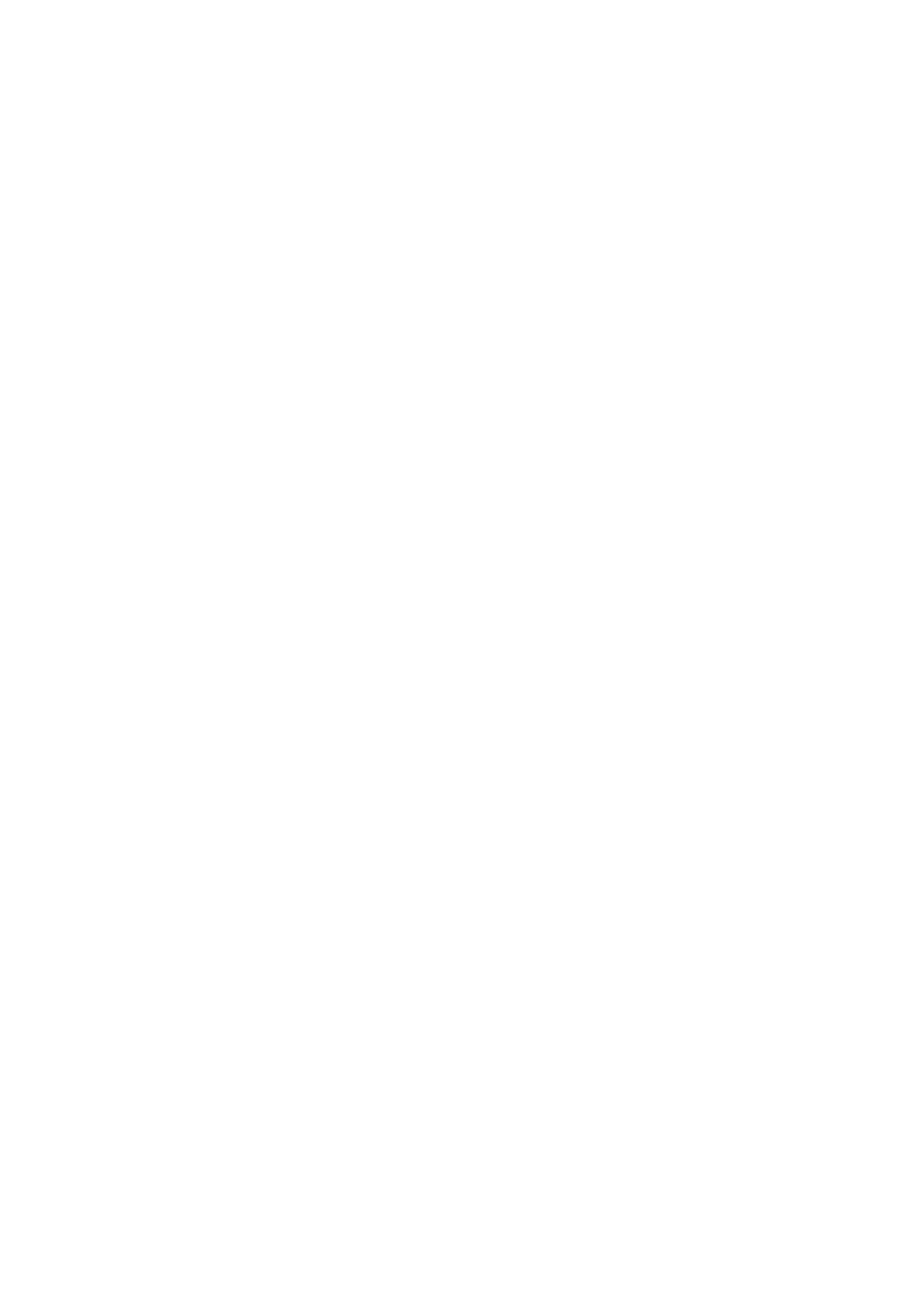# <span id="page-42-0"></span>Appendix A Reproduced tables

| Table A. 1 | Cobham & Jansky (2018) |  |
|------------|------------------------|--|
|------------|------------------------|--|

|                                 | <b>IMF</b> billion |          | GRD billion IMF % GDP | $\%$<br><b>GRD</b><br><b>GDP</b> |
|---------------------------------|--------------------|----------|-----------------------|----------------------------------|
| <b>Albania</b>                  | $-0.17$            | $-0.15$  | $-1.32$               | $-1.15$                          |
| <b>Antigua and Barbuda</b>      | 0.01               | 0.01     | 0.90                  | 0.78                             |
| <b>Argentina</b>                | 24.71              | 21.41    | 5.10                  | 4.42                             |
| Armenia                         | $-0.04$            | $-0.04$  | $-0.42$               | $-0.37$                          |
| <b>Australia</b>                | 8.90               | 6.05     | 0.60                  | 0.41                             |
| <b>Austria</b>                  | 0.80               | 0.54     | 0.19                  | 0.13                             |
| <b>Bangladesh</b>               | 2.40               | 2.08     | 1.71                  | 1.48                             |
| <b>Barbados</b>                 | 0.04               | 0.03     | 0.90                  | 0.78                             |
| <b>Belarus</b>                  | 0.39               | 0.34     | 0.56                  | 0.49                             |
| <b>Belgium</b>                  | 5.13               | 3.49     | 1.01                  | 0.69                             |
| <b>Belize</b>                   | 0.01               | 0.01     | 0.90                  | 0.78                             |
| <b>Benin</b>                    | 0.23               | 0.20     | 2.70                  | 2.34                             |
| <b>Bhutan</b>                   | 0.06               | 0.05     | 2.70                  | 2.34                             |
| <b>Bolivia</b>                  | 0.26               | 0.22     | 0.86                  | 0.75                             |
| <b>Bosnia and Herzegovina</b>   | $-0.25$            | $-0.22$  | $-1.32$               | $-1.15$                          |
| <b>Botswana</b>                 | 0.00               | 0.00     | 0.03                  | 0.02                             |
| <b>Brazil</b>                   | $-25.19$           | $-21.82$ | $-1.15$               | $-1.00$                          |
| <b>Bulgaria</b>                 | $-0.71$            | $-0.62$  | $-1.32$               | $-1.15$                          |
| <b>Burkina Faso</b>             | 0.21               | 0.18     | 1.71                  | 1.48                             |
| <b>Burundi</b>                  | 0.07               | 0.06     | 2.70                  | 2.34                             |
| Cambodia                        | $-0.07$            | $-0.06$  | $-0.42$               | $-0.37$                          |
| Canada                          | 4.98               | 3.39     | 0.27                  | 0.19                             |
| <b>Cape Verde</b>               | 0.02               | 0.01     | 0.86                  | 0.75                             |
| <b>Central African Republic</b> | 0.06               | 0.05     | 2.70                  | 2.34                             |
| Chad                            | 1.09               | 0.95     | 8.05                  | 6.97                             |
| Chile                           | $-0.26$            | $-0.18$  | $-0.09$               | $-0.06$                          |
| China, P.R.: Mainland           | 77.13              | 66.81    | 0.86                  | 0.75                             |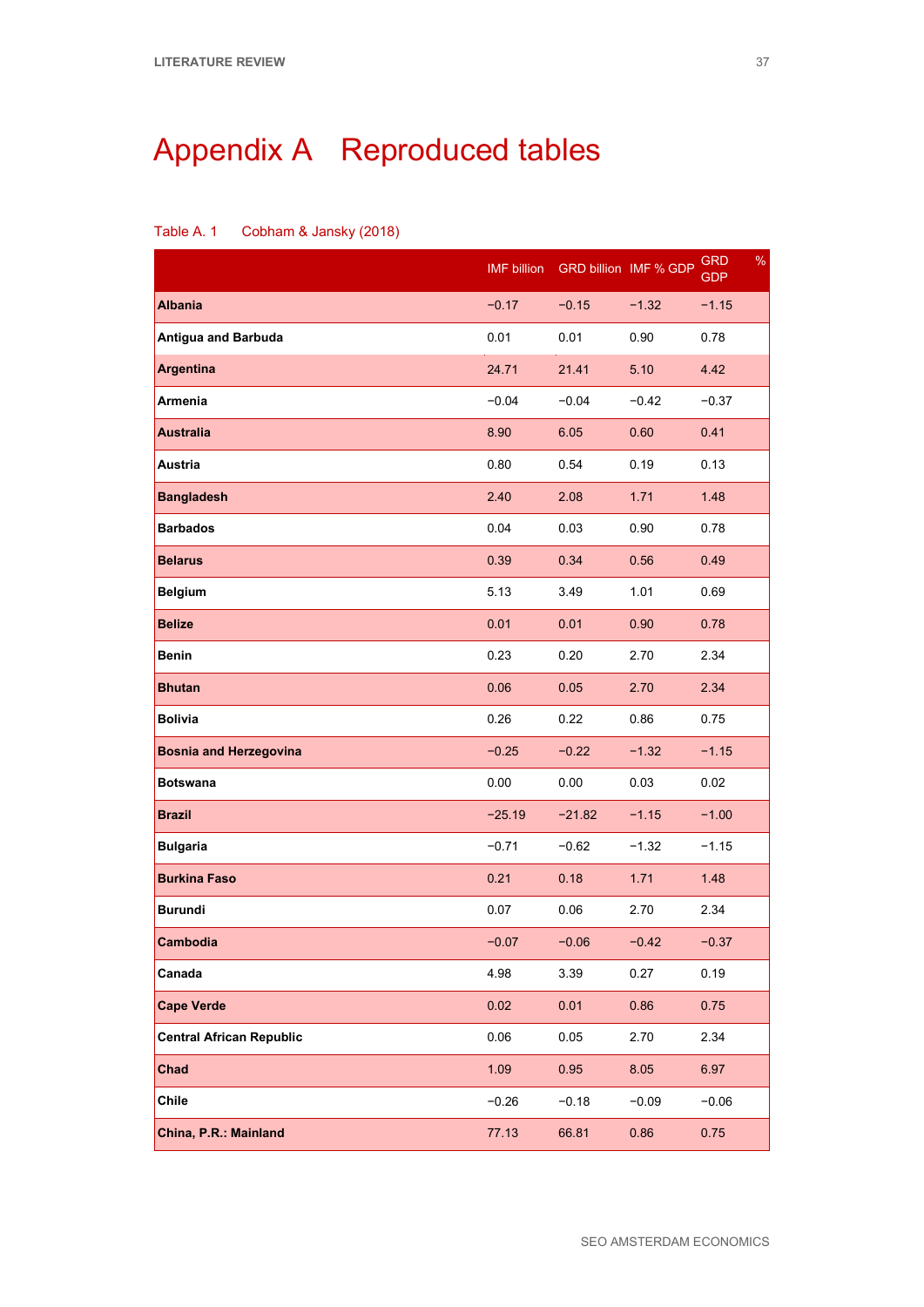|                           | <b>IMF</b> billion |         | <b>GRD billion IMF % GDP</b> | $\%$<br><b>GRD</b><br><b>GDP</b> |
|---------------------------|--------------------|---------|------------------------------|----------------------------------|
| Colombia                  | 3.19               | 2.76    | 0.86                         | 0.75                             |
| <b>Comoros</b>            | 0.03               | 0.03    | 5.10                         | 4.42                             |
| <b>Costa Rica</b>         | 1.36               | 1.18    | 2.81                         | 2.43                             |
| Côte d'Ivoire             | 0.24               | 0.21    | 0.86                         | 0.75                             |
| Croatia                   | $-0.25$            | $-0.21$ | $-0.42$                      | $-0.37$                          |
| <b>Cyprus</b>             | $-0.30$            | $-0.26$ | $-1.37$                      | $-1.19$                          |
| <b>Czech Republic</b>     | $-0.27$            | $-0.18$ | $-0.14$                      | $-0.09$                          |
| <b>Denmark</b>            | 0.62               | 0.42    | 0.19                         | 0.13                             |
| Djibouti                  | 0.01               | 0.01    | 0.86                         | 0.75                             |
| <b>Dominica</b>           | 0.01               | 0.01    | 2.81                         | 2.43                             |
| <b>Dominican Republic</b> | 1.36               | 1.18    | 2.29                         | 1.98                             |
| <b>Ecuador</b>            | 0.02               | 0.02    | 0.03                         | 0.02                             |
| <b>Egypt</b>              | $-1.10$            | $-0.96$ | $-0.42$                      | $-0.37$                          |
| <b>El Salvador</b>        | 0.67               | 0.58    | 2.70                         | 2.34                             |
| <b>Eritrea</b>            | 0.16               | 0.14    | 4.58                         | 3.96                             |
| <b>Estonia</b>            | $-0.01$            | $-0.01$ | $-0.05$                      | $-0.03$                          |
| <b>Ethiopia</b>           | 1.28               | 1.11    | 2.70                         | 2.34                             |
| Fiji                      | 0.08               | 0.07    | 1.90                         | 1.65                             |
| <b>Finland</b>            | 0.41               | 0.28    | 0.16                         | 0.11                             |
| <b>France</b>             | 29.08              | 19.78   | 1.06                         | 0.72                             |
| Gambia, The               | 0.02               | 0.02    | 2.70                         | 2.34                             |
| Georgia                   | $-0.18$            | $-0.16$ | $-1.15$                      | $-1.00$                          |
| Germany                   | 22.09              | 15.02   | 0.61                         | 0.42                             |
| Ghana                     | 0.39               | 0.34    | 0.86                         | 0.75                             |
| Greece                    | 0.64               | 0.43    | 0.26                         | 0.18                             |
| Grenada                   | 0.02               | 0.02    | 2.81                         | 2.43                             |
| Guatemala                 | 1.69               | 1.47    | 3.14                         | 2.72                             |
| Guinea                    | 0.33               | 0.29    | 5.10                         | 4.42                             |
| Guinea-Bissau             | 0.01               | 0.01    | 0.86                         | 0.75                             |
| Guyana                    | 0.24               | 0.21    | 8.05                         | 6.97                             |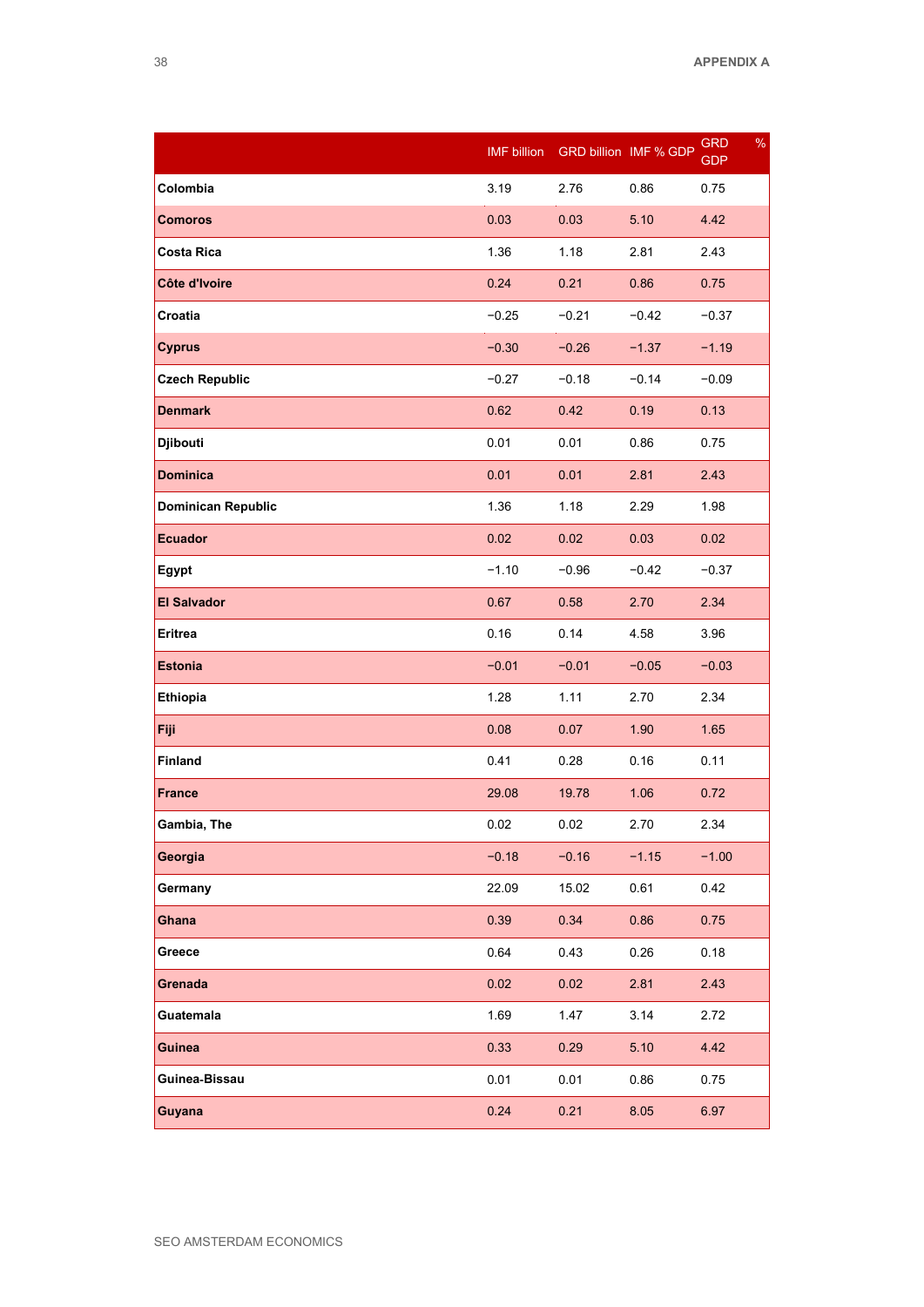|                        | <b>IMF</b> billion |         | <b>GRD billion IMF % GDP</b> | %<br>GRD<br><b>GDP</b> |
|------------------------|--------------------|---------|------------------------------|------------------------|
| Haiti                  | 0.22               | 0.19    | 2.70                         | 2.34                   |
| <b>Honduras</b>        | 0.16               | 0.14    | 0.86                         | 0.75                   |
| Hungary                | $-0.18$            | $-0.12$ | $-0.14$                      | $-0.09$                |
| Iceland                | $-0.01$            | $-0.01$ | $-0.09$                      | $-0.06$                |
| India                  | 47.53              | 41.17   | 2.70                         | 2.34                   |
| Indonesia              | 7.48               | 6.48    | 0.86                         | 0.75                   |
| Iraq                   | $-2.55$            | $-2.21$ | $-1.15$                      | $-1.00$                |
| Ireland                | $-0.66$            | $-0.45$ | $-0.30$                      | $-0.20$                |
| Israel                 | 0.52               | 0.35    | 0.19                         | 0.13                   |
| <b>Italy</b>           | 7.84               | 5.33    | 0.38                         | 0.26                   |
| Jamaica                | 0.12               | 0.11    | 0.86                         | 0.75                   |
| Japan                  | 68.79              | 46.79   | 1.37                         | 0.93                   |
| Jordan                 | $-0.43$            | $-0.38$ | $-1.28$                      | $-1.11$                |
| Kenya                  | 1.22               | 1.06    | 2.70                         | 2.34                   |
| Korea, Republic        | 1.64               | 1.12    | 0.14                         | 0.09                   |
| <b>Kyrgyz Republic</b> | $-0.10$            | $-0.08$ | $-1.32$                      | $-1.15$                |
| Lao People's Dem. Rep. | 0.19               | 0.17    | 1.90                         | 1.65                   |
| Latvia                 | $-0.35$            | $-0.30$ | $-1.15$                      | $-1.00$                |
| Lebanon                | $-0.52$            | $-0.45$ | $-1.19$                      | $-1.03$                |
| Lesotho                | 0.02               | 0.02    | 0.86                         | 0.75                   |
| Liberia                | 0.02               | 0.02    | 0.90                         | 0.78                   |
| Lithuania              | $-0.54$            | $-0.47$ | $-1.15$                      | $-1.00$                |
| Luxembourg             | 0.33               | 0.23    | 0.55                         | 0.37                   |
| <b>Macedonia</b>       | $-0.14$            | $-0.12$ | $-1.32$                      | $-1.15$                |
| Madagascar             | $-0.04$            | $-0.04$ | $-0.42$                      | $-0.37$                |
| <b>Malawi</b>          | 0.10               | 0.09    | 2.70                         | 2.34                   |
| <b>Malaysia</b>        | 2.70               | 2.33    | 0.86                         | 0.75                   |
| <b>Maldives</b>        | $-0.03$            | $-0.02$ | $-1.19$                      | $-1.03$                |
| Mali                   | 0.31               | 0.27    | 2.70                         | 2.34                   |
| <b>Malta</b>           | 0.49               | 0.43    | 5.30                         | 4.59                   |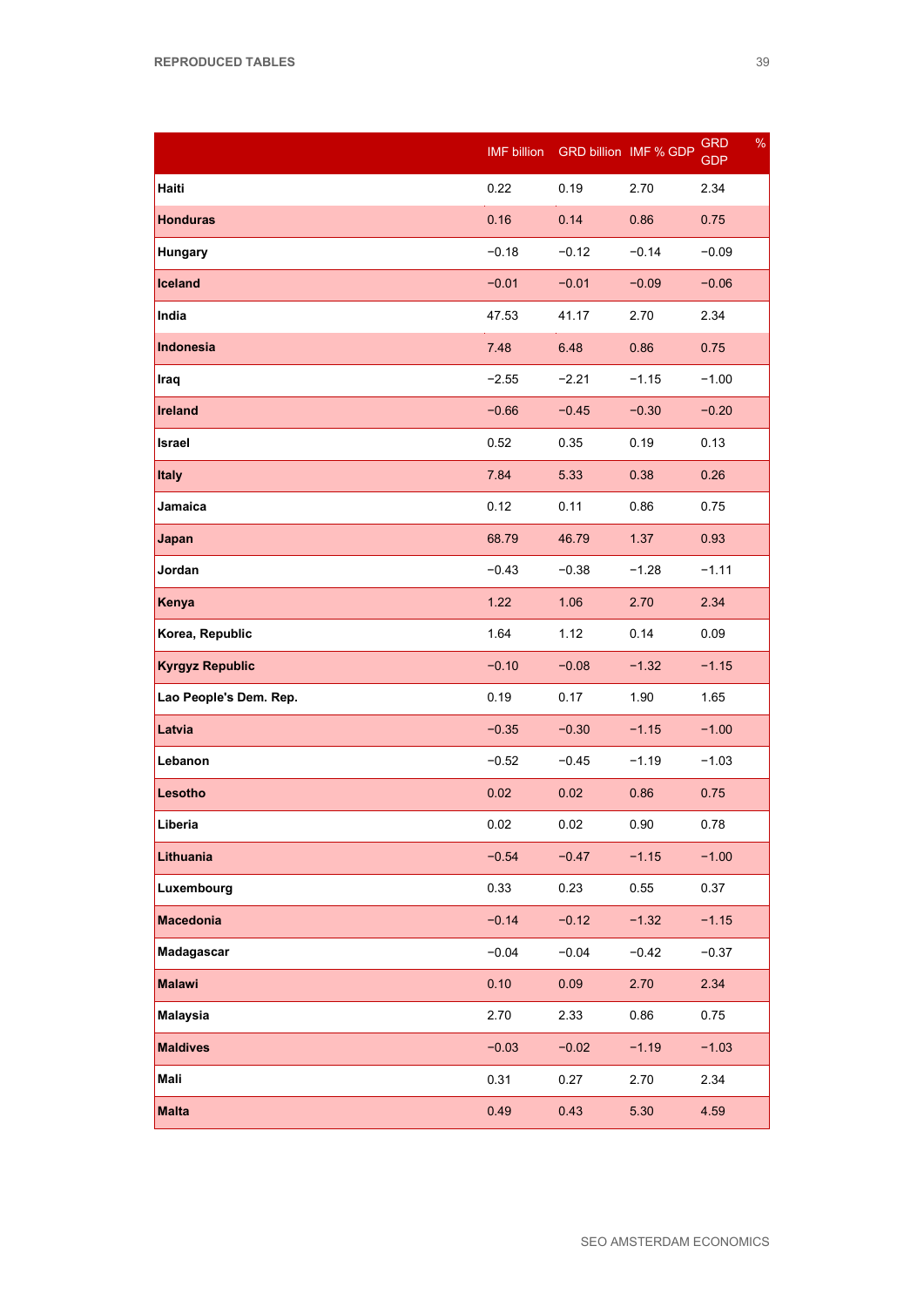|                       | <b>IMF</b> billion |         | <b>GRD billion IMF % GDP</b> | %<br><b>GRD</b><br><b>GDP</b> |
|-----------------------|--------------------|---------|------------------------------|-------------------------------|
| <b>Mauritania</b>     | 0.04               | 0.03    | 0.86                         | 0.75                          |
| <b>Mauritius</b>      | $-0.14$            | $-0.12$ | $-1.19$                      | $-1.03$                       |
| Moldova               | $-0.10$            | $-0.09$ | $-1.32$                      | $-1.14$                       |
| <b>Mongolia</b>       | $-0.15$            | $-0.13$ | $-1.32$                      | $-1.15$                       |
| Montenegro            | $-0.06$            | $-0.05$ | $-1.29$                      | $-1.12$                       |
| <b>Morocco</b>        | 2.83               | 2.45    | 2.70                         | 2.34                          |
| Mozambique            | 0.53               | 0.46    | 3.60                         | 3.11                          |
| <b>Myanmar</b>        | 0.51               | 0.44    | 0.86                         | 0.75                          |
| Namibia               | 0.56               | 0.49    | 4.58                         | 3.96                          |
| <b>Nepal</b>          | 0.17               | 0.14    | 0.86                         | 0.75                          |
| <b>Netherlands</b>    | 1.53               | 1.04    | 0.19                         | 0.13                          |
| <b>New Zealand</b>    | 0.76               | 0.52    | 0.42                         | 0.29                          |
| Nicaragua             | 0.31               | 0.26    | 2.70                         | 2.34                          |
| <b>Niger</b>          | 0.20               | 0.17    | 2.70                         | 2.34                          |
| Pakistan              | 12.06              | 10.45   | 5.10                         | 4.42                          |
| Panama                | 0.36               | 0.32    | 0.90                         | 0.78                          |
| Paraguay              | $-0.40$            | $-0.35$ | $-1.32$                      | $-1.15$                       |
| Peru                  | 5.69               | 4.93    | 2.70                         | 2.34                          |
| <b>Philippines</b>    | 7.36               | 6.37    | 2.70                         | 2.34                          |
| <b>Poland</b>         | $-0.70$            | $-0.47$ | $-0.14$                      | $-0.09$                       |
| Portugal              | 1.63               | 1.11    | 0.74                         | 0.51                          |
| Romania               | $-1.93$            | $-1.67$ | $-1.05$                      | $-0.91$                       |
| Rwanda                | 0.21               | 0.18    | 2.70                         | 2.34                          |
| <b>San Marino</b>     | $-0.02$            | $-0.02$ | $-0.96$                      | $-0.83$                       |
| Sao Tome and Principe | 0.00               | 0.00    | 0.86                         | 0.75                          |
| <b>Senegal</b>        | 0.42               | 0.36    | 2.70                         | 2.34                          |
| Serbia                | $-0.50$            | $-0.44$ | $-1.15$                      | $-1.00$                       |
| <b>Seychelles</b>     | 0.01               | 0.01    | 0.90                         | 0.78                          |
| Sierra Leone          | 0.12               | 0.11    | 2.70                         | 2.34                          |
| <b>Singapore</b>      | $-2.76$            | $-2.39$ | $-0.96$                      | $-0.83$                       |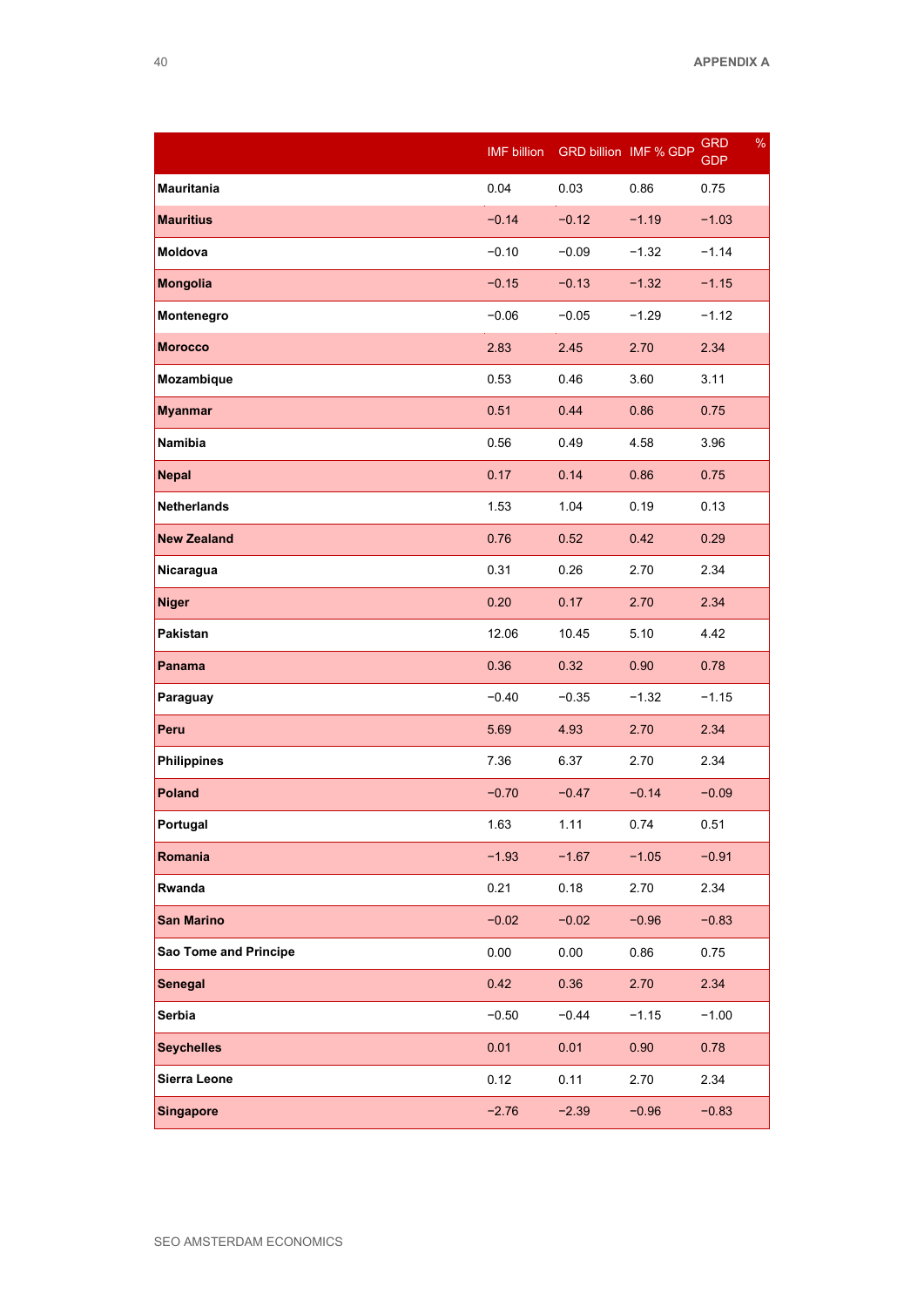|                                       | <b>IMF</b> billion |         | GRD billion IMF % GDP | $\frac{9}{6}$<br><b>GRD</b><br><b>GDP</b> |
|---------------------------------------|--------------------|---------|-----------------------|-------------------------------------------|
| <b>Slovak Republic</b>                | 0.06               | 0.04    | 0.06                  | 0.04                                      |
| <b>Slovenia</b>                       | $-0.10$            | $-0.07$ | $-0.20$               | $-0.14$                                   |
| <b>Solomon Islands</b>                | 0.03               | 0.03    | 2.70                  | 2.34                                      |
| <b>South Africa</b>                   | 6.73               | 5.83    | 1.90                  | 1.65                                      |
| Spain                                 | 8.11               | 5.52    | 0.60                  | 0.41                                      |
| <b>Sri Lanka</b>                      | 1.24               | 1.07    | 1.90                  | 1.65                                      |
| <b>St. Kitts and Nevis</b>            | 0.03               | 0.03    | 4.23                  | 3.66                                      |
| St. Lucia                             | 0.06               | 0.05    | 4.40                  | 3.81                                      |
| <b>St. Vincent and the Grenadines</b> | 0.03               | 0.03    | 3.98                  | 3.45                                      |
| <b>Swaziland</b>                      | 0.10               | 0.09    | 2.70                  | 2.34                                      |
| Sweden                                | 0.03               | 0.02    | 0.01                  | 0.00                                      |
| <b>Switzerland</b>                    | $-0.26$            | $-0.18$ | $-0.04$               | $-0.03$                                   |
| <b>Taiwan Province of China</b>       | $-4.49$            | $-3.89$ | $-0.93$               | $-0.80$                                   |
| <b>Tajikistan</b>                     | 0.07               | 0.06    | 0.86                  | 0.75                                      |
| Tanzania                              | 0.86               | 0.75    | 2.70                  | 2.34                                      |
| <b>Thailand</b>                       | $-1.69$            | $-1.46$ | $-0.42$               | $-0.37$                                   |
| Togo                                  | 0.10               | 0.09    | 2.29                  | 1.98                                      |
| <b>Tunisia</b>                        | 1.31               | 1.13    | 2.70                  | 2.34                                      |
| <b>Turkey</b>                         | $-0.77$            | $-0.52$ | $-0.09$               | $-0.06$                                   |
| <b>Turkmenistan</b>                   | $-0.50$            | $-0.43$ | $-1.24$               | $-1.07$                                   |
| Uganda                                | 0.61               | 0.53    | 2.70                  | 2.34                                      |
| <b>Ukraine</b>                        | $-1.07$            | $-0.93$ | $-0.61$               | $-0.53$                                   |
| <b>United Kingdom</b>                 | 1.56               | 1.06    | 0.06                  | 0.04                                      |
| <b>United States</b>                  | 277.61             | 188.83  | 1.66                  | 1.13                                      |
| <b>Uruguay</b>                        | 0.49               | 0.43    | 0.86                  | 0.75                                      |
| <b>Uzbekistan</b>                     | $-0.71$            | $-0.62$ | $-1.29$               | $-1.12$                                   |
| Zambia                                | 1.13               | 0.98    | 5.10                  | 4.42                                      |
| Zimbabwe                              | 0.09               | 0.08    | 0.86                  | 0.75                                      |